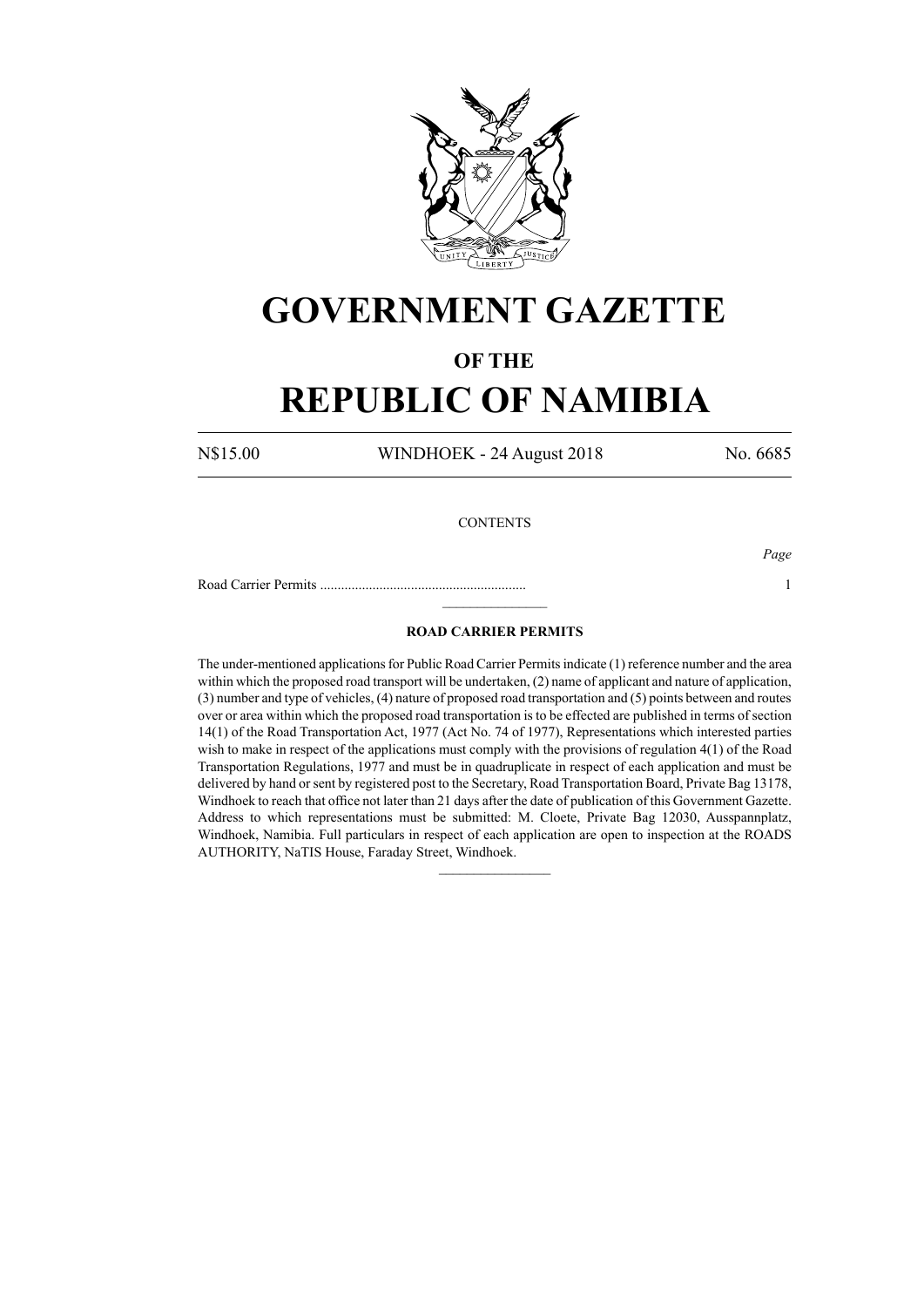App. 162500 (2) NEIL MACLEOD SAFARIS CC T/A SAFARIWISE. 20001597 (3) PO BOX 2796, SWAKOPMUND, NAMIBIA, 22001 (4) New Permanent Authorisation (5A) Tourists (6A) 1 X Pick-up (7A) 10 passengers: Tourists and their personal luggage - From Swakopmund to Walvis Bay-Hosea Kutako International Airport and others tourists attractives areas Within Namibia.

App. 162502 (2) P IMANUEL 85050510627 (3) PO BOX 6241, AUSSPANNPLATZ, WINDHOEK, 12001 (4) New Permanent Authorisation (5A) Taxi Passengers (6A) 1 X Sedan (closed top) (7A) 5 passengers: Taxi passengers and their personal luggage - From Otjomuise to UNAM main campus and Within Windhoek Municipal Area.

App. 162503 (2) A K LYAKONGA 87041400069 (3) PO BOX 60981, WINDHOEK, NAMIBIA, 11001 (4) New Permanent Authorisation (5A) Taxi Passengers (6A) 1 X Sedan (closed top) (7A) 5 passengers: Taxi passengers and their personal luggage - From KFC taxi to Cimbebasia and Prosperita and back.

App. 162506 (2) D PARATA 83110110296 (3) PO BOX 41297, WINDHOEK, NAMIBIA, 11001 (4) New Permanent Authorisation (5A) Taxi Passengers (6A) 1 X Sedan (closed top) (7A) 5 passengers: Taxi passengers and their personal luggage - From Greenwell 74, 79 and 80 taxi rank and return back.

App. 162507 (2) C S IMMANUEL 95040401531 (3) PO BOX 6241, AUSSPANNPLATZ, WIND-HOEK, 120001 (4) New Permanent Authorisation (5A) Taxi Passengers (6A) 1 X Sedan (closed top) (7A) 5 passengers: Taxi passengers and their personal luggage - Within Windhoek Municipal Area.

App. 162511 (2) G NAKANYALA 88121400414 (3) PO BOX 21233, WINDHOEK, NAMIBIA, 11001 (4) New Permanent Authorisation (5A) Taxi Passengers (6A) 1 X Combi / Micro bus / Minibus (7A) 16 passengers: Taxi passengers and their personal luggage - From Windhoek to Ruacana and return the same route.

App. 162512 (2) W N SHIKOKOLA 87011000038 (3) PO BOX 62744, WANAHEDA, WINDHOEK, 13007 (4) New Permanent Authorisation (5A) Taxi Passengers (6A) 1 X Sedan (closed top) (7A) 5 passengers: Taxi passengers and their personal luggage - From Okuryangava T79, T63 at Ongava street to UNAM main campus and return the same route.

App. 162515 (2) W VISSER 59061801028 (3) PO BOX 4610, WINDHOEK, NAMIBIA, 11001 (4) New Permanent Authorisation (5A) Taxi Passengers (6A) 1 X Combi / Micro bus / Minibus (7A) 16 passengers: Taxi passengers and their personal luggage - From Windhoek to Walvis Bay and return the same route.

App. 162517 (2) W VISSER 59061801028 (3) PO BOX 4610, WINDHOEK, NAMIBIA, 11001 (4) New Permanent Authorisation (5A) Taxi Passengers (6A) 1 X Bus (single deck) (7A) 22 passengers: Taxi passengers and their personal luggage - From Windhoek to Lüderitz and return the same route.

App. 162518 (2) A JOSEPH 82071810333 (3) PO BOX 2460, SWAKOPMUND, NAMIBIA, 22001 (4) New Permanent Authorisation (5A) Taxi Passengers (6A) 2 X Sedan (closed top) (7A) 5 passengers: Taxi passengers and their personal luggage - From DRC location to town and Within Swakopmund Municipal Areas.

App. 162526 (2) A H SHIMWENENI 93112800044 (3) PRIVATE BAG 2613, OTJIWARONGO, NAMIBIA, 27001 (4) New Permanent Authorisation (5A) Taxi Passengers (6A) 2 X Sedan (closed top) (7A) 5 passengers: Taxi passengers and their personal luggage - From Ombili location to Telecom and Business location and Within Otjiwarongo Municipal Areas.

App. 162528 (2) L N SHUUDIKILWA 810513- 10318 (3) PO BOX 64065, OKURYANGAVA, WINDHOEK, 11001 (4) New Permanent Authorisation (5A) Taxi Passengers (6A) 1 X Sedan (closed top) (7A) 5 passengers: Taxi passengers and their personal luggage - From Tag Tag taxi rank T79 Okuryangava to University of Namibia and within Windhoek Municipal Area.

App. 162531 (2) D R GREYTON 78112210241 (3) PO BOX 8037, BACHBRECHT, NAMIBIA, 11003 (4) New Permanent Authorisation (5A) Taxi Passengers (6A) 1 X Combi / Micro bus / Minibus (7A) 16 passengers: Taxi passengers and their personal luggage - From Windhoek to Groot Aub and return the same route.

App. 162538 (2) R K KAMWI 83092210093 (3) PO BOX 1089, GOBABIS, NAMBIA, 14001 (4) New Permanent Authorisation (5A) Taxi Passengers (6A) 1 X Sedan (closed top) (7A) 5 passengers: Taxi passengers and their personal luggage: Within Gobabis Municipal Area.

App. 162540 (2) A IITA 82031710044 (3) PO BOX 1750, KEETMANSHOOP, NAMIBIA, 52001 (4) New Permanent Authorisation (5A) Taxi Passengers (6A) 1 X Sedan (closed top) (7A) 5 passengers: Taxi passengers and their personal luggage: From Kroinlein location to town within Keetmanshoop Municipal Area.

App. 162541 (2) P N FILIPUS 86051500391 (3) PO BOX 2724, SWAKOPMUND, NAMIBIA, 22001 (4) New Permanent Authorisation (5A) Taxi Passengers (6A) 1 X Sedan (closed top) (7A) 5 passengers: Taxi passengers and their personal luggage - between Swakopmund and Walvis Bay and return the same routine.

App. 162542 (2) P N FILIPUS 86051500391 (3) PO BOX 2724, SWAKOPMUND, NAMIBIA, 22001 (4) New Permanent Authorisation (5A) Taxi Passengers (6A) 1 X Sedan (closed top) (7A) 5 passengers: Taxi passengers and their personal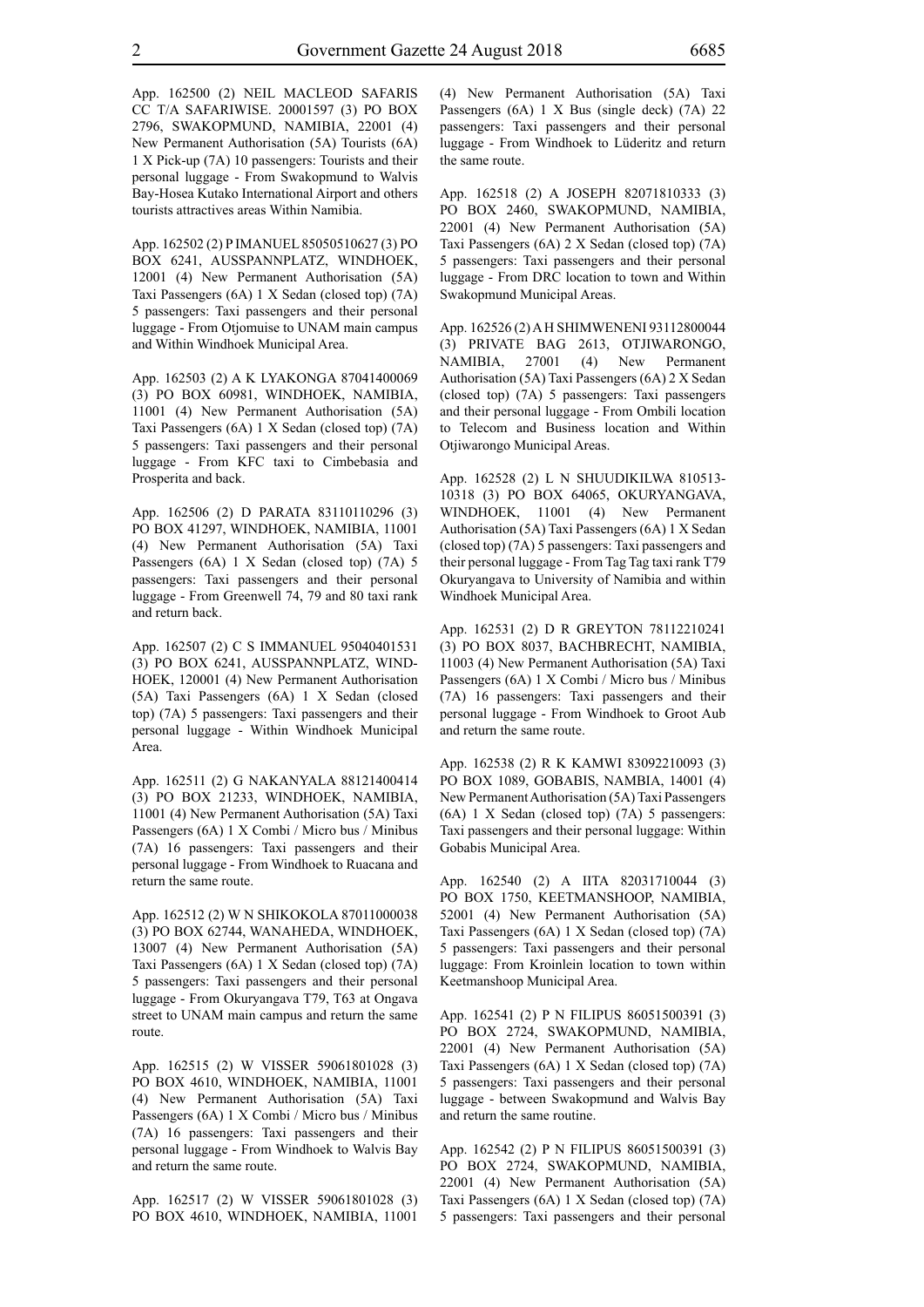luggage - between Swakopmund and Walvis Bay and back.

App. 162543 (2) J M ANDJENE 73091300447 (3) PO BOX 779, RUNDU, NAMIBIA, 44001 (4) New Permanent Authorisation (5A) Taxi Passengers (6A) 1 X Sedan (closed top) (7A) 5 passengers: Taxi passengers and their personal luggage: Within Rundu Municipal Area.

App. 162544 (2) J M ANDJENE 73091300447 (3) PO BOX 779, RUNDU, NAMIBIA, 44001 (4) New Permanent Authorisation (5A) Taxi Passengers (6A) 1 X Station wagon (7A) 7 passengers: Taxi passengers and their personal luggage: From Rundu to Gobabis via Otjinene and return the same route.

App. 162545 (2) J M ANDJENE 73091300447 (3) PO BOX 779, RUNDU, NAMIBIA, 44001 (4) New Permanent Authorisation (5A) Taxi Passengers (6A) 1 X Combi / Micro bus / Minibus (7A) 16 passengers: Taxi passengers and their personal luggage: From Rundu to Walvis Bay and return the same route.

App. 162546 (2) K KAMBINDA 70112500617 (3) PO BOX 2994, RUNDU, NAMIBIA, 44001 (4) New Permanent Authorisation (5A) Taxi Passengers (6A) 1 X Sedan (closed top) (7A) 5 passengers: Taxi passengers and their personal luggage: From Sarasungu to town Within Rundu Municipal Area.

App. 162547 (2) K KAMBINDA 70112500617 (3) PO BOX 2994, RUNDU, NAMIBIA, 44001 (4) New Permanent Authorisation (5A) Passengers (6A) 1 X Station wagon (7A) 7 passengers: Taxi passengers and their personal luggage: From Sarasungu to Divundu and return the same route.

App. 162548 (2) K KAMBINDA 70112500617 (3) PO BOX 2994, RUNDU, NAMIBIA, 44001 (4) New Permanent Authorisation (5A) Passengers (6A) 1 X Station wagon (7A) 7 passengers: Taxi passengers and their personal luggage: From Sarasungu to Nkurenkuru and return the same route.

App. 162549 (2) R Y SHEEHAMA 96011200451 (3) PO BOX 15379, OSHAKATI, NAMIBIA, 33001 (4) New Permanent Authorisation (5A) Taxi Passengers (6A) 1 X Sedan (closed top) (7A) 5 passengers: Taxi passengers and their personal luggage - From Oshakati to Ondangwa and return the same route.

App. 162551 (2) L HAUFIKU 53012400303 (3) PO BOX 13, OSHAKATI, NAMIBIA, 33001 (4) New Permanent Authorisation (5A) Taxi Passengers (6A) 1 X Sedan (closed top) (7A) 5 passengers: Taxi passengers and their personal luggage - From Oshakati to Ondangwa and back.

App. 162552 (2) K NGHIHONDJA 89050500625 (3) PO BOX 295, OSHAKATI, NAMIBIA, 33001 (4) New Permanent Authorisation (5A) Taxi Passengers (6A) 1 X Sedan (closed top) (7A) 5 passengers: Taxi passengers and their personal luggage - From Oshakati to Ondangwa and Eenhana and return the same route.

App. 162554 (2) P BOOIS 56071701155 (3) PO BOX 909, GROOTFONTEIN, NAMIBIA, 41001 (4) New Permanent Authorisation (5A) Taxi Passengers (6A) 1 X Sedan (closed top) (7A) 5 passengers: Taxi passengers and their personal luggage - Within Grootfontein Municipal Areas.

App. 162558 (2) L N ENDJAMBA 88022200255 (3) PO BOX 6400, AUSSPANNPLATZ, WINDHOEK, 12001 (4) New Permanent Authorisation (5A) Taxi Passengers (6A) 1 X Sedan (closed top) (7A) 5 passengers: Taxi passengers and their personal luggage - Within Windhoek Municipal Area.

App. 162566 (2) DUPLESSIS TRANSFERS & TOURS CC CC201801101 (3) PO BOX 23285, WINDHOEK, NAMIBIA, 11001 (4) New Permanent Authorisation (5A) Taxi Passengers (6A) 1 X Sedan (closed top) (7A) 5 passengers: Transfer passengers and their personal luggage - From Windhoek to Hosea Kutako International Airport- Lodges-Guesthouse and Restaurants and Within Windhoek Municipal Areas.

App. 162570 (2) J NGHIHANYENWA 6901- 0910032 (3) PO BOX 729, SWAKOPMUND, NAMIBIA, 22001 (4) New Permanent Authorisation (5A) Taxi Passengers (6A) 1 X Sedan (closed top) (7A) 5 passengers: Taxi passengers and their personal luggage - Within Okongo Municipal Areas.

App. 162572 (2) S N MATIAS 92050300549 (3) PO BOX 729, SWAKOPMUND, NAMIBIA, 22001 (4) New Permanent Authorisation (5A) Taxi Passengers (6A) 1 X Sedan (closed top) (7A) 5 passengers: Taxi passengers and their personal luggage - Within Okongo Municipal Area.

App. 162573 (2) H NAUTA 86041800201 (3) PO BOX 61895, KATUTURA, WINDHOEK, 13001 (4) New Permanent Authorisation (5A) Taxi Passengers (6A) 1 X Sedan (closed top) (7A) 5 passengers: Taxi passengers and their personal luggage - Within Windhoek Municipal Area.

App. 162580 (2) E L JACOB 77122700224 (3) PO BOX 1184, OTJIWARONGO, NAMIBIA, 27001 (4) New Permanent Authorisation (5A) Taxi Passengers (6A) 1 X Sedan (closed top) (7A) 5 passengers: Taxi passengers and their personal luggage - From Ombili, DRC and Tsarahabes location to town and Within Otiiwarongo Municipal **Areas**.

App. 162586 (2) E K VAENDWANAWA 790114- 00070 (3) BOX 95266, SOWETO, 13004 (4) New Permanent Authorisation (5A) Taxi Passengers (6A) 2 X Sedan (closed top) (7A) 5 passengers: Taxi passengers and their personal luggage -from rank 74 Okuryangava to town Within Windhoek Municipal Area

App. 162591 (2) M MASHUNA 85040510470 (3) PO BOX 144, GOBABIS, NAMIBIA, 14001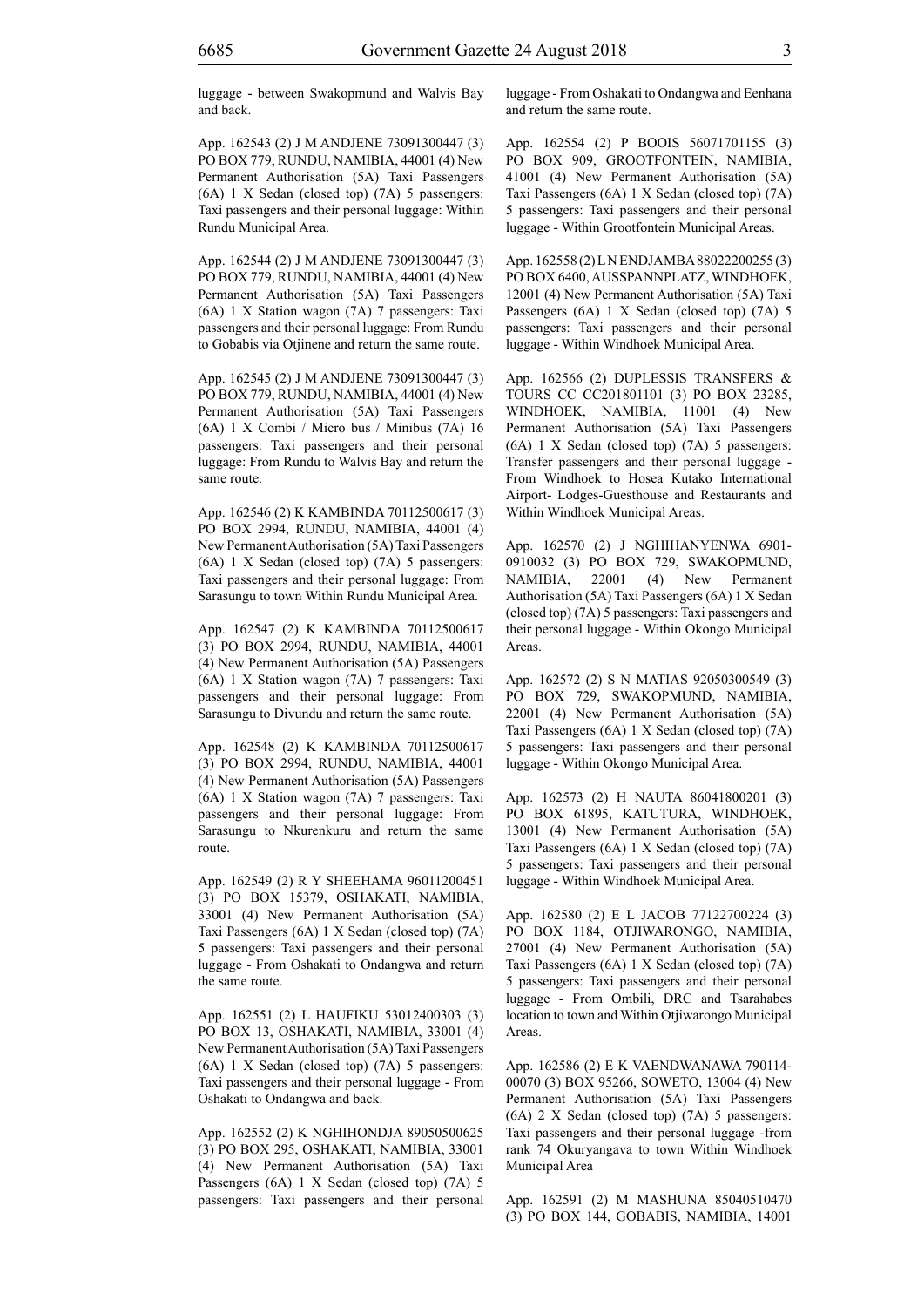(4) New Permanent Authorisation (5A) Taxi Passengers (6A) 1 X Sedan (closed top) (7A) 5 passengers: Taxi passengers and their personal luggage - From Epako location to town and Within Gobabis Municipal Area.

App. 162594 (2) W N HAUFIKU 81091910588 (3) PO BOX 13919, EENHANA, NAMIBIA, 32002 (4) New Permanent Authorisation (5A) Taxi Passengers (6A) 1 X Sedan (closed top) (7A) 5 passengers: Taxi passengers and their personal luggage - From Oshakati to Okalongo and return back.

App. 162600 (2) R AIYAMBO 76022800242 (3) BOX 62069, KATUTURA, WIDHOEK (4) New Permanent Authorisation (5A) Taxi Passengers (6A) 1 X Sedan (closed top) (7A) 5 passengers: Taxi passengers and their personal luggage: From taxi rank T204 Goreangab to Prosperita within Windhoek Municipal Area.

App. 162601(2) JISHEKUTAAMBA 77070200412 (3) PO BOX 3540, WINDHOEK, NAMIBIA, 11001 (4) New Permanent Authorisation (5A) Taxi Passengers (6A) 1 X Sedan (closed top) (7A) 5 passengers: Taxi passengers and their personal luggage: From taxi rank T8 Katutura to Agra and Government Garage at Southern Industry within Windhoek Municipal Area.

App. 162605 (2) MISTY BAY INVESTMENT CC 226 CC201505764 (3) PO BOX 5752, WALVIS BAY, NAMIBIA, 21001 (4) New Permanent Authorisation (5A) Employees (6A) 1 X Combi / Micro bus / Minibus (7A) 14 passengers: Employees with their personal luggage and cleaning materials and equipments: From the port of Walvis Bay, the samll craft harbour to Walvis Bay Airport within the local authority area of Walvis Bay, Swakopmund Airport and within Swakopmund Municipal Area and return the same route.

App. 162606 (2) S N MATALI 73092300386 (3) PO BOX 2214, RUNDU, NAMIBIA, 44001 (4) New Permanent Authorisation (5A) Taxi Passengers (6A) 2 X Sedan (closed top) (7A) 5 passengers: Taxi passengers and their personal luggage - From Tutungeni taxi rank to Elizabeth Nepembe Prison and return the same route.

App. 162607 (2) R K KALIPA 91041400837 (3) PO BOX 2017, RUNDU, NAMIBIA, 44001 (4) New Permanent Authorisation (5A) Taxi Passengers (6A) 1 X Sedan (closed top) (7A) 5 passengers: Taxi passengers and their personal luggage - Within Rundu Municipal Areas.

App. 162609 (2) E ARAEB 80122910095 (3) PO BOX 1158, GOBABIS, NAMIBIA, 14001 (4) New Permanent Authorisation (5A) Taxi Passengers (6A) 1 X Sedan (closed top) (7A) 5 passengers: Taxi passengers and their personal luggage - Within Gobabis Municipal Areas.

App. 162616 (2) R N MAKAI 88030300697 (3) PO BOX 60981, WINDHOEK, NAMIBIA, 11001 (4) New Permanent Authorisation (5A) Taxi Passengers (6A) 1 X Sedan (closed top) (7A) 5 passengers: Taxi passengers and their personal luggage - From Otjomuise T80 to Game shopping mall and return the same route.

App. 162623 (2) F IIPUMBU 82100510045 (3) PO BOX 778, OKAHAO, NAMIBIA, 33010 (4) New Permanent Authorisation (5A) Taxi Passengers (6A) 1 X Sedan (closed top) (7A) 5 passengers: Taxi passengers and their personal luggage - From Outapi to Tsandi and return the same route.

App. 162624 (2) F IIPUMBU 82100510045 (3) PO BOX 778, OKAHAO, NAMIBIA, 33010 (4) New Permanent Authorisation (5A) Taxi Passengers (6A) 1 X Sedan (closed top) (7A) 5 passengers: Taxi passengers and their personal luggage - From Okahao to Onaanda and return the same route.

App. 162625 (2) F IIPUMBU 82100510045 (3) PO BOX 778, OKAHAO, NAMIBIA, 33010 (4) New Permanent Authorisation (5A) Taxi Passengers (6A) 1 X Sedan (closed top) (7A) 5 passengers: Taxi passengers and their personal luggage - From Oshakati to Ongwediva and return the same route.

App. 162627 (2) NASHONGWA TRANSPORT CC CC201301651 (3) PO BOX 156, ROSH PINAH, NAMIBIA, 54001 (4) New Permanent Authorisation (5A) Passengers (6A) 1 X Bus (single deck) (7A) 23 passengers: Taxi passengers and their personal luggage - From Oranjemund to Windhoek and return the same route.

App. 162642 (2) J BOOIS 73050500328 (3) PO BOX 1558, KEETMANSHOOP, NAMIBIA, 52001 (4) New Permanent Authorisation (5A) Taxi Passengers (6A) 1 X Sedan (closed top) (7A) 5 passengers: Taxi passengers and their personal luggage - From Kronlein Smarties to town and return the same route.

App. 162644 (2) F S FERDINAND 74062200430 (3) BOX 763, ONDANGWA, 31001 (4) New Permanent Authorisation (5A) Taxi Passengers (6A) 2 X Station wagon (7A) 7 passengers: Passengers and their lugguage - From Ondangwa to Omuthiya and return.

App. 162646 (2) E TIERSPOOR 63121300148 (3) PO BOX 1490, KEETMANSHOOP, NAMIBIA, 52001 (4) New Permanent Authorisation (5A) Taxi Passengers (6A) 1 X Sedan (closed top) (7A) 5 passengers: Taxi passengers and their personal luggage - From Kronlien to town and Within Keetmanshoop Municipal Area.

App. 162647 (2) C G EICHAB 80101610017 (3) PO BOX 88904, OTJIMUISE, WINDHOEK, NAMIBIA, 13005 (4) New Permanent Authorisation (5A) Taxi Passengers (6A) 1 X Sedan (closed top) (7A) 5 passengers: Taxi passengers and their personal luggage - From Windhoek T362 to town at Shoprite and return the same route.

App. 162648 (2) J S NAKAPIPI 83101010470 (3) PO BOX 5226, SWAKOPMUND, NAMIBIA, 22001 (4) New Permanent Authorisation (5A)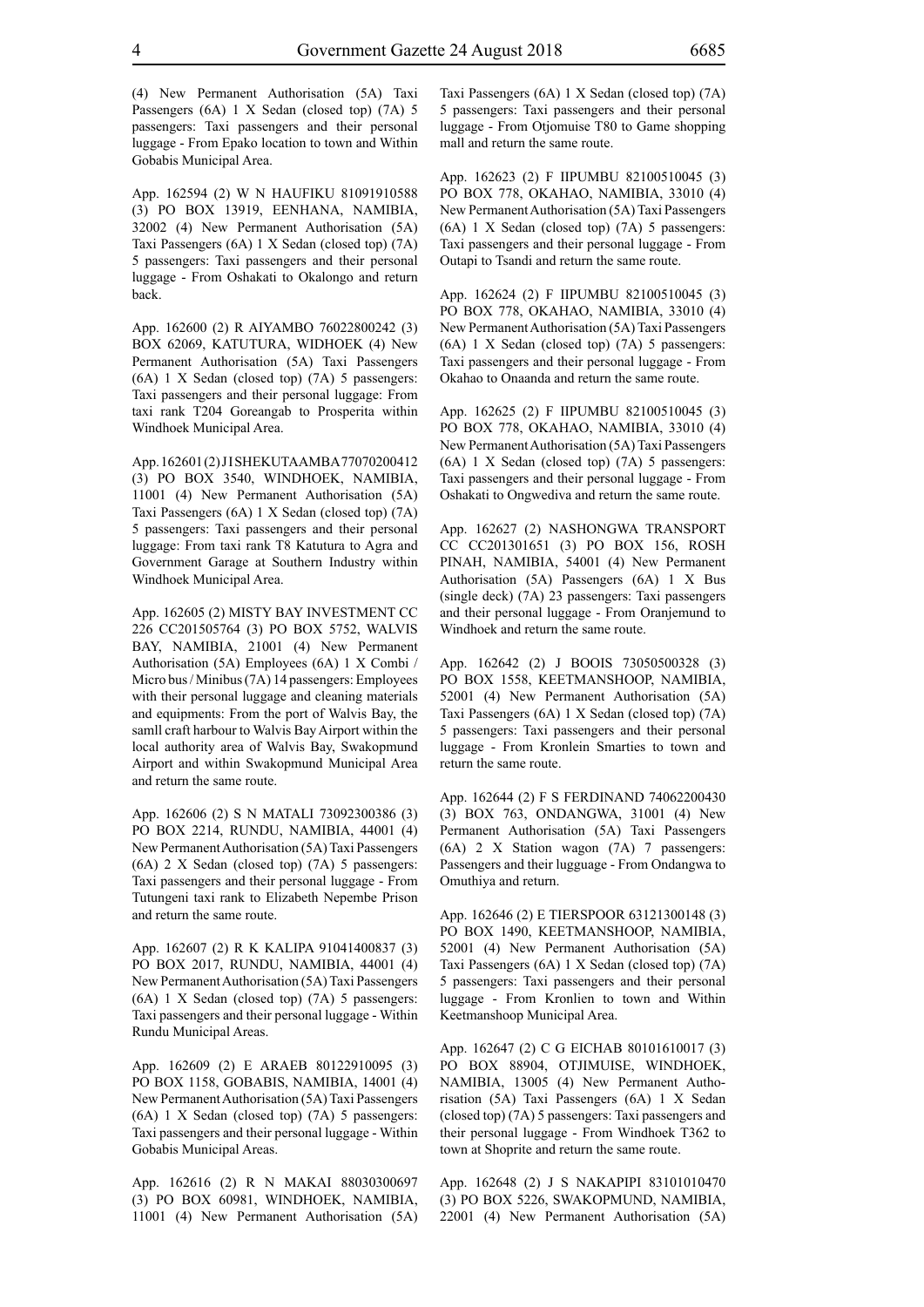Taxi Passengers (6A) 1 X Sedan (closed top) (7A) 5 passengers: Taxi passengers and their personal luggage - From Swakopmund to Walvis Bay and return the same route.

App. 162651 (2) M NAKAPIPI 80080810411 (3) PO BOX 5226, SWAKOPMUND, NAMIBIA, 22001 (4) New Permanent Authorisation (5A) Taxi Passengers (6A) 1 X Sedan (closed top) (7A) 5 passengers: Taxi passengers and their personal luggage - From Swakopmund to Walvis Bay and return the same route.

App. 162663 (2) J I THOMAS 74041810043 (3) PO BOX 1435, WINDHOEK, NAMIBIA, 11001 (4) New Permanent Authorisation (5A) Taxi Passengers (6A) 1 X Sedan (closed top) (7A) 5 passengers: Taxi passengers and their personal luggage: From taxi rank T1 Katutura Hospital to Otjomuise within Windhoek Municipal Area.

App. 162664 (2) A V HEITA 96102100735 (3) PO BOX 51057, BACHBRECHT, WINDHOEK, NAMIBIA, 11001 (4) New Permanent Authorisation (5A) Taxi Passengers (6A) 1 X Sedan (closed top) (7A) 5 passengers: Taxi passengers and their personal luggage: From taxi rank T305 Khomasdal to Erospark within Windhoek Municipal Area.

App. 162665 (2) J N SHATIPAMBA 79061410304 (3) PO BOX 62013, KATUTURA, WINDHOEK, NAMIBIA, 13001 (4) New Permanent Authorisation (5A) Taxi Passengers (6A) 1 X Sedan (closed top) (7A) 5 passengers: Taxi passengers and their personal luggage: From taxi rank T404 Rocky Crest Okahandja Park within Windhoek Municipal Area.

App. 162666 (2) G A T MBUNDU 79122410430 (3) PO BOX 831, WINDHOEK, NAMIBIA, 11001 (4) New Permanent Authorisation (5A) Taxi Passengers (6A) 1 X Sedan (closed top) (7A) 5 passengers: Taxi passengers and their personal luggage - Within Keetmanshoop Municipal Area.

App. 162667 (2) M H BEUKES 701017 0029 6 (3) PO BOX 70750, KHOMASDAL, WINDHOEK, NAMIBIA, 11008 (4) New Permanent Authorisation (5A) Taxi Passengers (6A) 1 X Sedan (closed top) (7A) 5 passengers: Taxi passengers and their personal luggage: From taxi rank T358 to Lafrenz in Northen Industry within Windhoek Municipal Area.

App. 162668 (2) S IIPINGE 68120900146 (3) PO BOX 1411, KEETMANSHOOP, NAMIBIA, 52001 (4) New Permanent Authorisation (5A) Taxi Passengers (6A) 1 X Sedan (closed top) (7A) 5 passengers: Taxi passengers and their personal luggage - Within Keetmanshoop Municipal Areas.

App. 162669 (2) W R STEPHANUS 87061600101 (3) PO BOX 51057, BACHBRECHT, WIND-HOEK, NAMIBIA, 11003 (4) New Permanent Authorisation (5A) Taxi Passengers (6A) 1 X Sedan (closed top) (7A) 5 passengers: Taxi passengers and their personal luggage: From taxi rank T316 Khomasdal to Eehambo dha Nehale and return the same route.

App. 162670 (2) J N HERMAN 68092600236 (3) PO BOX 3272, KUISEBMUND, WALVIS BAY, NAMIBIA, 21003 (4) New Permanent Authorisation (5A) Taxi Passengers (6A) 1 X Sedan (closed top) (7A) 5 passengers: Taxi passengers and their personal luggage: From Namport Suburb to High Way and return the same route.

App. 162671 (2) C S MOSES 84100511248 (3) PO BOX 1127, KEETMANSHOOP, NAMIBIA, 52001 (4) New Permanent Authorisation (5A) Taxi Passengers (6A) 1 X Sedan (closed top) (7A) 5 passengers: Taxi passengers and their personal luggage - Within Keetmanshoop Municipal Area.

App. 162672 (2) S I SHOOMBE 82050610173 (3) PO BOX 12017, AUSSPANNPLATZ, WIND-HOEK, NAMIBIA, 12001 (4) New Permanent Authorisation (5A) Taxi Passengers (6A) 1 X Sedan (closed top) (7A) 5 passengers: Taxi passengers and their personal luggage: From taxi rank T152 Goreangab to Country Club via Prosperita within Windhoek Municipal Area. i

App. 162674 (2) S I SHIKONGO 93011700389 (3) PO BOX 228, OUTAPI, NAMIBIA, 34001 (4) New Permanent Authorisation (5A) Taxi Passengers (6A) 1 X Sedan (closed top) (7A) 5 passengers: Taxi passengers and their personal luggage: From Onamulenge to Emono within Outapi Municipal Area.

App. 162675 (2) D TOUR ADVENTTURE AND SAFARI CC 201712292 (3) PO BOX 6143, VINETA, SWAKOPMUND, 22003 (4) New Permanent Authorisation (5A) Tourists (6A) 1 X Combi / Micro bus / Minibus (7A) 14 passengers: Tourists as well as their personal luggage on prebooked toours - From Swakopmund and or Walvis Bay, Rooikop Airport/ Windhoek Hosea Kutako International Aiport to Cape Cross, Spritzkoppe to differen tourist destnations situated within republic of Namibia and return.

App. 162687 (2) E H KAUSHININGWA 76011400337 (3) PO BOX 63045, WANAHEDA, WINDHOEK, 13007 (4) New Permanent Authorisation (5A) Passengers (6A) 1 X Combi / Micro bus / Minibus (7A) 15 passengers: Taxi passengers and their personal luggage - From Windhoek to Eenhana via Tsintsabis and return the same route.

App. 162689 (2) N STEPHANUS 67062700703 (3) PO BOX 11080, OSHAKATI, NAMIBIA, 33001 (4) New Permanent Authorisation (5A) Taxi Passengers (6A) 1 X Combi / Micro bus / Minibus (7A) 15 passengers: Taxi passengers and their personal luggage - From Okalongo to Katima Mulilo and return the same route.

App. 162691 (2) S N HAMUNYELA 74101900337 (3) PO BOX 41875, AUSSPANNPLATZ, WIND-HOEK, 12001 (4) New Permanent Authorisation (5A) Taxi Passengers (6A) 1 X Sedan (closed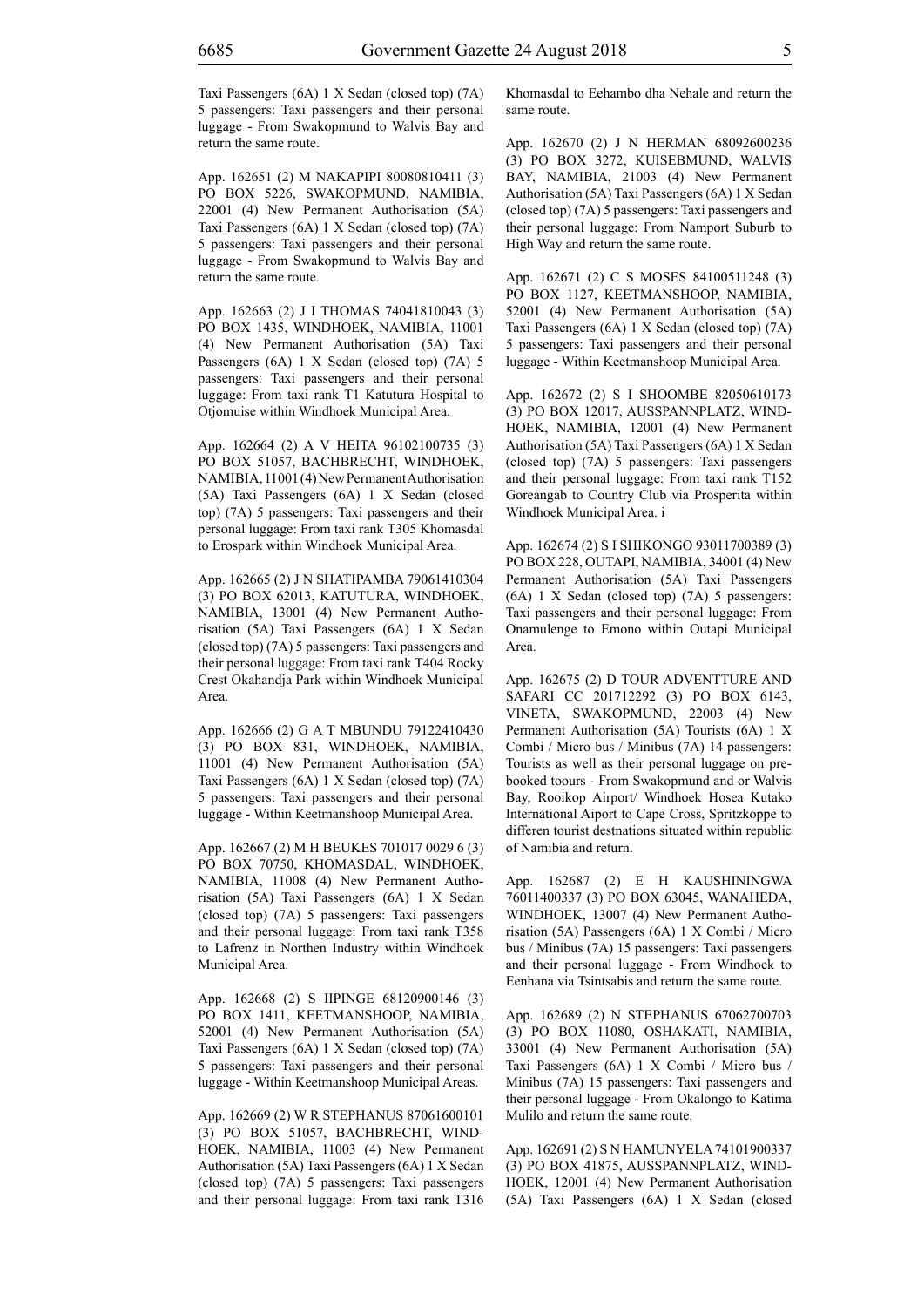top) (7A) 5 passengers: Taxi passengers and their personal luggage - From Block E location to town and Within Rehoboth Municipal Areas.

App. 162696 (2) P M SANKWASA 69123000031 (3) PO BOX 23584, WINDHOEK, NAMIBIA, 11001 (4) New Permanent Authorisation (5A) Taxi Passengers (6A) 1 X Sedan (closed top) (7A) 5 passengers: Taxi passengers and their personal luggage - From Ehafo T12 location to town and Within Eenhana Municipal Areas.

App. 162702 (2) S L SHIKONGO 72122400900 (3) PO BOX 23584, WINDHOEK, NAMIBIA, 11001 (4) New Permanent Authorisation (5A) Taxi Passengers (6A) 1 X Sedan (closed top) (7A) 5 passengers: Taxi passengers and their personal luggage - Within Rundu Municipal Area.

App. 162704 (2) N POVANHU 68050900835 (3) PO BOX 1528, RUNDU, NAMIBIA, 44001 (4) New Permanent Authorisation (5A) Taxi Passengers (6A) 1 X Sedan (closed top) (7A) 5 passengers: Taxi passengers and their personal luggage - From Tutungeni T8 to town and return the same route.

App. 162709 (2) E ATSHIKOTO 84100810024 (3) PO BOX 97515, MAERUA MALL, WINDHOEK, NAMIBIA, 12004 (4) New Permanent Authorisation (5A) Taxi Passengers (6A) 1 X Station wagon (7A) 7 passengers: Taxi passengers and their personal luggage - From Oshakati at Game taxi rank to Endola and return the same route,

App. 162711 (2) NANGOLO IMMANUEL MEKONDJO 85040411111 (3) PO BOX 13215, WINDHOEK, NAMIBIA, 11001 (4) New Permanent Authorisation (5A) Taxi Passengers (6A) 1 X Station wagon (7A) 7 passengers: Taxi passengers and their personal luggage - Within Ondangwa Municipal Area.

App. 162714 (2) S S SACKARIA 95092700211 (3) PO BOX 812, OUTAPI, NAMIBIA (4) New Permanent Authorisation (5A) Taxi Passengers (6A) 1 X Sedan (closed top) (7A) 5 passengers: Taxi passengers and their personal luggage - Within Otjiwarongo Municipal Area.

App. 162730 (2) L L HAIKELA 82082510581 (3) PO BOX 2132, TSUMEB, NAMIBIA, 43001 (4) New Permanent Authorisation (5A) Taxi Passengers (6A) 1 X Sedan (closed top) (7A) 5 passengers: Taxi passengers and their personal luggage - Within Tsumeb Municipal Area.

App. 162737 (2) M KUVARE 77122500462 (3) PO BOX 35, OPUWO, NAMIBIA, 33012 (4) New Permanent Authorisation (5A) Taxi Passengers (6A) 1 X Station wagon (7A) 8 passengers: Taxi passengers and their personal luggage - between Opuwo and Otjiwarongo.

App. 162738 (2) M KUVARE 77122500462 (3) PO BOX 35, OPUWO, NAMIBIA, 33012 (4) New Permanent Authorisation (5A) Taxi Passengers (6A) 1 X Sedan (closed top) (7A) 5 passengers: Taxi passengers and their personal luggage - Within Opuwo Municipal Areas.

App. 162739 (2) CARS AND GUIDES FOR HIRE CC. CC20160775 (3) PO BOX 2413, SWAKOPMUND, NAMIBIA, 22001 (4) New Permanent Authorisation (5A) Tourists (6A) 1 X Bus (single deck) (7A) 23 passengers: Tourists and their personal luggage - From Swakopmund to all tourist destinations situated within the borders of Namibia and ending Swakopmund.

App. 162741 (2) N T DUMENI 85052010052 (3) PO BOX 40860, AUSSPANNPLATZ, WIND-HOEK, 12001 (4) New Permanent Authorisation (5A) Taxi Passengers (6A) 1 X Sedan (closed top) (7A) 5 passengers: Taxi passengers and their personal luggage - Within Windhoek Municipal **Areas**.

App. 162742 (2) J JOHANNES 90111300517 (3) PO BOX 829, OTJIWARONGO, NAMIBIA, 27001 (4) New Permanent Authorisation (5A) Taxi Passengers (6A) 1 X Sedan (closed top) (7A) 5 passengers: Taxi passengers and their personal luggage- Within Otjiwarongo Municipal Area.

App. 162744 (2) H N DUMENI 74122600189 (3) PO BOX 240, OUTAPI, NAMIBIA, 34001 (4) New Permanent Authorisation (5A) Taxi Passengers (6A) 1 X Sedan (closed top) (7A) 5 passengers: Taxi passengers and their personal luggage - From Outapi to Oshakati via Oshikuku and return the same route.

App. 162746 (2) E R KUHANGA 80080811442 (3) PO BOX 143, GOBABIS, NAMIBIA, 14001 (4) New Permanent Authorisation (5A) Taxi Passengers (6A) 1 X Sedan (closed top) (7A) 5 passengers: Taxi passengers and their personal luggage - Within Gobabis Municipal Areas.

App. 162750 (2) H L ANDRIAN 900903 0014 9 (3) PO BOX 40527, WINDHOEK, NAMIBIA, 11001 (4) New Permanent Authorisation (5A) Taxi Passengers (6A) 1 X Sedan (closed top) (7A) 5 passengers: Taxi passengers and their personal luggage-Windhoek Ausspannplatz.

App. 162756 (2) I B KAMATI 92101400901 (3) PO BOX 2041, GOBABIS, NAMIBIA, 14001 (4) New Permanent Authorisation (5A) Taxi Passengers (6A) 1 X Sedan (closed top) (7A) 5 passengers: Taxi passengers and their personal luggage - Within Gobabis municipal Area.

App. 162758 (2) DODOZI TRADERS CC CC201804381 (3) PO BOX 1017, KEETMANS-HOOP, NAMIBIA, 52001 (4) New Permanent Authorisation (5A) Taxi Passengers (6A) 1 X Sedan (closed top) (7A) 5 passengers: Taxi passengers and their personal luggage - Within Keetmanshoop Municipal Area.

App. 162761 (2) N J KANYEMBA 93010400977 (3) PO BOX 1726, OTJIWARONGO, NAMIBIA, 27001 (4) New Permanent Authorisation (5A)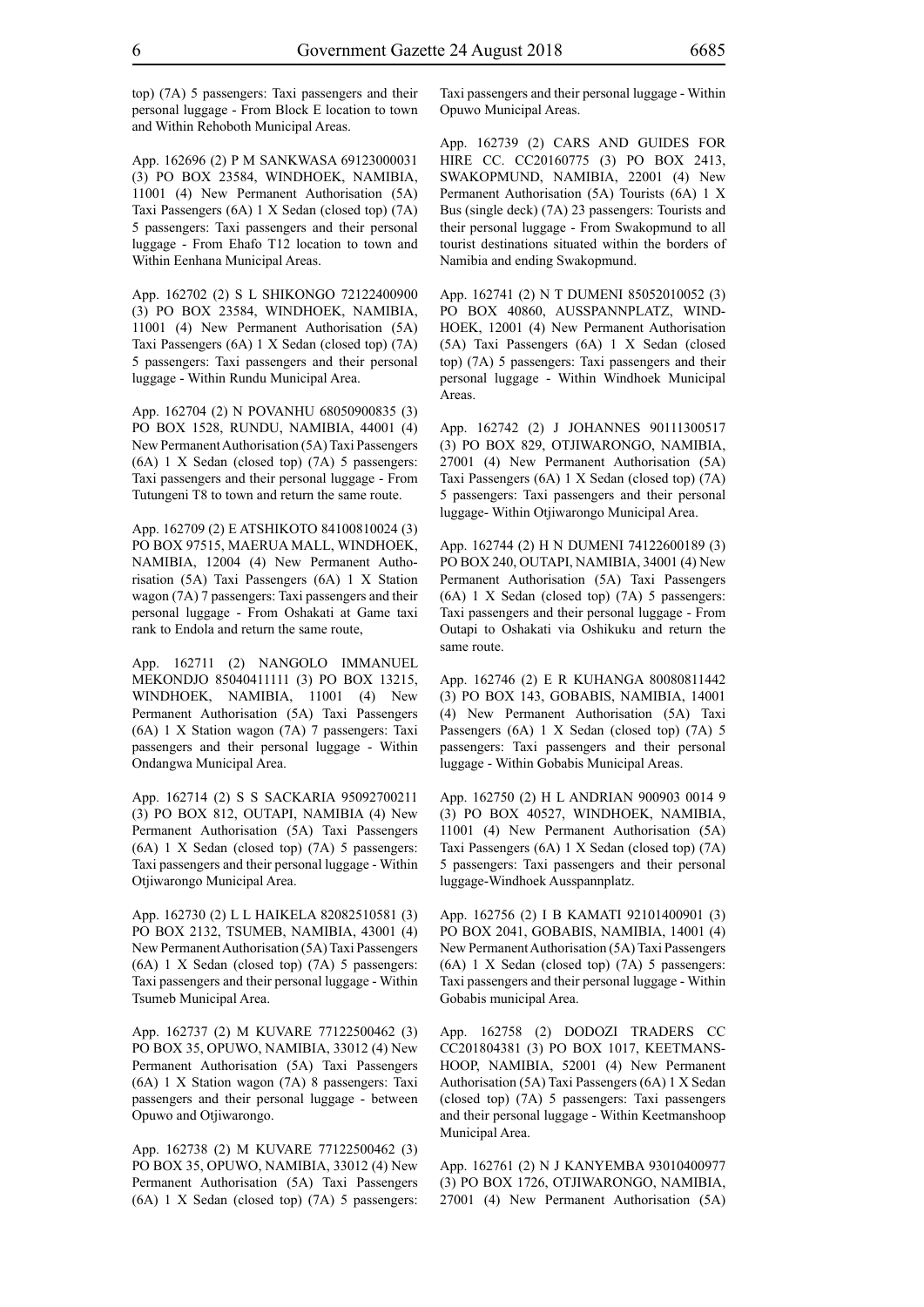Taxi Passengers (6A) 1 X Sedan (closed top) (7A) 5 passengers: Taxi passengers and their personal luggage - Within Otjiwarongo Municipal Area.

App. 162762 (2) P KALWENYA 94020400512 (3) PO BOX 1726, OTJIWARONGO, NAMIBIA, 27001 (4) New Permanent Authorisation (5A) Taxi Passengers (6A) 1 X Sedan (closed top) (7A) 5 passengers: Taxi passengers and their personal luggage - Within Otjiwarongo Municipal Areas.

App. 162764 (2) NDUNO INVESTMENT CC. 201506459 (3) PO BOX 26312, WINDHOEK, NAMIBIA (4) New Permanent Authorisation (5A) Employees (6A) 1 X Combi / Micro bus / Minibus (7A) 16 passengers: Employees passengers and their personal luggage - From Windhoek residentiasl area to City Centre and all town mall.

App. 162769 (2) L MAPUMBA 87042400836 (3) PO BOX 1038, RUNDU, NAMIBIA, 44001 (4) New Permanent Authorisation (5A) Taxi Passengers (6A) 2 X Sedan (closed top) (7A) 5 passengers: Taxi passengers and their personal luggage - From Kasote to town Via Sauyemwa and return the same route.

App. 162770 (2) T M HITENANYE 81101310073 (3) PO BOX 1038, RUNDU, NAMIBIA, 44001 (4) New Permanent Authorisation (5A) Taxi Passengers (6A) 2 X Sedan (closed top) (7A) 5 passengers: Taxi passengers and their personal luggage - From Kasote to town via Sauyemwa and return the same route.

App. 162772 (2) W MWETUKETELA 890803- 00845 (3) PO BOX 95584, SOWETO MARKET, KATUTURA, WINDHOEK, 13006 (4) New Permanent Authorisation (5A) Taxi Passengers (6A) 1 X Sedan (closed top) (7A) 5 passengers: Taxi passengers and their personal luggage - From greenwell to town and Within Windhoek Municipal Areas.

App. 162795 (2) H N UAHENGO 93031200683 (3) PO BOX 10, GROOT AUB, NAMIBIA (4) New Permanent Authorisation (5A) Taxi Passengers (6A) 1 X Combi / Micro bus / Minibus (7A) 16 passengers: Taxi passengers and their personal luggage - From Groot Aub to Omahenene border post and return the same route.

App. 162797 (2) C JOHANNES 90011500433 (3) PO BOX 240, RUNDU, NAMIBIA, 44001 (4) New Permanent Authorisation (5A) Taxi Passengers (6A) 1 X Sedan (closed top) (7A) 5 passengers: Taxi passengers and their personal luggage - From Matende location to Mavanze and return the same route.

App. 162799 (2) V HAMALWA 59030200286 (3) PO BOX 2485, OMUPUMBU, NAMIBIA (4) New Permanent Authorisation (5A) Taxi Passengers (6A) 1 X Sedan (closed top) (7A) 5 passengers: Taxi passengers and their personal luggage - From Ompumbu to Ontimbu and return the same route.

App. 162807 (2) JOHN AND PENNY GROUP 2001093 (3) PO BOX 23128, WINDHOEK, NAMIBIA, 11001 (4) New Permanent Authorisation (5A) Tourists (6A) 1 X Bus (single deck) (7A) 30 passengers: Tourists and their personal luggage - From Toko lodge to Game view in Kamanjab area and return the same route.

App. 162809 (2) E N FESTUS 66010200296 (3) PO BOX 1828, WINDHOEK, NAMIBIA, 11001 (4) New Permanent Authorisation (5A) Taxi Passengers (6A) 1 X Sedan (closed top) (7A) 5 passengers: Taxi passengers and their personal luggage - Within Ondangwa Municipal Areas.

App. 162811 (2) A P TAUKENI 86022600367 (3) PO BOX 2989, OSHAKATI, NAMIBIA, 33001 (4) New Permanent Authorisation (5A) Taxi Passengers (6A) 1 X Combi / Micro bus / Minibus (7A) 14 passengers: Taxi passengers and their personal luggage - From Oshakati Open market to Endola Clinic and return the same route.

App. 162813 (2) A P TAUKENI 86022600367 (3) PO BOX 2989, OSHAKATI, NAMIBIA, 33001 (4) New Permanent Authorisation (5A) Taxi Passengers (6A) 2 X Sedan (closed top) (7A) 5 passengers: Taxi passengers and their personal luggage - Within Rehoboth Municipal Areas.

App. 162815 (2) KOCH TOURS & TRANSFERS CC 201704611 (3) PO BOX 10759, KHOMAS-DAL, WINDHOEK, 11008 (4) New Permanent Authorisation (5A) Tourists (6A) 1 X Combi / Micro bus / Minibus (7A) 14 passengers: Tourists and their personal luggage - From Hosea Kutako Airport to Windhoek Country club- Safari Hotel-Sossusvlei- Walvis Bay- Etosha Game park and return the same route.

App. 162817 (2) KOCH TOURS & TRANSFERS CC 201704611 (3) PO BOX 10759, KHOMASDAL, WINDHOEK, 11008 (4) New Permanent Authorisation (5A) Tourists (6A) 1 X Pick-up (7A) 5 passengers: Tourists and their personal luggage - From Hosea Kutako Airport to Windhoek Country club- Safari Hotel- Sossusvlei- Walvis Bay- Etosha Game park and return the same route.

App. 162818 (2) KOCH TOURS & TRANSFERS CC 201704611 (3) PO BOX 10759, KHOMASDAL, WINDHOEK, 11008 (4) New Permanent Authorisation (5A) Tourists (6A) 1 X Sedan (closed top) (7A) 5 passengers: Tourists and their personal luggage - From Hosea Kutako Airport to Windhoek Country club- Safari Hotel- Hilton hotel- Avani Hotel- Casablaca Guest house- Alpine Guest house and return the same route.

App. 162826 (2) S S MUTOTA 88050200752 (3) PO BOX 73, ORANJEMUND, NAMIBIA, 55001 (4) New Permanent Authorisation (5A) Taxi Passengers (6A) 1 X Sedan (closed top) (7A) 5 passengers: Taxi passengers and their personal luggage - From Oranjemund to Swartkoop and return the same route.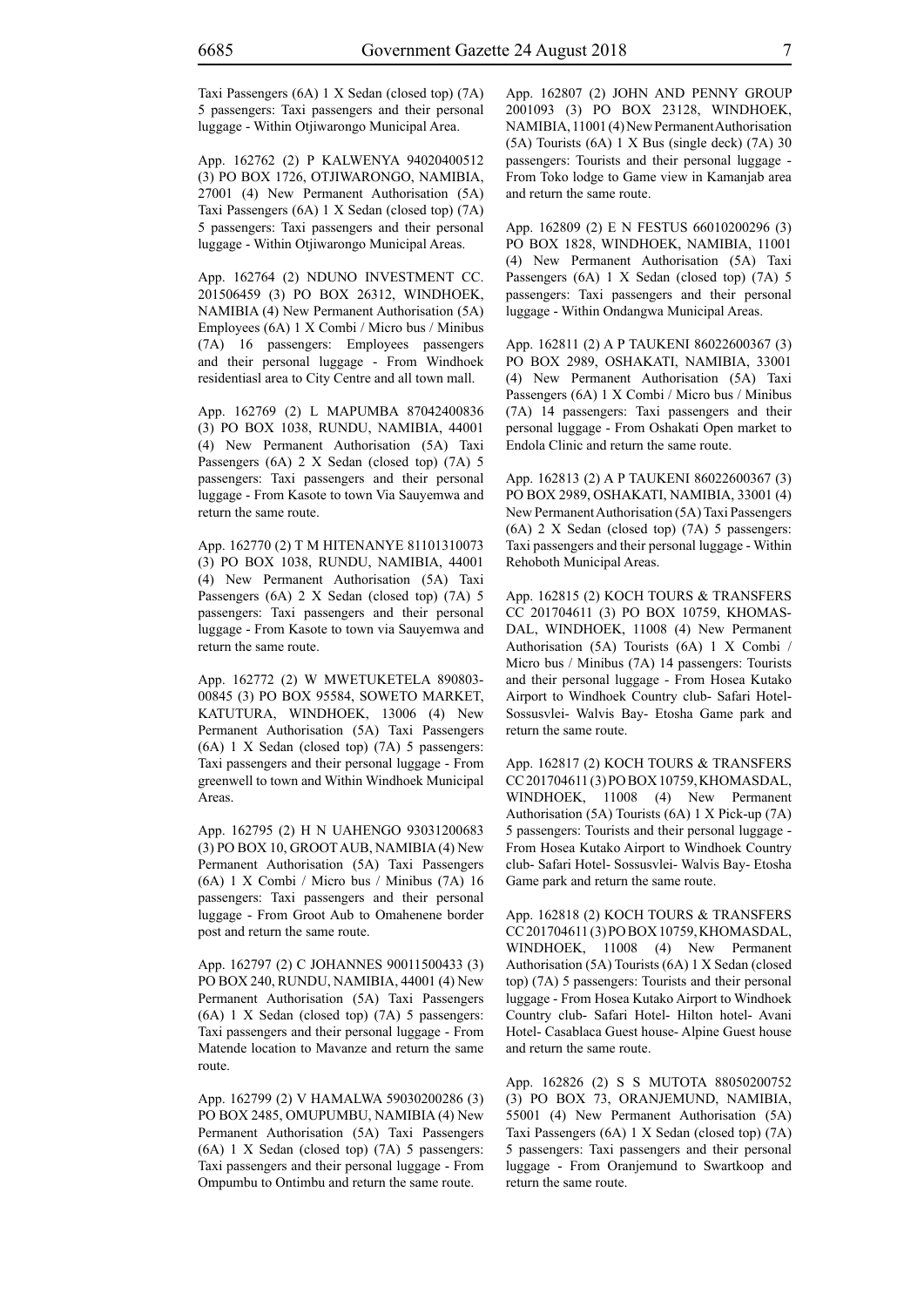App. 162831 (2) H UUSIZI 70101600364 (3) PO BOX 1222, ONDANGWA, NAMIBIA, 31001 (4) New Permanent Authorisation (5A) Passengers (6A) 1 X Bus (single deck) (7A) 27 passengers: Taxi passengers and their personal luggage - From Oshakati to Lüderitz and return the same route.

App. 162835 (2) A IDUWA 81041710569 (3) PO BOX 25385, WINDHOEK, NAMIBIA, 11001 (4) New Permanent Authorisation (5A) Taxi Passengers (6A) 1 X Sedan (closed top) (7A) 5 passengers: Taxi passengers and their personal luggage - From Okuryangava, Katutura T74 to various destination.

App. 162848 (2) M P MUYEGHU 72030700436 (3) PO BOX 565, GOBABIS, NAMIBIA, 14001 (4) New Permanent Authorisation (5A) Taxi Passengers (6A) 1 X Sedan (closed top) (7A) 5 passengers: Taxi passengers and their personal luggage - Within Gobabis Municipal Area.

App. 162855 (2) H N ELIFAS 93051500364 (3) BOX 1305, OSHAKATI, 33001 (4) New Permanent Authorisation (5A) Taxi Passengers (6A) 1 X Station wagon (7A) 7 passengers: Taxi passengers and their personal luggage - From Outapi to Oshakati and back the same route.

App. 162856 (2) F N LUKILENI 85090710600 (3) BOX 581, OUTAPI, 34001 (4) New Permanent Authorisation (5A) Taxi Passengers (6A) 1 X Station wagon (7A) 7 passengers: Taxi passengers and their personal luggage - From Outapi to Oshakati and back the same route.

App. 162859 (2) J N JASON 96030601040 (3) PO BOX 1015, GOBABIS, NAMIBIA, 14001 (4) New Permanent Authorisation (5A) Taxi Passengers (6A) 1 X Sedan (closed top) (7A) 5 passengers: Taxi passengers and their personal luggage - From Epako taxi rank to Gobabis and return the same route.

App. 162861 (2) E N JASON 94090900220 (3) PO BOX 1015, GOBABIS, NAMIBIA, 14001 (4) New Permanent Authorisation (5A) Taxi Passengers (6A) 1 X Combi / Micro bus / Minibus (7A) 16 passengers: Taxi passengers and their personal luggage - From Gobabis to Ondangwa and return the same route.

App. 162865 (2) E S GAOAB 72052400214 (3) PO BOX 25115, WINDHOEK, NAMIBIA, 11001 (4) New Permanent Authorisation (5A) Taxi Passengers (6A) 1 X Combi / Micro bus / Minibus (7A) 16 passengers: Taxi passengers and their personal luggage - From Windhoek to Oshakati and return the same route.

App. 162866 (2) MABARULI AFRICAN SAFARIS CC. 20060655 (3) PO BOX 23024, WINDHOEK, NAMIBIA, 10000 (4) New Permanent Authorisation (5A) Tourists (6A) 1 X Bus (single deck) (7A) 17 passengers: Tourists as well as their personal luggage - From hotels, lodges guesthouses and B&B's in Windhoek, Sesriem, Sossusvlei Dunes, Swakopmund, Brandbera, Damaraland, While Lady, Vingerklip, Etosha, Cheetah Consevation Centre, Waterberg.

App. 162870 (2) L N SHAANGO 80022710345 (3) PO BOX 1128, OKAHANDJA, NAMIBIA, 15001 (4) New Permanent Authorisation (5A) Taxi Passengers (6A) 1 X Sedan (closed top) (7A) 5 passengers: Taxi passengers and their personal luggage - Within Okahandja Municipal Areas.

App. 162872 (2) L H POKATI 74051510298 (3) PO BOX 588, OKAHANDJA, NAMIBIA, 15001 (4) New Permanent Authorisation (5A) Taxi Passengers (6A) 1 X Sedan (closed top) (7A) 5 passengers: Taxi passengers and their personal luggage - Within Okahandja Municipal Area.

App. 162873 (2) L H POKATI 74051510298 (3) PO BOX 588, OKAHANDJA, NAMIBIA, 15001 (4) New Permanent Authorisation (5A) Taxi Passengers (6A) 1 X Sedan (closed top) (7A) 5 passengers: Taxi passengers and their personal luggage - Within Okahandja Municipal Area.

App. 162875 (2) K P BURUTTA 77050410586 (3) PO BOX 11, MUPINI, DIVUNDU, 44004 (4) New Permanent Authorisation (5A) Taxi Passengers (6A) 1 X Sedan (closed top) (7A) 5 passengers: Taxi passengers and their personal luggage - From Mupini to Ndama and return the same route.

App. 162878 (2) HOT AIR BALLOONING NAMIBIA CC CC20081448 (3) PO BOX 2204, SWAKOPMUND, NAMIBIA, 22001 (4) New Permanent Authorisation (5A) Tourists (6A) 1 X Station wagon (7A) 7 passengers: Tourists and their personal luggage - From Swakopmund Airport, Walvis Bay to Windhoek Hosea Kutako International Airport to Places within Swakopmund Municipal Areas and Magisterial district, Lodges, Hotelss and Walvis Bay Harbour to various places and attractions within the republic of Namibia as pre-booked and return.

App. 162882 (2) I N HISHIDIMBWA 90013100548 (3) PO BOX 11237, OSHAKATI, NAMIBIA, 33001 (4) New Permanent Authorisation (5A) Taxi Passengers (6A) 1 X Sedan (closed top) (7A) 5 passengers: Taxi passengers and their personal luggage - From Oshakati taxi rank no 12 to Ogongo Agricultural College and return the same route.

App. 162884 (2) L U HALUDILU 85091810609 (3) PO BOX 25506, WINDHOEK, NAMIBIA, 11001 (4) New Permanent Authorisation (5A) Taxi Passengers (6A) 1 X Sedan (closed top) (7A) 5 passengers: Taxi passengers and their personal luggage - Within Windhoek Municipal Area.

App. 162885 (2) T M SEM 88123000375 (3) PO BOX 62777, WANAHEDA, WINDHOEK, NAMIBIA, 13007 (4) New Permanent Authorisation (5A) Taxi Passengers (6A) 1 X Sedan (closed top) (7A) 5 passengers: Taxi passengers and their personal luggage - From Olympia T562 to Kleine Kuppe T554 and T555 and return the same route.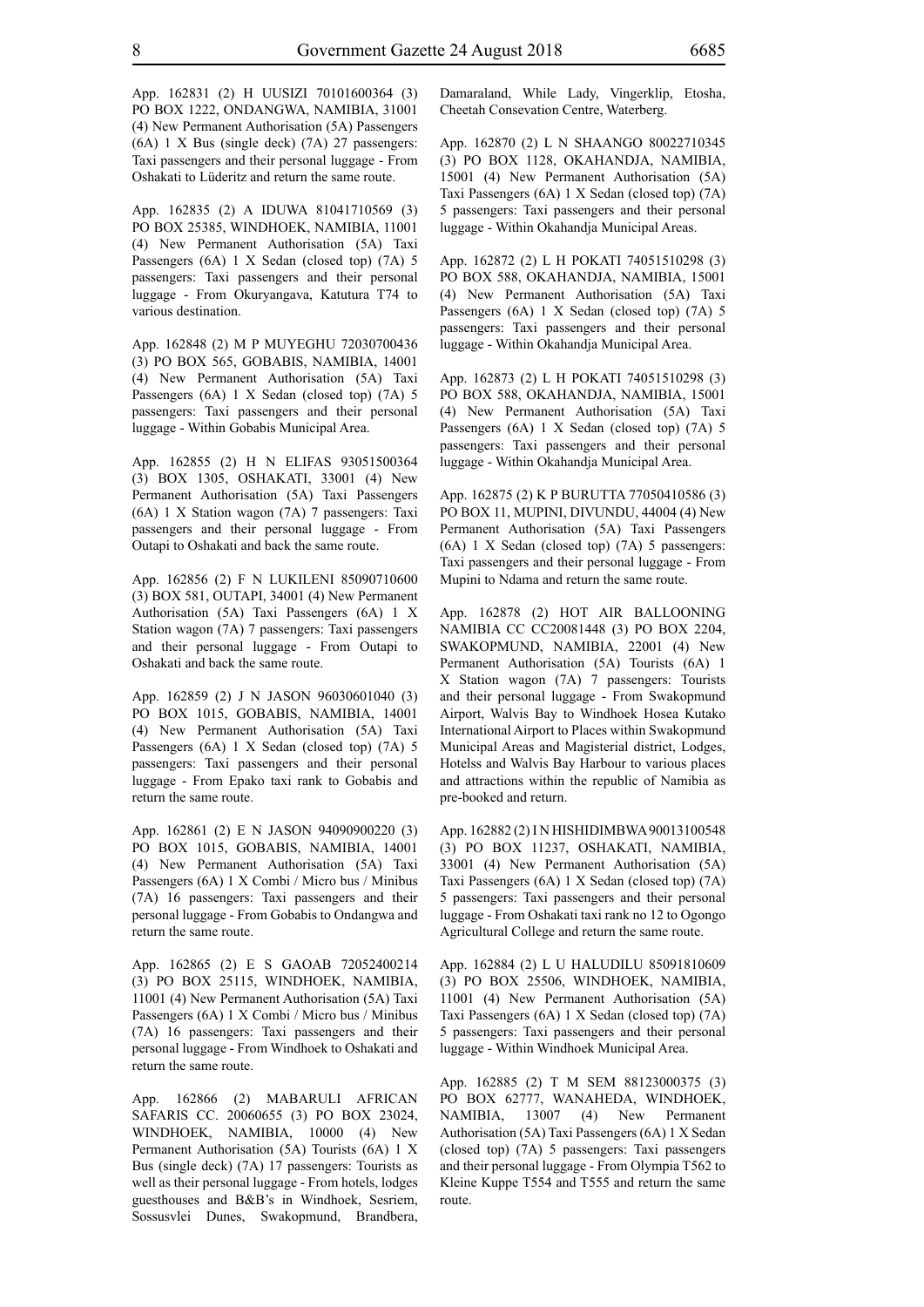App. 162892 (2) NAMIBIA INDIVIDUAL TRAVEL CC. 20010435 (3) PO BOX 1917, SWAKOPMUND, NAMIBIA, 22001 (4) New Permanent Authorisation (5A) Tourists (6A) 1 X Combi / Micro bus / Minibus (7A) 10 passengers: Tourists and their personal luggage - From Windhoek at Hosea International Airport to Soussvlei - Swakopmund -Damaraland - Etosha National Park and return the same route.

App. 162896 (2) SAFE TRIP TRANSPORT SERVICES CC CC201884064 (3) PO BOX 3723, WINDHOEK, NAMIBIA, 11001 (4) New Permanent Authorisation (5A) Taxi Passengers (6A) 1 X Combi / Micro bus / Minibus (7A) 14 passengers: Taxi passengers and their personal luggage - From Windhoek to Gobabis and return the same route.

App. 162897 (2) SAFE TRIP TRANSPORT SERVICES CC CC201884064 (3) PO BOX 3723, WINDHOEK, NAMIBIA, 11001 (4) New Permanent Authorisation (5A) Passengers (6A) 1 X Combi / Micro bus / Minibus (7A) 14 passengers: Taxi passengers and their personal luggage - From Windhoek to Ondangwa and Oshakati and return the same route.

App. 162898 (2) SAFE TRIP TRANSPORT SERVICES CC CC201884064 (3) PO BOX 3723, WINDHOEK, NAMIBIA, 11001 (4) New Permanent Authorisation (5A) Passengers (6A) 1 X Combi / Micro bus / Minibus (7A) 14 passengers: Taxi passengers and their personal luggage - From Windhoek to Okahandja- Otjiwarongo-Outjo-Khorixas-Opuwo and return the same route.

App. 162904 (2) H SHIKOMBA 77061300353 (3) PO BOX 11778, OSHAKATI, NAMIBIA, 33001 (4) New Permanent Authorisation (5A) Taxi Passengers (6A) 1 X Sedan (closed top) (7A) 5 passengers: Taxi passengers and their personal luggage - From Oshakati to Ondangwa Via Ongwediva and return the same route.

App. 162905 (2) J H SHAAKUMENI 68040801214 (3) PO BOX 1765, WALVIS BAY, NAMIBIA, 21001 (4) New Permanent Authorisation (5A) Taxi Passengers (6A) 1 X Station wagon (7A) 7 passengers: Taxi passengers and their personal luggage - From Outapi to Oshakati and return the same route.

App. 162906 (2) J MIKAEL 78060310038 (3) PO BOX 75004, SOWETO, WINDHOEK, 13006 (4) New Permanent Authorisation (5A) Taxi Passengers (6A) 1 X Combi / Micro bus / Minibus (7A) 10 passengers: Taxi passengers and their personal luggage - From Oshakati to Outapi-Ruacana and return the same route.

App. 162915 (2) A KUUTONDOKWA 910- 42900388 (3) PO BOX 5512, WALVIS BAY, NAMIBIA, 21001 (4) New Permanent Authorisation (5A) Taxi Passengers (6A) 1 X Sedan (closed top) (7A) 5 passengers: Taxi passengers and their personal luggage - From Walvis Bay to Swakopmund and return the same route.

App. 162920 (2) F EKAKU 89081300598 (3) PO BOX 1373, OTJIWARONGO, NAMIBIA, 27001 (4) New Permanent Authorisation (5A) Taxi Passengers (6A) 1 X Sedan (closed top) (7A) 5 passengers: Taxi passengers and their personal luggage - Within Otjiwarongo Municipal Areas.

App. 162922 (2) I KAMBINDA 79052500029 (3) PO BOX 1481, GROOTFONTEIN, NAMIBIA, 41001 (4) New Permanent Authorisation (5A) Taxi Passengers (6A) 1 X Sedan (closed top) (7A) 5 passengers: Taxi passengers and their personal luggage - From Mariabronn Primary school to town and Within Grootfontein Municipal Areas.

App. 162925 (2) M N NGHIFILENYA 93041200333 (3) PO BOX 617, SWAKOPMUND, NAMIBIA, 22001 (4) New Permanent Authorisation (5A) Taxi Passengers (6A) 1 X Sedan (closed top) (7A) 5 passengers: Taxi passengers and their personal luggage - Within Swakopmund Municipal Area.

App. 162926 (2) AM GEORGE 86091900307 (3) PO BOX 62493, KATUTURA, NAMIBIA, 13001 (4) New Permanent Authorisation (5A) Taxi Passengers (6A) 1 X Sedan (closed top) (7A) 1 passengers: Taxi passengers and their personal luggage - From taxi rank T475 Otjomuise to Khomasdal and Within Windhoek Municipal Areas.

App. 162927 (2) V N VATUVA 73052800159 (3) PO BOX 61861, KATUTURA, WINDHOEK, NAMIBIA, 13001 (4) New Permanent Authorisation (5A) Taxi Passengers (6A) 1 X Sedan (closed top) (7A) 5 passengers: Taxi passengers and their personal luggage - From T80 to taxi no.1 and return the same route.

App. 162928 (2) P TAAPOPI 80110410386 (3) PO BOX 1358, SWAKOPMUND, 22001 (4) New Permanent Authorisation (5A) Taxi Passengers (6A) 1 X Sedan (closed top) (7A) 5 passengers: Taxi Passenger and their personal luggage - Within Walvis Bay Municipality area,Kuisebmond and Narraville

App. 162933 (2) R M MILINGA 82040410201 (3) PO BOX 562, OMARURU, NAMIBIA, 26001 (4) New Permanent Authorisation (5A) Taxi Passengers (6A) 2 X Sedan (closed top) (7A) 5 passengers: Taxi passengers and their personal luggage - Within Omaruru Municipal Area.

App. 162934 (2) ABENTEUER AFRIKA SAFARI CC. CC961040 (3) PO BOX 1490, VINETA, SWAKOPMUND, 22001 (4) New Permanent Authorisation (5A) Tourists (6A) 1 X Station wagon (7A) 9 passengers: Tourists and their personal luggage - From Swakopmund Airport to Walvis Bay - Walvis Bay Habour- Eros Airport -Hosea Kutako International Airport - Hotels -Guesthouses -Restaurant - Lodges and various places in Swakopmund Municipal Areas and magisterial district and attractives places within the Republic of Namibia.

App. 162938 (2) H H SHAHAMANGE 8409-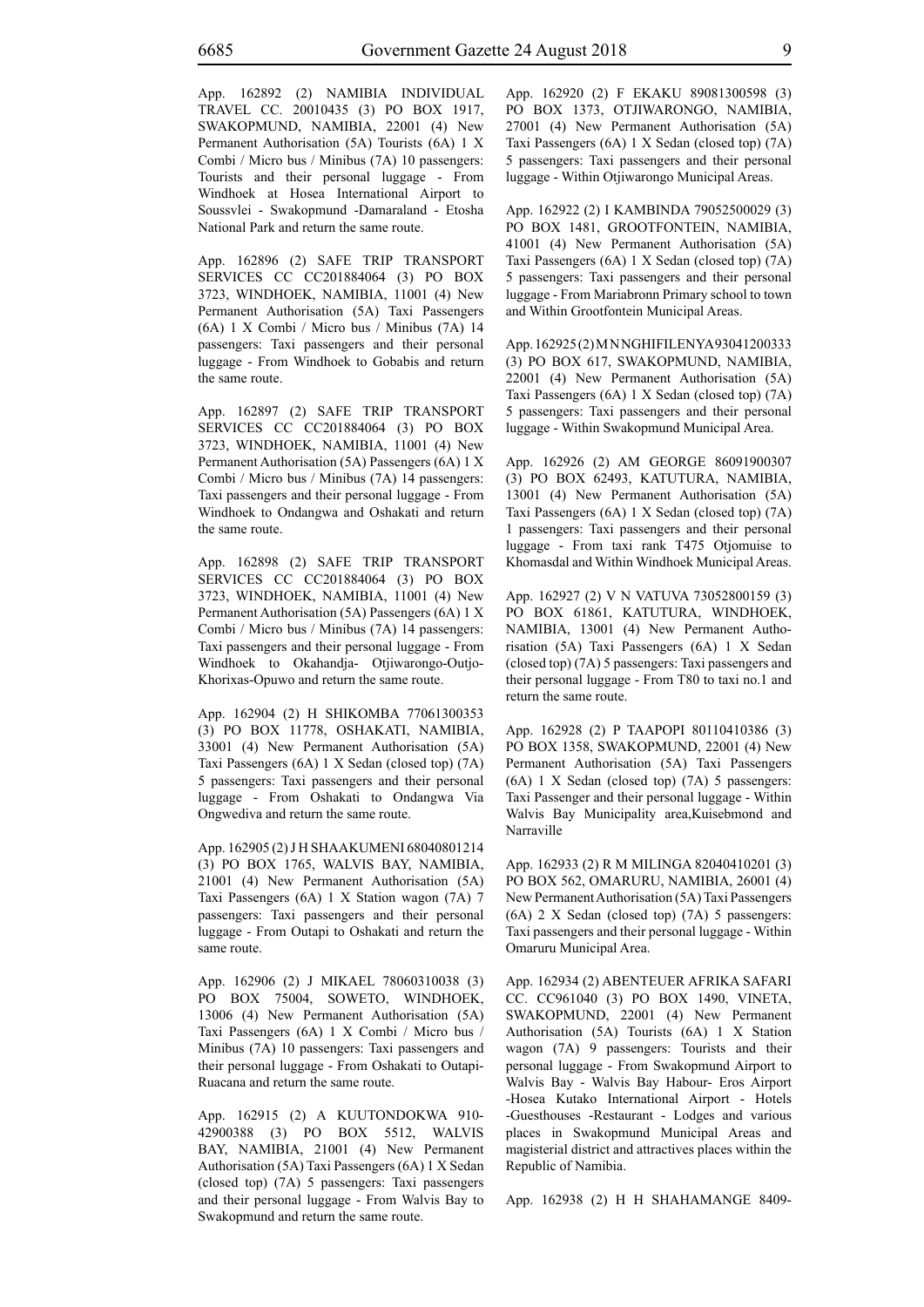1010237 (3) PO BOX 407, OHANGWENA, NAMIBIA, 32005 (4) New Permanent Authorisation (5A) Taxi Passengers (6A) 1 X Sedan (closed top) (7A) 5 passengers: Taxi passengers and their personal luggage - From Ondangwa to Uupindi and return the same route.

App. 162942 (2) L NDUMBA 68070400579 (3) PO BOX 1333, KASOTE, RUNDU, NAMIBIA, 44001 (4) New Permanent Authorisation (5A) Taxi Passengers (6A) 1 X Sedan (closed top) (7A) 5 passengers: Taxi passengers and their personal luggage - From Kasote to Kalai border and return the same route.

App. 162947 (2) G N NATANAEL 84112110596 (3) PO BOX 41211, AUSSPANNPLATZ, WIND-HOEK, 12001 (4) New Permanent Authorisation (5A) Taxi Passengers (6A) 1 X Combi / Micro bus / Minibus (7A) 14 passengers: Taxi passengers and their personal luggage - From Windhoek to Oshakati and return the same route.

App. 162950 (2) S E NFWILE 88060200151 (3) PO BOX 424, OMARURU, NAMIBIA, 26001 (4) New Permanent Authorisation (5A) Taxi Passengers (6A) 1 X Sedan (closed top) (7A) 5 passengers: Taxi passengers and their personal luggage - Within Omaruru Municipal Area.

App. 162956 (2) CHINA TRAVEL AGENCY TOUR CC. 20102709 (3) PO BOX 40594, AUSS-PANNPLATZ, WINDHOEK, NAMIBIA, 12001 (4) New Permanent Authorisation (5A) Tourists (6A) 1 X Combi / Micro bus / Minibus (7A) 14 passengers: Tourists and their personal luggage - From Windhoek at Hosea Kutako International Airport to Quiver tree forest - Fish Canyon river-Sossusvlei - Walvis Bay - Swakopmund - Cape Cross - Twevelfontein - Kamanjab - Opuwo -Etosha- Cheetah Conservancy Fund - Liarnas - Erindi and return the same route.

App. 162957 (2) U ARAUJU 85081110857 (3) PO BOX 27567, WINDHOEK, NAMIBIA, 11001 (4) New Permanent Authorisation (5A) Taxi Passengers (6A) 1 X Combi / Micro bus / Minibus (7A) 16 passengers: Taxi passengers and their personal luggage - Within Windhoek Municipal Area.

App. 162961 (2) M NEHEMIA 93041600455 (3) PO BOX 619, OUTJO, NAMIBIA, 28001 (4) New Permanent Authorisation (5A) Taxi Passengers (6A) 1 X Combi / Micro bus / Minibus (7A) 12 passengers: Taxi passengers and their personal luggage - From Outjo to Oshakati and return the same route.

App. 162962 (2) N N SHIYUKA 89012200040 (3) PO BOX 86089, EROS, WINDHOEK, 11005 (4) New Permanent Authorisation (5A) Taxi Passengers (6A) 1 X Sedan (closed top) (7A) 5 passengers: Taxi passengers and their personal luggage - From Otjomuise T362 to Goreangab and Khomasdal and Within Windhoek Municipal Area.

(4) New Permanent Authorisation (5A) Taxi Passengers (6A) 1 X Sedan (closed top) (7A) 5 passengers: Taxi passengers and their personal luggage - Within Gobabis Municipal Areas.

App. 162975 (2) P NDAKOLO 79050610463 (3) PO BOX 3756, REHOBOTH, NAMIBIA, 16001 (4) New Permanent Authorisation (5A) Taxi Passengers (6A) 1 X Sedan (closed top) (7A) 5 passengers: Taxi passengers and their personal luggage - Within Rehoboth Municipal Area.

(3) PO BOX 1158, GOBABIS, NAMIBIA, 14001

App. 162976 (2) P NDAKOLO 79050610463 (3) PO BOX 3756, REHOBOTH, NAMIBIA, 16001 (4) New Permanent Authorisation (5A) Taxi Passengers (6A) 1 X Sedan (closed top) (7A) 5 passengers: Taxi passengers and their personal luggage - Within Rehoboth Municipal Area.

App. 162977 (2) C C AMONDE 80121610039 (3) BOX 55057, ROCKY CRESTY, WINDHOEK, 11011 (4) New Permanent Authorisation (5A) Taxi Passengers (6A) 1 X Sedan (closed top) (7A) 5 passengers: Taxi passengers and their personal luggage - From taxi rank 23 /26 Rocky Cresty to town within Windhoek Municipal Area.

App. 162978 (2) I N UNONGE 83061010211 (3) PO BOX 2007, TSUMEB, NAMIBIA, 43001 (4) New Permanent Authorisation (5A) Taxi Passengers (6A) 1 X Sedan (closed top) (7A) 5 passengers: Taxi passengers and their personal luggage - Within Tsumeb Municipal Areas.

App. 162980 (2) G AMBUNDA 70071300171 (3) PO BOX 15178, OSHAKATI, NAMIBIA, 33001 (4) New Permanent Authorisation (5A) Taxi Passengers (6A) 1 X Sedan (closed top) (7A) 5 passengers: Taxi passengers and their personal luggage - From Evululuko taxi rank to Oshakati and return the same route.

App. 162981 (2) P MBONGE 84090110246 (3) PO BOX 23584, WINDHOEK, NAMIBIA, 11001 (4) New Permanent Authorisation (5A) Taxi Passengers (6A) 1 X Sedan (closed top) (7A) 5 passengers: Taxi passengers and their personal luggage - From Osona Village to town at taxi rank no.8 and return the same route.

App. 162984 (2) S WATUKAULA 76083000408 (3) PO BOX 59, STAMPRIET, NAMIBIA, 51003 (4) New Permanent Authorisation (5A) Taxi Passengers (6A) 1 X Combi / Micro bus / Minibus (7A) 12 passengers: Taxi passengers and their personal luggage - From Stampriet to Mariental and return the same route.

App. 162987 (2) J T MATJAI 88052800517 (3) PO BOX 56, GOBABIS, NAMIBIA, 14001 (4) New Permanent Authorisation (5A) Taxi Passengers (6A) 1 X Sedan (closed top) (7A) 5 passengers: Taxi passengers and their personal luggage - From Damara block location to Gobabis and return the same route.

App. 162974 (2) R A SACHARIAS 73082100139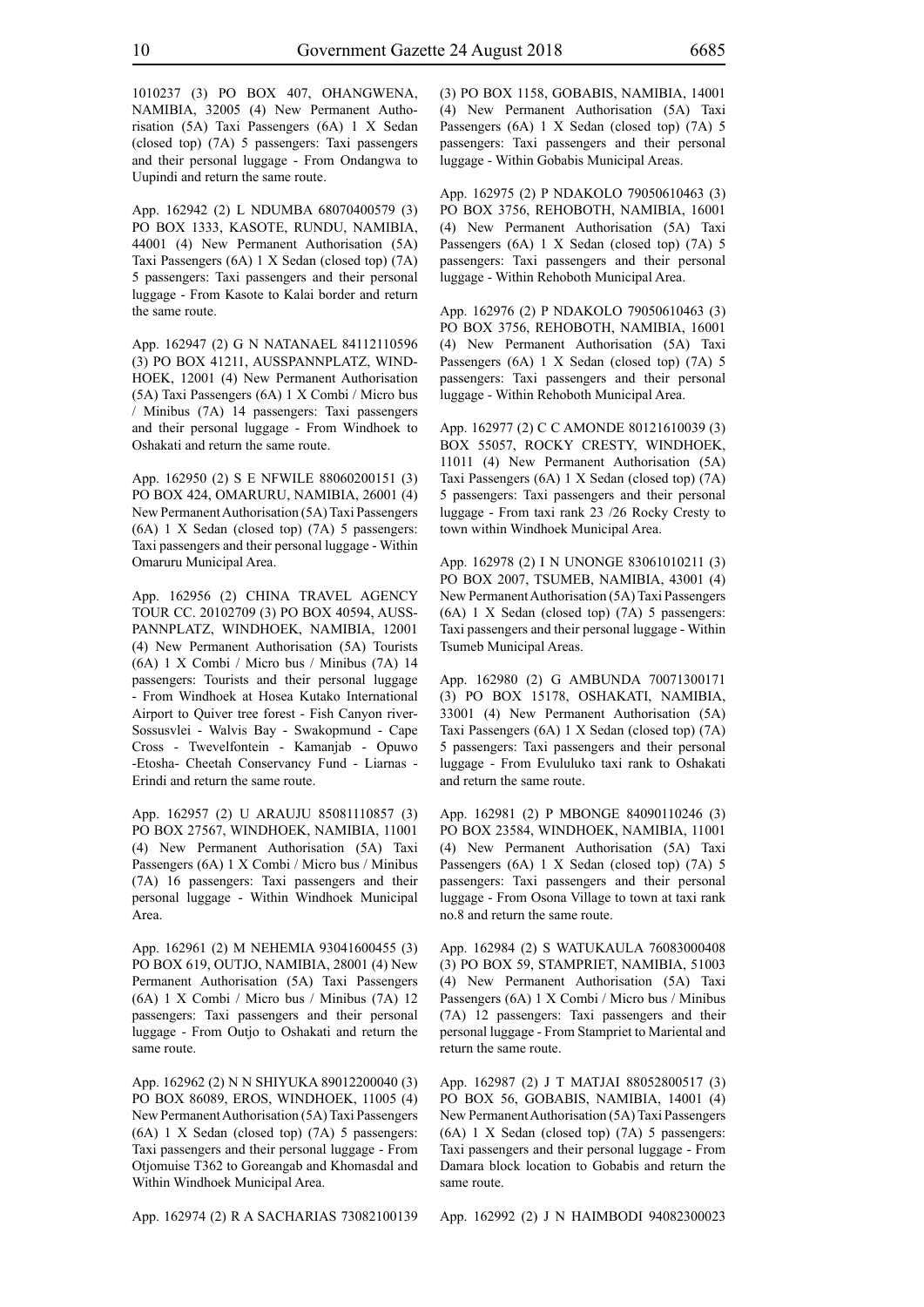(3) PO BOX 106, OKAHANDJA, NAMIBIA, 15001 (4) New Permanent Authorisation (5A) Taxi Passengers (6A) 1 X Sedan (closed top) (7A) 5 passengers: Taxi passengers and their personal luggage - Within Okahandja Municipal Areas.

App. 162995 (2) T K KAUNA 87091100727 (3) PO BOX 940, GOBABIS, NAMIBIA, 14001 (4) New Permanent Authorisation (5A) Taxi Passengers (6A) 1 X Sedan (closed top) (7A) 5 passengers: Taxi passengers and their personal luggage - Within Gobabis Municipal Area.

App. 162997 (2) M M ROOINASIE 74021100113 (3) PRIVATE BAG 2020, HARDAP, NAMIBIA, 9000 (4) New Permanent Authorisation (5A) Taxi Passengers (6A) 1 X Station wagon (7A) 7 passengers: Taxi passengers and their personal luggage - From Mariental to Plots-Stampriet-Gibeon and return the same route.

App. 162998 (2) H NDJAMBULA 72040410740 (3) PO BOX 8850, WINDHOEK, NAMIBIA, 11001 (4) New Permanent Authorisation (5A) Taxi Passengers (6A) 1 X Station wagon (7A) 7 passengers: Taxi passengers and their personal luggage - From Elisenheim to Avis Dam.

App. 162999 (2) H NDJAMBULA 72040410740 (3) PO BOX 8850, WINDHOEK, NAMIBIA, 11001 (4) New Permanent Authorisation (5A) Taxi Passengers (6A) 1 X Station wagon (7A) 7 passengers: Taxi passengers and their personal luggage - From Elisenheim to UNAM.

App. 163004 (2) S N UUTA 76032300161 (3) PO BOX 608, OMEYA, WINDHOEK (4) New Permanent Authorisation (5A) Taxi Passengers (6A) 1 X Combi / Micro bus / Minibus (7A) 16 passengers: Taxi passengers and their personal luggage - From Omeya to Otjomuise.

App. 163006 (2) M I NANGOMBE 82021410517 (3) PO BOX 96209, WINDHOEK, NAMIBIA, 11001 (4) New Permanent Authorisation (5A) Taxi Passengers (6A) 1 X Combi / Micro bus / Minibus (7A) 16 passengers: Taxi passengers and their personal luggage - From Windhoek to Oshakati and return the same route.

App. 163008 (2) F N NANGOMBE 82050810156 (3) PO BOX 1929, ONDANGWA, NAMIBIA, 31001 (4) New Permanent Authorisation (5A) Taxi Passengers (6A) 1 X Sedan (closed top) (7A) 5 passengers: Taxi passengers and their personal luggage - From Ondangwa to Oshakati and return the same route.

App. 163011 (2) J T MATJAI 88052800517 (3) PO BOX 56, GOBABIS, NAMIBIA, 14001 (4) New Permanent Authorisation (5A) Taxi Passengers (6A) 1 X Sedan (closed top) (7A) 5 passengers: Taxi passengers and their personal luggage - From Damara Block location to Gobabis and return the same route.

App. 163016 (2) N KEMANYA 56050100144

(3) PO BOX 19723, OMUTHIYA, NAMIBIA, 31010 (4) New Permanent Authorisation (5A) Taxi Passengers (6A) 2 X Sedan (closed top) (7A) 5 passengers: Taxi passengers and their personal luggage - Within Omuthiya Municipal Areas.

App. 163018 (2) E S MUNGAMBA 89082800209 (3) PO BOX 56, GOBABIS, NAMIBIA, 14001 (4) New Permanent Authorisation (5A) Taxi Passengers (6A) 1 X Sedan (closed top) (7A) 5 passengers: Taxi passengers and their personal luggage - From Damara location to Gobabis and return the same route.

App. 163019 Permit 9554/3 (2) U L BASSON to W J T BEUKES 54060800643 (3) PO BOX 70109, KHOMASDAL, WINDHOEK, NAMIBIA, 11008 (4) Transfer of Authorisation (5A) Taxi Passengers (6A) 1 X Hatch back (7A) 5 passengers: Taxi passengers and their personal luggage - Within Windhoek Municipal Area.

App. 163021 (2) C M KARUNGA 83112410629 (3) PO BOX 6133, NKURE-NKURU, NAMIBIA, 44002 (4) New Permanent Authorisation (5A) Taxi Passengers (6A) 1 X Station wagon (7A) 7 passengers: Taxi passengers and their personal luggage - From Nkure-Nkuru to Rundu and Divundu and return the same route.

App. 163039 (2) M DOMINIKUS 87061100508 (3) PO BOX 1167, KEETMANSHOOP, NAMIBIA, 52001 (4) New Permanent Authorisation (5A) Taxi Passengers (6A) 1 X Sedan (closed top) (7A) 5 passengers: Taxi passengers and their personal luggage - Within Keetmanshoop Municipal Area.

App. 163040 (2) J MUNKITJI 75061800281 (3) PO BOX 1506, RUNDU, NAMIBIA, 44001 (4) New Permanent Authorisation (5A) Taxi Passengers (6A) 1 X Sedan (closed top) (7A) 5 passengers: Taxi passengers and their personal luggage - Within Rundu Municipal Area.

App. 163041 (2) A K MBIMBI 90110800567 (3) PO BOX 638, KEETMANSHOP, NAMIBIA, 52001 (4) New Permanent Authorisation (5A) Taxi Passengers (6A) 1 X Sedan (closed top) (7A) 5 passengers: Taxi passengers and their personal luggage - Within Keetmanshoop Municipal Area.

App. 163042 (2) J H MANDINDI 78040200172 (3) PO BOX 311, TSUMEB, NAMIBIA, 43001 (4) New Permanent Authorisation (5A) Taxi Passengers (6A) 1 X Station wagon (7A) 8 passengers: Taxi passengers and their personal luggage - From Tsumeb to Ondangwa and return the same route.

App. 163043 (2) E S ELIAS 75122810087 (3) PO BOX 638, KEETMANSHOOP, NAMIBIA, 52001 (4) New Permanent Authorisation (5A) Taxi Passengers (6A) 1 X Sedan (closed top) (7A) 5 passengers: Taxi passengers and their personal luggage - Within Keetmanshoop Municipal Area.

App. 163045 (2) W N TJAHIKIKA 94101001097 (3) PRIVATE BAG 2183, KEETMANSHOOP, NAMIBIA, 52001 (4) New Permanent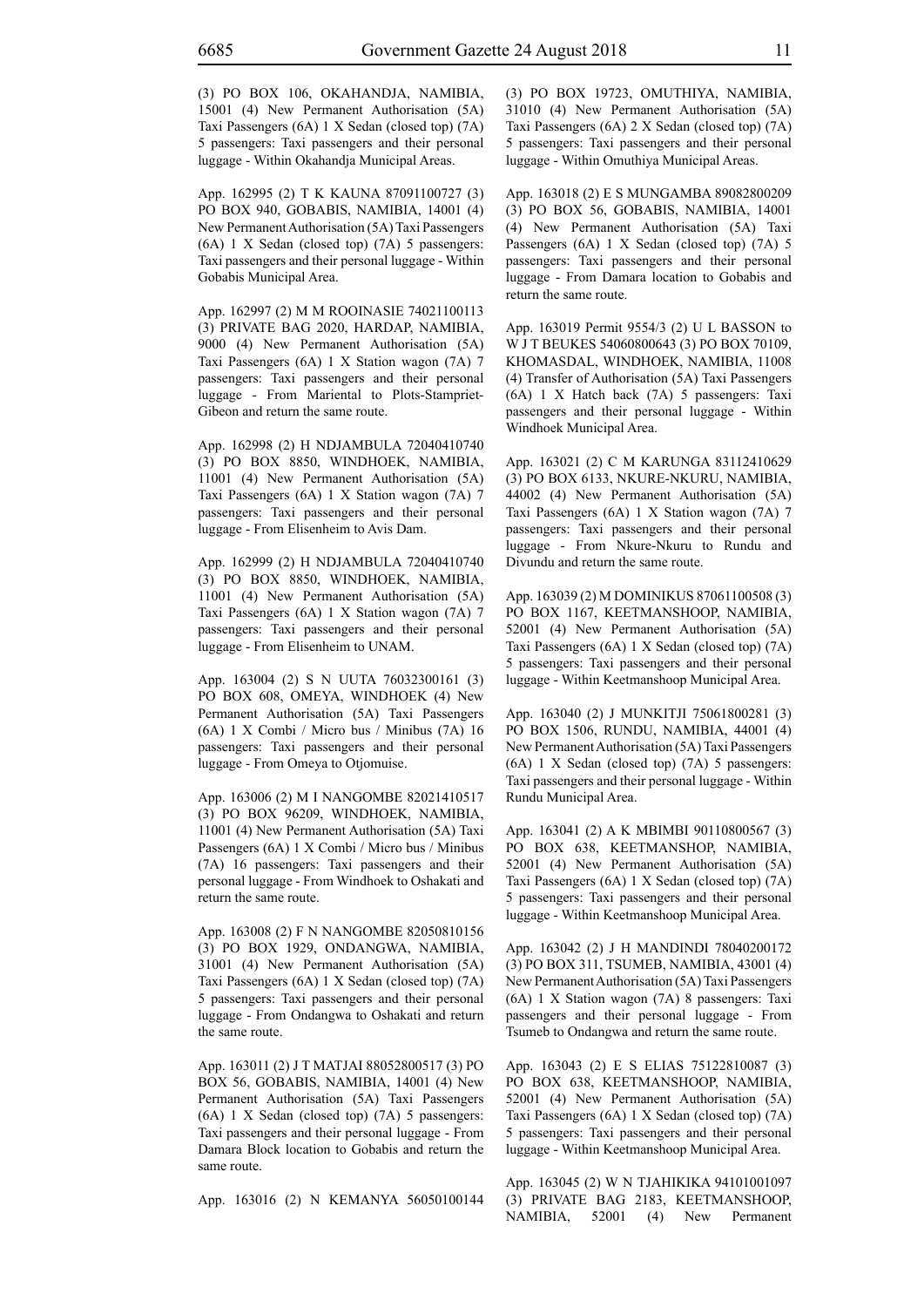Authorisation (5A) Taxi Passengers (6A) 1 X Sedan (closed top) (7A) 5 passengers: Taxi passengers and their personal luggage - Within Keetmanshoop Municipal Area.

App. 163046 (2) J MUNKITJI 75061800281 (3) PO BOX 1506, RUNDU, NAMIBIA, 44001 (4) New Permanent Authorisation (5A) Taxi Passengers (6A) 1 X Sedan (closed top) (7A) 5 passengers: Taxi passengers and their personal luggage - Within Rundu Municipal Area.

App. 163047 (2) E M VENASU 91062801016 (3) PO BOX 1127, KEETMANSHOOP, NAMIBIA, 52001 (4) New Permanent Authorisation (5A) Taxi Passengers (6A) 1 X Sedan (closed top) (7A) 5 passengers: Taxi passengers and their personal luggage - Within Keetmanshoop Municipal Area.

App. 163048 (2) HONEY BADGER TOURS AND SAFARIS CC CC201615065 (3) PO BOX 20592, WINDHOEK, NAMIBIA, 11001 (4) New Permanent Authorisation (5A) Tourists (6A) 1 X Station wagon (7A) 7 passengers: Tourists and their personal luggage - From Windhoek at Hosea Kutako International Airport to Kalahari desert - Fish river Canyon - Namib Desert - Damaraland - Etosha -Kavango East and Kavango west and return the same route.

App. 163049 (2) A KUFUNA 56062000042 (3) PO BOX 1078, KEETMASHOOP, NAMIBIA, 52001 (4) New Permanent Authorisation (5A) Taxi Passengers (6A) 1 X Sedan (closed top) (7A) 5 passengers: Taxi passengers and their personal luggage - Within Keetmanshoop Municipal Area.

App. 163050 (2) M ELIA 70032800479 (3) PO BOX 638, KEETMANSHOOP, NAMIBIA, 52001 (4) New Permanent Authorisation (5A) Taxi Passengers (6A) 1 X Sedan (closed top) (7A) 5 passengers: Taxi passengers and their luggage: Within Keetmanshoop Municipal Area.

App. 163066 (2) H N NELUMBU 78021000406 (3) PO BOX 20912, SOUTHERN INDUSTRY, WINDHOEK, NAMIBIA, 11001 (4) New Permanent Authorisation (5A) Taxi Passengers (6A) 1 X Combi / Micro bus / Minibus (7A) 14 passengers: Taxi passengers and their personal luggage - From Oshakati to Rundu and return the same route.

App. 163067 (2) H N NELUMBU 78021000406 (3) PO BOX 20912, SOUTHERN INDUSTRY, WINDHOEK, NAMIBIA, 11001 (4) New Permanent Authorisation (5A) Taxi Passengers (6A) 1 X Bus (single deck) (7A) 28 passengers: Taxi passengers and their personal luggage - From Oshakati to Lüderitz and return the same route.

App. 163070 (2) JDR INVESTMENTS CC CC201610226 (3) PO BOX 80657, OLYMPIA, WINDHOEK, NAMIBIA, 12005 (4) New Permanent Authorisation (5A) Taxi Passengers (6A) 1 X Combi / Micro bus / Minibus (7A) 14 passengers: Taxi passengers and their personal luggage - From Windhoek to Grootfontein and return the same route.

App. 163079 (2) A K SANKWASA 57052300206 (3) PO BOX 2159, NGWEZE, KATIMA MULILO, NAMIBIA, 45001 (4) New Permanent Authorisation (5A) Taxi Passengers (6A) 1 X Sedan (closed top) (7A) 5 passengers: Taxi passengers and their personal luggage - Within Katima Mulilo Municipal Areas.

App. 163080 (2) SENSE OF AFRICA (PTY) LTD 93219 (3) PO BOX 2058, WINDHOEK, NAMIBIA, 10000 (4) New Permanent Authorisation (5A) Tourists (6A) 2 X Station wagon (7A) 9 passengers: Tourists and their personal luggage - From Windhoek and Hosea Kutako Inernational Airport to Hotels, Lodges Guest houses and any other tourists attractive destinations in towns such as: Etosha National Park, Mbwabwata National Park, Swakopmund, Keetmanshoop, Lüderitz, Otjiwarongo, Rundu and Walvis Bay and return the same route.

App. 163082 (2) L N N NDIMULUNDE 76090- 100234 (3) PO BOX 7002, KATUTURA, WINDHOEK, 13001 (4) New Permanent Authorisation (5A) Taxi Passengers (6A) 1 X Sedan (closed top) (7A) 5 passengers: Taxi passengers and their personal luggage - From Otjomuise to town and return the same route.

App. 163084 (2) N M T SHILUME 96051100733 (3) BOX 60518, WINDHOEK, 10004 (4) New Permanent Authorisation (5A) Taxi Passengers (6A) 2 X Sedan (closed top) (7A) 5 passengers: Taxi passengers and their personal luggage - From Outapi to Okahao via Tsandi and back the same route.

App. 163088 (2) S H MUMBALA 77012400145 (3) PO BOX 5673, AUSSPANNPLATZ, WIND-HOEK, NAMIBIA, 12001 (4) New Permanent Authorisation (5A) Taxi Passengers (6A) 1 X Sedan (closed top) (7A) 5 passengers: Taxi passengers and their personal luggage - From Ombili to town and return the same route.

App. 163099 (2) OMUHIMBA SAFARIS CC 20140443 (3) BOX 81563, OLYMPIA, WIND-HOEK, 10000 (4) New Permanent Authorisation (5A) Tourists (6A) 1 X Pick-up (7A) 5 passengers: Tourists as well as their personal luggage - From Windhoek, Walvis Bay, Swakopmund and/or the Hosea Kutako International Airport to hotels, lodges and/or boarding house, Etosha National Park and Kaokoland sarouding.

App. 163103 (2) DUAN OPPERMANN T/A DOLPHIN TOURS NAMIBIA D20181600 (3) PO BOX 8420, SWAKOPMUND, NAMIBIA, 22001 (4) New Permanent Authorisation (5A) Tourists (6A) 1 X Station wagon (7A) 8 passengers: Tourists and their personal luggage - From Swakopmund to Walvis Bay & Walvis Bay Airport- Sandwich Harbour - Sossusvleis -Hosea Kutako International Airport -Walvis Bay Harbour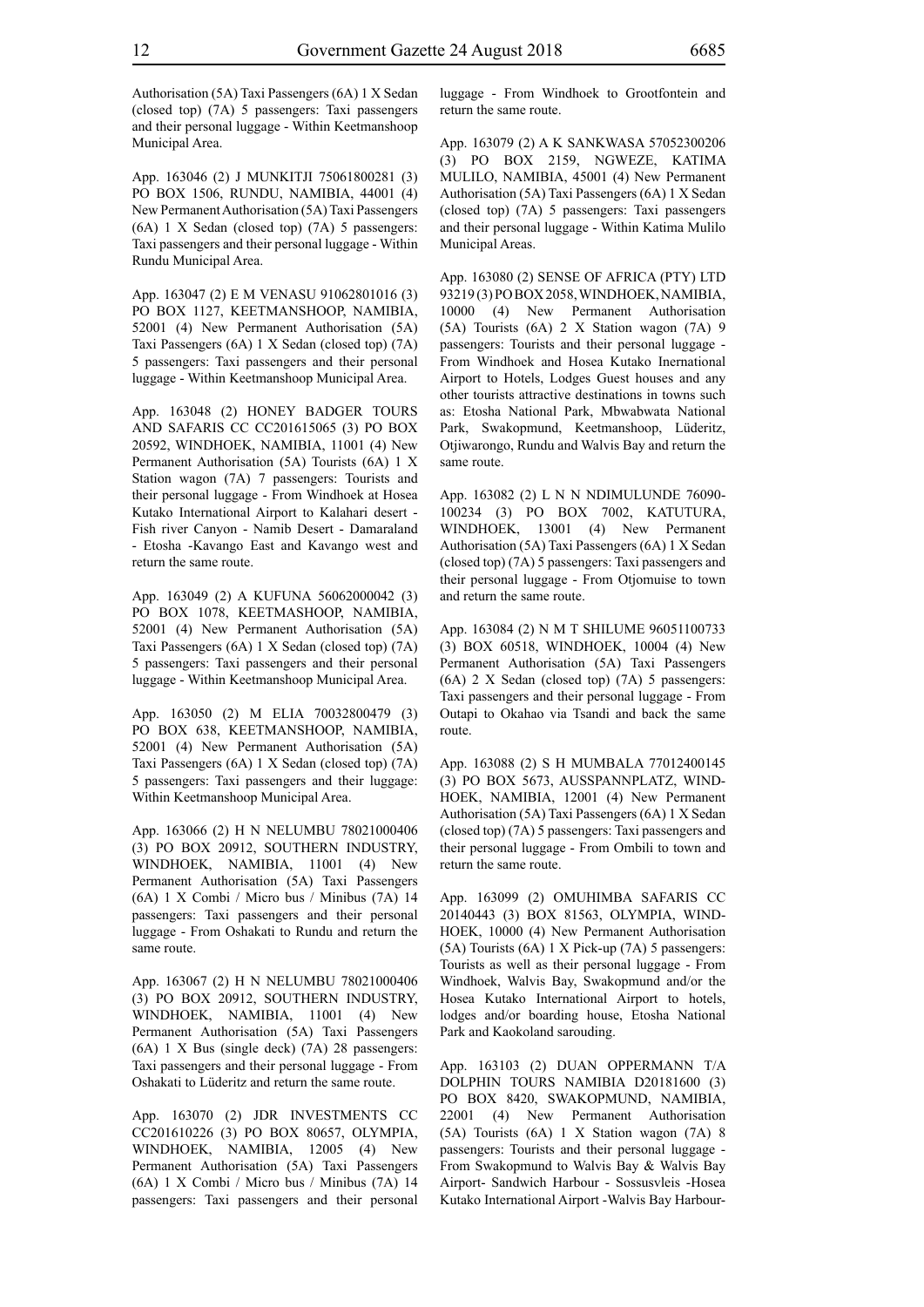Namport and to places of tourists attractives within the Republic of Namibia.

App. 163104 (2) S N MATALI 73092300386 (3) PO BOX 2214, RUNDU, NAMIBIA, 44001 (4) New Permanent Authorisation (5A) Taxi Passengers (6A) 1 X Sedan (closed top) (7A) 5 passengers: Taxi passengers and their personal luggage - From Tutungeni to Kasote and Rundu main Campus and return the same route.

App. 163106 (2) J KOUBEK 50021200831 (3) PO BOX 1737, TSUMEB, NAMBIA, 43001 (4) New Permanent Authorisation (5A) Taxi Passengers (6A) 1 X Sedan (closed top) (7A) 1 passengers: Taxi passengers and their personal luggage - Within Tsumeb Municipal Area.

App. 163109 (2) F W SACHSE 59080400092 (3) PO BOX 1737, TSUMEB, NAMIBIA, 43001 (4) New Permanent Authorisation (5A) Taxi Passengers (6A) 1 X Sedan (closed top) (7A) 1 passengers: Taxi passengers and their personal luggage - Within Tsumeb Municipal Area.

App. 163111 (2) T KAKELO 66051300147 (3) BOX 1674, WALVIS BAY, 21001 (4) New Permanent Authorisation (5A) Taxi Passengers (6A) 1 X Sedan (closed top) (7A) 5 passengers: From Namibia, Khomas

App. 163115 Permit 33582/2 (2) P JONAS 68011500937 (3) PO BOX 2153, SWAKOPMUND, NAMIBIA (4) Change Route, Particulars etc. (5A) Taxi Passengers (6A) 1 X Bus (single deck) (5B) Taxi Passengers (6B) 1 X Bus (single deck) (7A) 28 passengers: Passengers and their personal luggage - From Walvis Bay to Oshikango, Enhana, Ondangwa, and back the same route, (7B) 28 passengers: Passenger and their persoanal luggage From Swakopmund to Eenhana/Oshikango, Okahao/Oshakati to Windhoek and Swakopmund to Windhoek Municipal Area and return via the same route.

App. 163117 (2) H SHEENYA 80100410138 (3) PO BOX 13575, EENHANA, NAMIBIA, 32002 (4) New Permanent Authorisation (5A) Taxi Passengers (6A) 1 X Sedan (closed top) (7A) 5 passengers: Taxi passengers and their personal luggage - From Eenhana to Oshikunde and back.

App. 163119 (2) A L MATHEWS 9311041010 (3) BOX 3078, RUNDU, 44001 (4) New Permanent Authorisation (5A) Taxi Passengers (6A) 1 X Sedan (closed top) (7A) 5 passengers: Taxi passengers and their personal luggage - From Salen Agricutura Project to Nakzaza and back.

App. 163123 (2) L M MAGADHI 76091510649 (3) PO BOX 1276, OTJIWARONGO, NAMIBIA, 27001 (4) New Permanent Authorisation (5A) Taxi Passengers (6A) 1 X Sedan (closed top) (7A) 5 passengers: Taxi passengers and their goods within Otjiwarongo Municipal Area.

App. 163125 (2) L M MAGADHI 76091510649

(3) PO BOX 1276, OTJIWARONGO, NAMIBIA, 27001 (4) New Permanent Authorisation (5A) Taxi Passengers (6A) 1 X Sedan (closed top) (7A) 5 passengers: Taxi passengers and their goods within Otjiwarongo Municipal Area.

App. 163126 (2) C M NDARA 81011510154 (3) PO BOX 61, DOBRA, NAMIBIA, 10000 (4) New Permanent Authorisation (5A) Taxi Passengers (6A) 1 X Sedan (closed top) (7A) 5 passengers: Taxi passengers and their personal luggage - Within Otjiwarongo Municipal Area.

App. 163128 (2) M TOMAS 83040410636 (3) BOX 8173, SWAKOPMUND (4) New Permanent Authorisation (5A) Taxi Passengers (6A) 1 X Station wagon (7A) 7 passengers: Taxi passengers and their personal luggage - From Eenhana to Okongo via Ondangwa and back the same route.

App. 163130 (2) W MATEUS 96072000061 (3) BOX 6305, AUSSPANNPLATZ, WINDHOEK, 12001 (4) New Permanent Authorisation (5A) Passengers (6A) 1 X Combi / Micro bus / Minibus (7A) 16 passengers: Taxi passengers and their personal luggage - From Windhoek to Oshakati and back the same route.

App. 163131 (2) N N NGHOOMOKA 92042200514 (3) BOX 1105, WALVIS BAY, 21001 (4) New Permanent Authorisation (5A) Taxi Passengers (6A) 1 X Sedan (closed top) (7A) 5 passengers: Taxi passengers and their personal luggage - From Walvis Bay to Swakopmund and back the same route.

App. 163134 (2) J T MBUNDU 856032900150 (3) BOX 25136, WINDHOEK, 11001 (4) New Permanent Authorisation (5A) Taxi Passengers (6A) 1 X Sedan (closed top) (7A) 5 passengers: Taxi passengers and their personal luggage - From taxi rank 31 Otjomuise to towm within Windhoek Municipal Area.

App. 163137 (2) T BASSON 78041510469 (3) BOX 4203, REHOBOTH, 16001 (4) New Permanent Authorisation (5A) Taxi Passengers (6A) 1 X Combi / Micro bus / Minibus (7A) 15 passengers: Taxi passengers and their personal luggage - From Windhoek to Rehoboth and back the same route.

App. 163140 (2) W K TSHEYA 82041410892 (3) PO BOX 225, OKAHANDJA, NAMIBIA, 15001 (4) New Permanent Authorisation (5A) Taxi Passengers (6A) 1 X Sedan (closed top) (7A) 5 passengers: Taxi passengers and their personal luggage - Within Okahandja Municipal Areas.

App. 163141 (2) T A EMBULA 89072700643 (3) BOX 30668, PIONIERSPARK, WINDHOEK, 12007 (4) New Permanent Authorisation (5A) Taxi Passengers (6A) 1 X Sedan (closed top) (7A) 5 passengers: Taxi passengers and their personal luggage - From taxi rank Central Town to Windhoek Municipal Areas.

App. 163143 (2) MACON TRANSPORT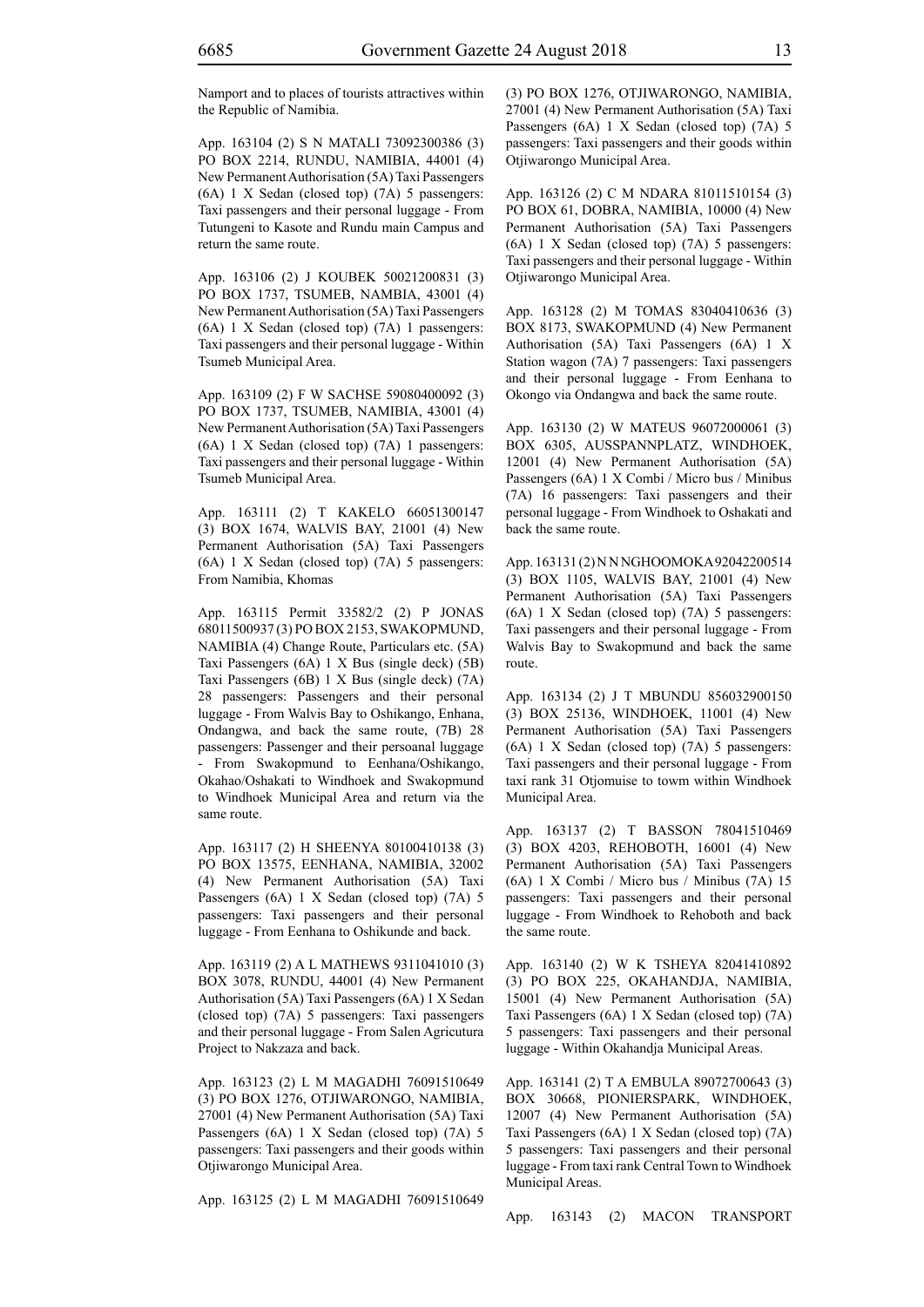NAMIBIA (PTY) LTD CC20180065 (3) PO BOX 91179, KLEIN WINDHOEK, WINDHOEK, NAMIBIA (4) New Permanent Authorisation (5A) Passengers (6A) 5 X Bus (single deck) (7A) 48 passengers: Passengers and their luggage - From Windhoek to Oshikangovia Otjiwarongo and return back.

App. 163145 (2) G TJIWORO 8722400557 (3) BOX 23153, WINDHOEK, 10000 (4) New Permanent Authorisation (5A) Taxi Passengers (6A) 1 X Sedan (closed top) (7A) 5 passengers: Taxi passengers and their personal luggage - Within Gobabis Municipal Area.

App. 163147 (2) J HALINGE 5572000079 (3) BOX 1238, GOBABIS, 14001 (4) New Permanent Authorisation (5A) Taxi Passengers (6A) 1 X Sedan (closed top) (7A) 5 passengers: Taxi passengers and their personal luggage - Within Gobabis Municipal Area.

App. 163150 (2) J HALINGE 5572000079 (3) BOX 1238, GOBABIS, 14001 (4) New Permanent Authorisation (5A) Taxi Passengers (6A) 1 X Sedan (closed top) (7A) 5 passengers: Taxi passengers and their personal luggage - Within Gobabis Municipal Area.

App. 163154 (2) A J DOESEB 86091600214 (3) PO BOX 421, OTJIWARONGO, NAMIBIA, 27001 (4) New Permanent Authorisation (5A) Taxi Passengers (6A) 1 X Sedan (closed top) (7A) 5 passengers: Taxi paseeengers and their personal luggage - Within Otjiwarongo Municipal Area.

App. 163155 (2) N M T SHILUME 96051100733 (3) BOX 60518, WINDHOEK, 10004 (4) New Permanent Authorisation (5A) Taxi Passengers (6A) 1 X Sedan (closed top) (7A) 5 passengers: Taxi passengers and their personal luggage - From Ondangwa to Onayena via Onathinge and back the same route.

App. 163156 (2) A J DOESEB 86091600214 (3) PO BOX 421, OTJIWARONGO, NAMIBIA, 27001 (4) New Permanent Authorisation (5A) Taxi Passengers (6A) 1 X Sedan (closed top) (7A) 5 passengers: Taxi passengers and their personal luggage - Within Otjiwarongo Municipal Area.

App. 163157 (2) M KALENGA 00041600517 (3) BOX 1631, GOBABIS (4) New Permanent Authorisation (5A) Taxi Passengers (6A) 1 X Sedan (closed top) (7A) 5 passengers: Taxi passengers and their personal luggage - Within Gobabis Municipal Area.

App. 163159 (2) P UUTONI 93050100710 (3) BOX 27396, WINDHOEK, 10000 (4) New Permanent Authorisation (5A) Taxi Passengers (6A) 1 X Sedan (closed top) (7A) 5 passengers: Taxi passengers and their personal luggage - From Okahao to Oshakati and back the same route.

App. 163165 (2) A M SIKONGO 86072000727 (3) PO BOX 838, RUNDU, NAMIBIA, 44001 (4) New Permanent Authorisation (5A) Taxi Passengers (6A) 1 X Sedan (closed top) (7A) 5 passengers: Taxi passengers and their personal luggage: From Kaisosi taxi rank NO:1 to Matende within Rundu Municipal Area.

App. 163168 (2) W NAKALE 67022000786 (3) BOX 13741, EENHANA, 32002 (4) New Permanent Authorisation (5A) Taxi Passengers (6A) 1 X Sedan (closed top) (7A) 5 passengers: Taxi passengers and their personal luggage: From Eenhana to Ongha and back the same route.

App. 163169 (2) AITEMBU FELIX A 80081810598 (3) PO BOX 95186, SOWETO, WINDHOEK (4) New Permanent Authorisation (5A) Taxi Passengers (6A) 1 X Sedan (closed top) (7A) 5 passengers: Taxi Passengers and their personal luggage - From Taxi rank No: 206 Goreangab to Ongombe Wests.

App. 163175 (2) V K V KASHILE 90091000300 (3) BOX 22293, WINDHOEK, 11001 (4) New Permanent Authorisation (5A) Taxi Passengers (6A) 1 X Sedan (closed top) (7A) 5 passengers: Taxi Passengers and their personal luggage - From Taxi rank No: 82 Okuryangava in Katutura to town within Windhoek Municipal Area.

App. 163176 (2) D V NTSAMBA 75041410208 (3) BOX 1253, OKAHANDJA, 15001 (4) New Permanent Authorisation (5A) Taxi Passengers (6A) 1 X Sedan (closed top) (7A) 5 passengers: Taxi Passengers and their personal luggagers - Within Okahandja municipala area.

App. 163183 (2) B OWOSES 77012310049 (3) BOX 490, OKAHANDJA, 15001 (4) New Permanent Authorisation (5A) Taxi Passengers (6A) 1 X Sedan (closed top) (7A) 5 passengers: Taxi Passengers and their personal luggage - Within Okahandja Municipal Area.

App. 163185 (2) T RUKORO 73100900251 (3) BOX 8, OMARURU, 26001 (4) New Permanent Authorisation (5A) Passengers (6A) 1 X Combi / Micro bus / Minibus (7A) 14 passengers: Taxi Passengers and their personal luggage - From Windhoek to Uis and back the same route.

App. 163186 (2) T M KAKURA 54011500496 (3) PO BOX 2099, RUNDU, NAMIBIA, 44001 (4) New Permanent Authorisation (5A) Passengers (6A) 1 X Combi / Micro bus / Minibus (7A) 14 passengers: Taxi passengers and their personal luggage - From Rundu to Nruenruru and back the same route.

App. 163188 (2) J JAKOB 57101500846 (3) BOX 2530, ONDANGWA, 31001 (4) New Permanent Authorisation (5A) Taxi Passengers (6A) 1 X Sedan (closed top) (7A) 5 passengers: Taxi passengers and their personal luggage - Within Ondangwa Municipal Areas.

App. 163191 (2) J I UUSIZI 95060700135 (3) PO BOX 2241, ONDANGWA, NAMIBIA, 31001 (4) New Permanent Authorisation (5A) Passengers (6A) 1 X Combi / Micro bus / Minibus (7A) 16 passengers: Taxi passengers and their personal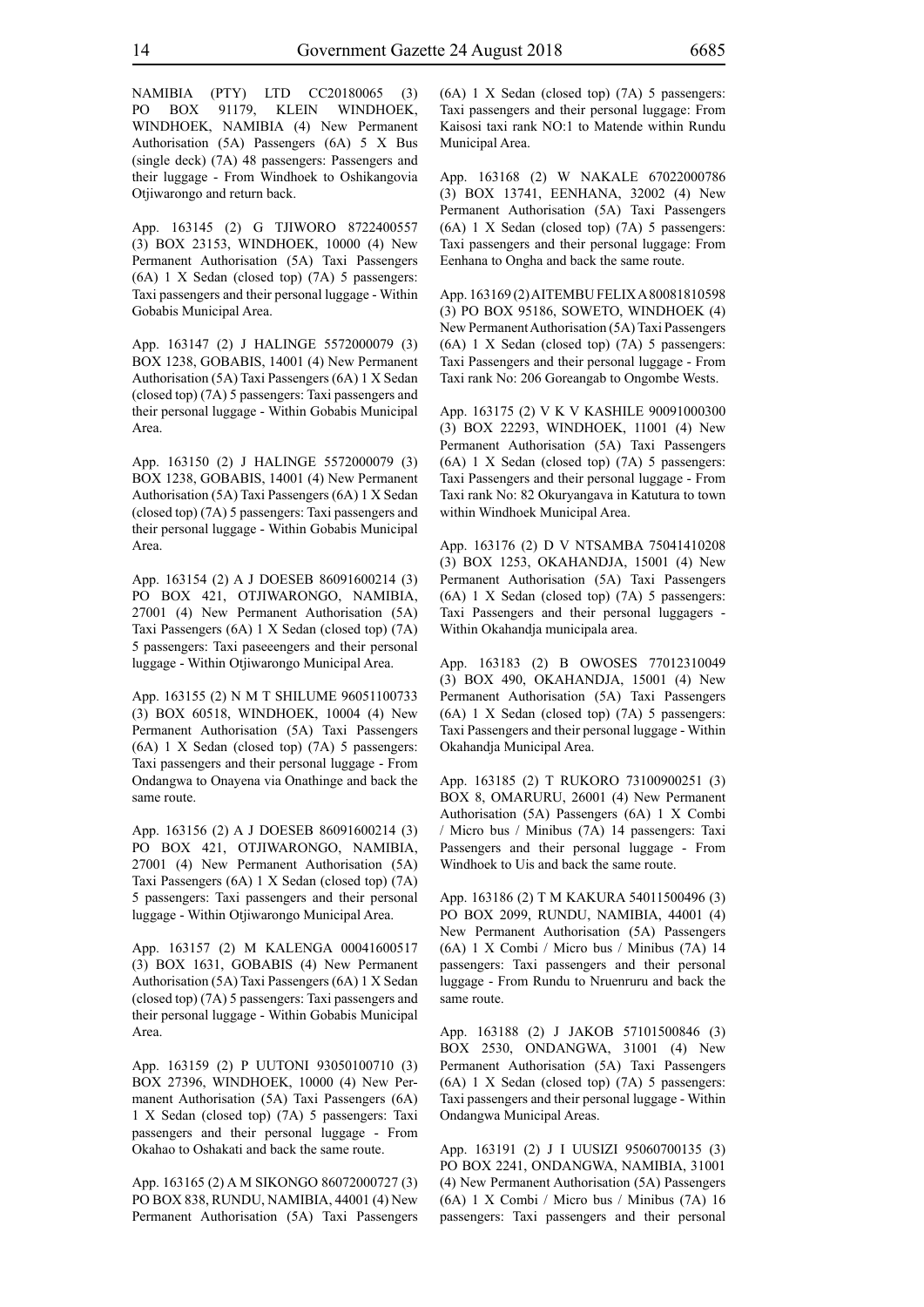luggage - From Windhoek to Oshakati and back the same route.

App. 163195 (2) E SHINDA 53061800549 (3) PO BOX 24610, WINDHOEK, 11001 (4) New Permanent Authorisation (5A) Passengers (6A) 1 X Bus (single deck) (7A) 29 passengers: Taxi passengers and their personal luggage - From Windhoek to Oshakati via Ondangwa and back the same route.

App. 163196 (2) S SHIPOPYENI 95102400194 (3) BOX 64015, KATUTURA, WINDHOEK, 11001 (4) New Permanent Authorisation (5A) Taxi Passengers (6A) 1 X Sedan (closed top) (7A) 5 passengers: Taxi passengers and their personal luggage - From taxi rank 88 Okuryangava in Katutur to town Municipal Areas.

App. 163203 (2) P AMUTENYA 87032500013 (3) BOX 4423, WALVIS BAY, 21001 (4) New Permanent Authorisation (5A) Taxi Passengers (6A) 1 X Sedan (closed top) (7A) 5 passengers: Taxi passengers and their personal luggage - From Walvis Bay to Swakopmund and back the same route.

App. 163205 (2) N B SHIPINGANA 86012100647 (3) PO BOX 3455, RUNDU, NAMIBIA (4) New Permanent Authorisation (5A) Taxi Passengers (6A) 1 X Sedan (closed top) (7A) 5 passengers: Taxi passengers and their personal luggage: From Sikandelko to Salen Agricultura Projects to Kaisosi  $N_{\Omega}$ 

App. 163206 (2) T H NESHILA 76082410114 (3) PO BOX 3178, ONGWEDIVA, NAMIBIA, 33004 (4) New Permanent Authorisation (5A) Taxi Passengers (6A) 1 X Combi / Micro bus / Minibus (7A) 16 passengers: Passengers and their personal lugagges: From Ongwediva to Klein-Aub via Windhoek and return the same route.

App. 163208 (2) C S KAMWI 93050300612 (3) BOX 7340, OTJIWARONGO, 27001 (4) New Permanent Authorisation (5A) Taxi Passengers (6A) 1 X Sedan (closed top) (7A) 5 passengers: Taxi passengers and their personal lugagges: From taxi rank 22 Khomasdal to town within Windhoek Municipal Area.

App. 163210 (2) J FEREIRA 86020201295 (3) PO BOX 3975, RUNDU, NAMIBIA, 9000, 44001 (4) New Permanent Authorisation (5A) Taxi Passengers (6A) 1 X Sedan (closed top) (7A) 5 passengers: Taxi passangers and their personal luggage - From Keheru to Kaisosi No: 2 Extention 10.

App. 163211 (2) H N HAKUSEMBE 93051300578 (3) PO BOX 863, RUNDU, NAMIBIA, 44001 (4) New Permanent Authorisation (5A) Taxi Passengers (6A) 1 X Sedan (closed top) (7A) 5 passengers: Taxi passengers and their personal luggage: From Kehemu to Matende and return the same route.

App. 163212 (2) A A AMADHILA 60030600812 (3) PO BOX 24835, WINDHOEK (4) New Permanent Authorisation (5A) Taxi Passengers (6A) 1 X Sedan (closed top) (7A) 5 passengers: Taxi passengers and their personal luggage: From Ondangwa to Oshakati and back the same route.

App. 163216 (2) S NEHALE 75062400570 (3) PO BOX 12116, ONYAANYA, ONDANGWA, 31009 (4) New Permanent Authorisation (5A) Taxi Passengers (6A) 1 X Sedan (closed top) (7A) 5 passengers: Taxi passenger and their personal luggage - From taxi rank 79 to 80 Okunyangava in Katutura to town Windhoek Municipal Area.

App. 163219 (2) S T SHIPANGA 85062610850 (3) BOX 64518, CHAIN TOWN, WINDHOEK, 11001 (4) New Permanent Authorisation (5A) Taxi Passengers (6A) 1 X Sedan (closed top) (7A) 5 passengers: Passenger and their personal luggage - From taxi rank 153 Havana in Katutura to town within Windhoek Municipal Area.

App. 163221 (2) R SHYUKA 80120210557 (3) BOX 64518, CHAIN TOWN, WINDHOEK, 11001 (4) New Permanent Authorisation (5A) Taxi Passengers (6A) 1 X Sedan (closed top) (7A) 5 passengers: Passenger and their personal luggage - From taxi rank 63 to 62 Okahandja park to tow within Windhoek Municipal Area.

App. 163227 Permit 53206/3 (2) P SHIVOLO to A P SAMAKUPA 85112510331 (3) PO BOX 1888, RUNDU, NAMIBIA, 44001 (4) Transfer of Authorisation (5A) Taxi Passengers (6A) 1 X Hatch back (7A) 5 passengers: Passengers and their personal luggage - Within Rundu Municipal Area.

App. 163229 (2) M V MATENGU 6806200093 (3) BOX 1494, NGWEZE, 45001 (4) New Permanent Authorisation (5A) Taxi Passengers (6A) 1 X Station wagon (7A) 7 passengers: Taxi passenger and their personal luggage - From Musanga to Katma Mulilo and back the same route.

App. 163231 (2) M V MATENGU 6806200093 (3) BOX 1494, NGWEZE, 45001 (4) New Permanent Authorisation (5A) Taxi Passengers (6A) 1 X Sedan (closed top) (7A) 5 passengers: Taxi passenger and their personal luggage - From Musanga to Katma Mulilo and back the same route.

App. 163234 (2) SENSE OF AFRICA (PTY) LTD 93219 (3) PO BOX 2058, WINDHOEK, NAMIBIA, 10000 (4) New Permanent Authorisation (5A) Tourists (6A) 1 X Bus (single deck) (7A) 17 passengers: Tourists as well as their personal effects - From Windhoek and or Hosea Kutako International Aiporots to Lüderitz, Sossusvlei,Namib Desert, Lodges, Hotels, Swakopmund, Damaraland, Etosha, Caprivi,Walvis Bay and back the same route.

App. 163239 (2) M GOMACHAS 57100900395 (3) PO BOX 1944, WINDHOEK, NAMIBIA, 11001 (4) New Permanent Authorisation (5A) Taxi Passengers (6A) 1 X Combi / Micro bus / Minibus (7A) 16 passengers: Taxi Passengers and their personal lugguage - Operated from Taxi Rank 18 Soweto Market in Katutura to town within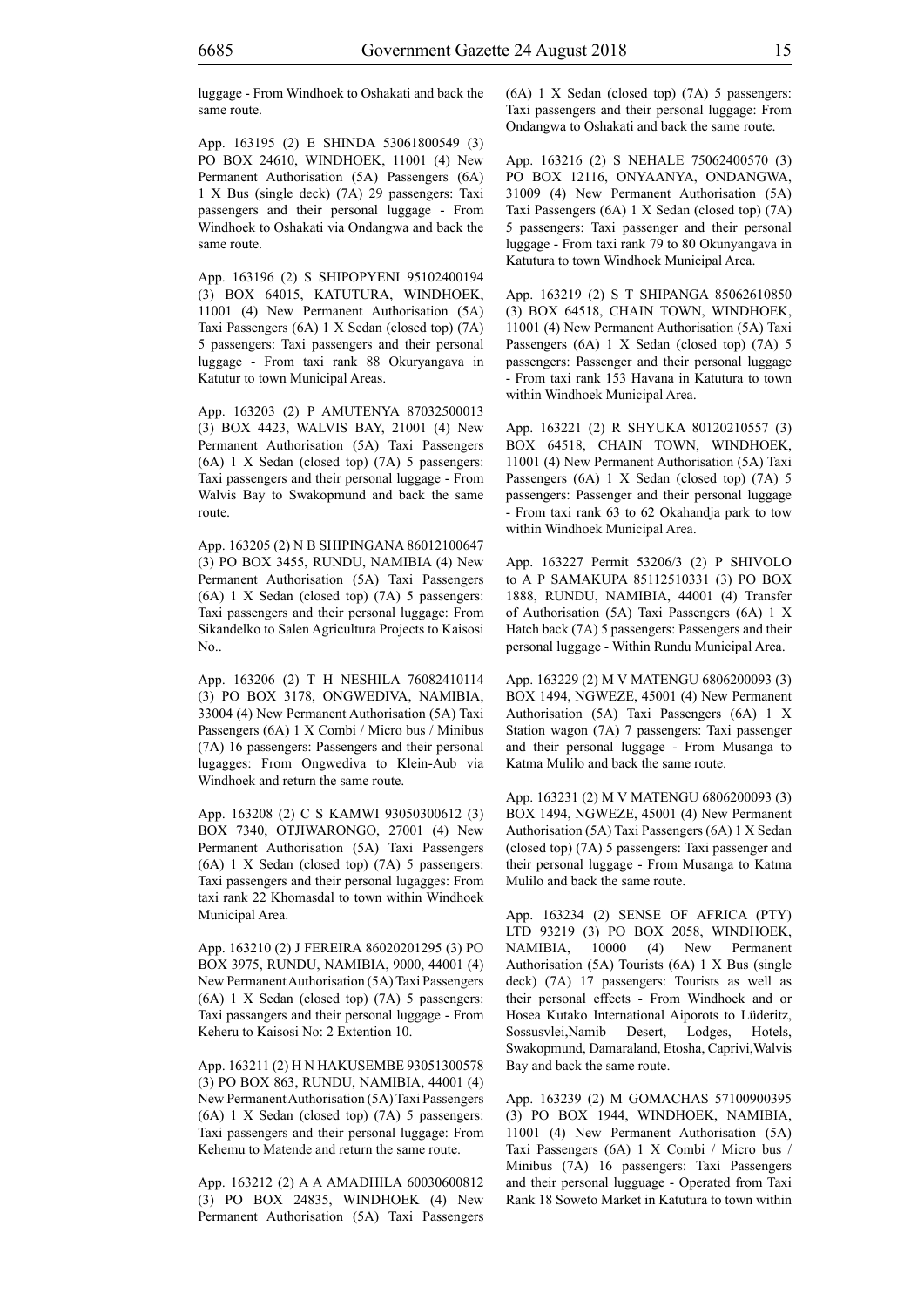Windhoek Municipal Area and return.

App. 163240 (2) M KHOASES 87022200505 (3) BOX 99636, OTJOMUISE, 11001 (4) New Permanent Authorisation (5A) Taxi Passengers (6A) 1 X Sedan (closed top) (7A) 5 passengers: Taxi Passengers and their personal lugguage - Operated from Taxi Rank 356 Otjomuise to town within Windhoek Municipal Area and return.

App. 163243 Permit 56077/1 (2) MH ELISA 80011500042 (3) PO BOX 3541, REHOBOTH, NAMIBIA, 16001 (4) Change Route, Particulars etc. (5A) Taxi Passengers (6A) 1 X Hatch back (5B) Taxi Passengers (6B) 1 X Hatch back (7A) 5 passengers: Taxi Passengers and their personal lugguage - Within Rehobot municipa area. (7B) 5 passengers: Taxi passengers and their personal luggage - From rank 60 to Wernhil Park taxi rank and within Windhoek Municipal Area.

App. 163249 Permit 56926/6 (2) S NELONGO to K E MWIYA 86121300442 (3) PO BOX 60671, KATUTURA, WINDHOEK, NAMIBIA (4) Transfer of Authorisation (5A) Taxi Passengers (6A) 1 X Hatch back (7A) 5 passengers: Taxi passengers and their personal luggage - From taxi rak 118 in Havana to Town and within Windhoek Municipal Area.

App. 163251 (2) KALI LOGISTICS CC. 20111715 (3) PO BOX 2700, WINDHOEK, NAMIBIA, 11001 (4) New Permanent Authorisation (5A) Tourists (6A) 2 X Combi / Micro bus / Minibus (7A) 14 passengers: Tourists as well as their personal luggage - From Walvis Bay Nampot, Walvis Bay Harbor. Hosea Kutako International Airport ditrectly to hotels, lodges and/or boarding house

App. 163253 (2) S N SHUUMBWA 85072510255 (3) PO BOX 3138, ONDANGWA, NAMIBIA, 31001 (4) New Permanent Authorisation (5A) Taxi Passengers (6A) 1 X Sedan (closed top) (7A) 5 passengers: Taxi passengers and their personal luggage: From Okapya settlement to Onandjokwe and return the same route.

App. 163255 (2) A K AMUNYELA 74101610096 (3) PO BOX 25456, WINDHOEK, NAMIBIA, 11001 (4) New Permanent Authorisation (5A) Taxi Passengers (6A) 1 X Sedan (closed top) (7A) 5 passengers: Taxi passengers and their personal luggage: From taxi rank 12 Wanahenda in Katutura to town within Windhoek Municipal Area.

App. 163257 (2) N M T SHILUME 96051100733 (3) BOX 60518, WINDHOEK, 10004 (4) New Permanent Authorisation (5A) Taxi Passengers (6A) 1 X Sedan (closed top) (7A) 5 passengers: Taxi passengers and their personal luggage - From Okalondo to Etilyasa via OKhao and back the same route.

App. 163258 (2) L E N KASHILE 97102000367 (3) BOX 22293, WINDHOEK, 11001 (4) New Permanent Authorisation (5A) Taxi Passengers (6A) 1 X Sedan (closed top) (7A) 5 passengers: Taxi passengers and their personal luggage - From taxi rank 82 Goreangabdam in Katutura to town within Windhoek Municipal Area.

App. 163261 (2) S T KASHILE 88110300014 (3) BOX 22293, WINDHOEK, 11001 (4) New Permanent Authorisation (5A) Taxi Passengers (6A) 1 X Sedan (closed top) (7A) 5 passengers: Taxi passengers and their personal luggage - From taxi rank 82 Goreangab dam in Katutura to town within Windhoek Municipal Area.

App. 163263 (2) J NAMALENGA 74122200539 (3) PO BOX 62069, KATUTURA, WINDHOEK, NAMIBIA (4) New Permanent Authorisation (5A) Taxi Passengers (6A) 1 X Sedan (closed top) (7A) 5 passengers: Taxi passengers and their personal luggage - From taxi rank T462 Hockland Park to Monte Cristo Service station Within Windhoek Municipal Area.

App. 163264 (2) S SHAWAPALA 75050910099 (3) BOX 2682, SWAKOPMUND, 22001 (4) New Permanent Authorisation (5A) Passengers (6A) 1 X Combi / Micro bus / Minibus (7A) 16 passengers: Taxi passengers and their personal luggage - From Swakopmund to Oshikango via Ondangwa, Oshakatio, Eenhana. and back the same route.

App. 163266 (2) S SHAWAPALA 75050910099 (3) BOX 2682, SWAKOPMUND, 22001 (4) New Permanent Authorisation (5A) Taxi Passengers (6A) 1 X Sedan (closed top) (7A) 5 passengers: Taxi passengers and their personal luggage - Within Swakopmund Municipal Area.

App. 163267 (2) S SHAWAPALA 75050910099 (3) BOX 2682, SWAKOPMUND, 22001 (4) New Permanent Authorisation (5A) Taxi Passengers (6A) 1 X Sedan (closed top) (7A) 5 passengers: Taxi passengers and their personal luggage - Within Swakopmund, Walvis Bay Municipal Area.

App. 163282 (2) S P THOMAS 72110400463 (3) PO BOX 4022, REHOBOTH, NAMIBIA, 16001 (4) New Permanent Authorisation (5A) Taxi Passengers (6A) 1 X Sedan (closed top) (7A) 5 passengers: Taxi passengers and their personal luggage - Within Rehoboth Municipal Area.

App. 163283 (2) H HAUFIKU 78080800189 (3) PO BOX 6439, AUSSPANNPLATZ, WINDHOEK, NAMIBIA, 12001 (4) New Permanent Authorisation (5A) Taxi Passengers (6A) 1 X Sedan (closed top) (7A) 5 passengers: Taxi passengers and their personal luggage: From Katutura to town and return the same route.

App. 163288 (2) S V KAFITA 77090900657 (3) PO BOX 3323, WALVIS bAY, NAMIBIA, 21001 (4) New Permanent Authorisation (5A) Taxi Passengers (6A) 1 X Sedan (closed top) (7A) 5 passengers: Taxi passengers and their personal luggage - From Walvis Bay to Swakopmund and back the same route.

App. 163291 (2) J MUTENDA 63062100397 (3)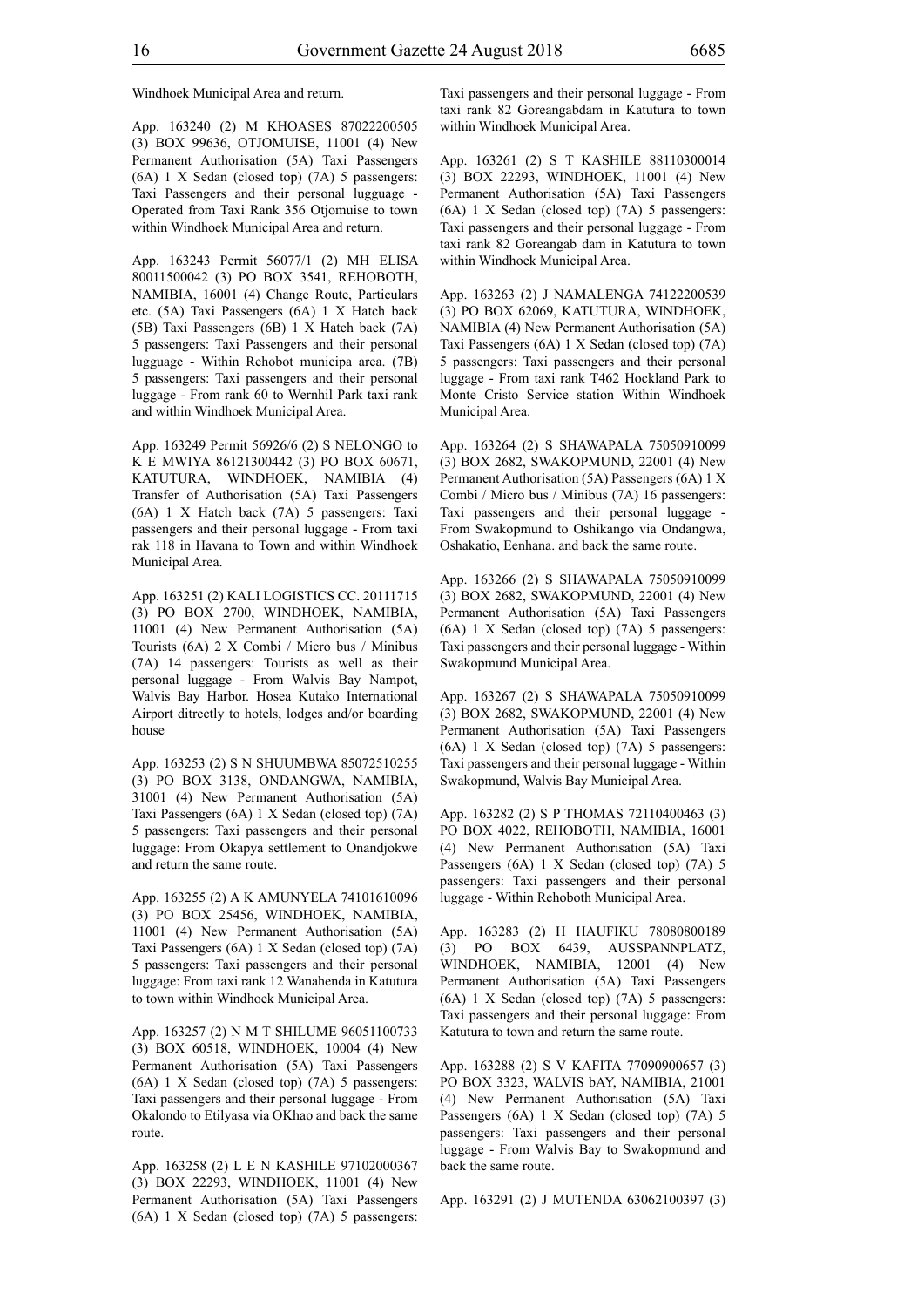BOX 7340, OTJIWARONGO, 27001 (4) New Permanent Authorisation (5A) Taxi Passengers (6A) 1 X Sedan (closed top) (7A) 5 passengers: Taxi passengers and their personal luggage - Within Otjiwarongo Municipal Area.

App. 163292 (2) F SHEETEKELA 91010800949 (3) PO BOX 95483, SOWETO, KATUTURA, 13001 (4) New Permanent Authorisation (5A) Taxi Passengers (6A) 1 X Sedan (closed top) (7A) 5 passengers: Taxi passengers and their personal luggage - From Okahandja Park taxi rank 74 to town at Shoprite taxi rank and return back.

App. 163295 Permit 53671/3 (2) N N HAUFIKU to G KARISES 67012300167 (3) BOX 99411, OTJIMUISE, WINDHOEK, 13005 (4) Transfer of Authorisation (5A) Taxi Passengers (6A) 1 X Hatch back (7A) 5 passengers: Taxi Passengers and their personal lugguage- From rank 27 to town within Windhoek Municipal Area

App. 163296 (2) G SHAAMA 76111200208 (3) BOX 62951, WANAHEDA, KATUTURA, 13007 (4) New Permanent Authorisation (5A) Taxi Passengers (6A) 1 X Sedan (closed top) (7A) 5 passengers: Taxi passengers and their personal luggage - From taxi rank 74 Okuryangava in Katutura to town within Within Windhoek Municipal Area.

App. 163297 (2) GA PIENAAR T/A ELDORADO GUEST HOUSE. 20161238 (3) BOX 156, OUTJO (4) New Permanent Authorisation (5A) Tourists (6A) 1 X Sedan (closed top) (7A) 5 passengers: Tourists as well as their personal effest - From Windhoek Airpots, Outjo to Okaukuejo road to Etosha National Park on pre-booked tours and return to place of embakation subjec to;

App. 163300 (2) TUYENI TRAVEL GROUP CC 201616676 (3) BOX 2557, WINDHOEK, 11001 (4) New Permanent Authorisation (5A) Tourists (6A) 1 X Sedan (closed top) (7A) 5 passengers: Tourists and their personal luggage - From Windhoek and /or the Hosea Kutako International Airport to Etosha, hotels,lodges,house .

App. 163309 Permit 68781/0 (2) V S SIMATAA 88070500786 (3) PO BOX 3486, ONGWEDIVA, NAMIBIA, 33004 (4) Change Route, Particulars etc. (5A) Taxi Passengers (6A) 1 X Sedan (closed top) (7A) 5 passengers: Taxi passengers and their personal luggage - Within Oshakati Municipal Area.

App. 163317 (2) D R GREYTON 78112210241 (3) PO BOX 8037, BACHBRECHT, NAMIBIA, 11003 (4) New Permanent Authorisation (5A) Passengers (6A) 1 X Combi / Micro bus / Minibus (7A) 16 passengers: Taxi passengers and their personal luggage - From Windhoek to Groot Aub and return the same route.

App. 163319 (2) A ARAEB 74100510117 (3) PO BOX 57, ARANOS, NAMIBIA, 51004 (4) New Permanent Authorisation (5A) Taxi Passengers (6A) 1 X Sedan (closed top) (7A) 5 passengers: Taxi passengers and their personal lugagges: Within Aranos Municipal Area.

App. 163320 (2) M NAMUPADHI 63100800303 (3) BOX 95558, WINDHOEK, 11001 (4) New Permanent Authorisation (5A) Taxi Passengers (6A) 1 X Station wagon (7A) 7 passengers: Taxi passengers and their personal luggage - From Windhoek to Groot Aub and return the same route.

App. 163324 (2) T K KAUNA 87091100727 (3) PO BOX 940, GOBABIS, NAMIBIA, 14001 (4) New Permanent Authorisation (5A) Taxi Passengers (6A) 1 X Sedan (closed top) (7A) 5 passengers: Taxi passengers and their personal luggage - Within Gobabis Municipal Area.

App. 163335 (2) S M S SHASHIPAPO 87100- 400155 (3) BOX 1137, KATIMA MULILO, 45002 (4) New Permanent Authorisation (5A) Taxi Passengers (6A) 1 X Combi / Micro bus / Minibus (7A) 16 passengers: Taxi passenger and their personal luggage - From Katima Mulilo to Noordoewer and back the same route.

App. 163338 (2) TRANSWORLD TOURS AND TRAVEL CC 20070865 (3) BOX 6746, WIND-HOEK, 11001 (4) New Permanent Authorisation (5A) Tourists (6A) 1 X Combi / Micro bus / Minibus (7A) 17 passengers: Tourists and their personal luggage - From Windhoek International Airports to Windhoek,Sesriem to Swakopmund, Etosha and back to Windhoek the same route.

App. 163339 (2) E VAN WYK 85061310500 (3) BOX 2896, WINDHOEK, 11001 (4) New Permanent Authorisation (5A) Taxi Passengers (6A) 1 X Sedan (closed top) (7A) 5 passengers: Taxi passengers and their personal luggage - From taxi rank 404 Rocky Crersts to town within Windhoek Municipal Area.

App. 163340 (2) G E NAKALE 77121210107 (3) PO BOX 1324, GOBABIS, NAMIBIA, 14001 (4) New Permanent Authorisation (5A) Taxi Passengers (6A) 1 X Sedan (closed top) (7A) 5 passengers: Taxi passengers and their personal luggage: Within Gobabis Municipal Area.

App. 163342 (2) F SHININGAYAMWE 800623- 10127 (3) BOX 1568, OSHAKATI, 33001 (4) New Permanent Authorisation (5A) Taxi Passengers (6A) 1 X Bus (single deck) (7A) 23 passengers: Taxi passengers and their personal luggage - From Oshakati to Windhoek and back the same route.

App. 163347 (2) A SHIKONGO 58031700826 (3) PO BOX 22445, WINDHOEK, NAMIBIA (4) New Permanent Authorisation (5A) Taxi Passengers (6A) 1 X Sedan (closed top) (7A) 5 passengers: Taxi Passengers and their personal luggage - From Havana taxi rank T162 to town within Windhoek Municipal Area.

App. 163349 (2) J N JASON 96030601040 (3) PO BOX 1015, GOBABIS, NAMIBIA, 14001 (4) New Permanent Authorisation (5A) Passengers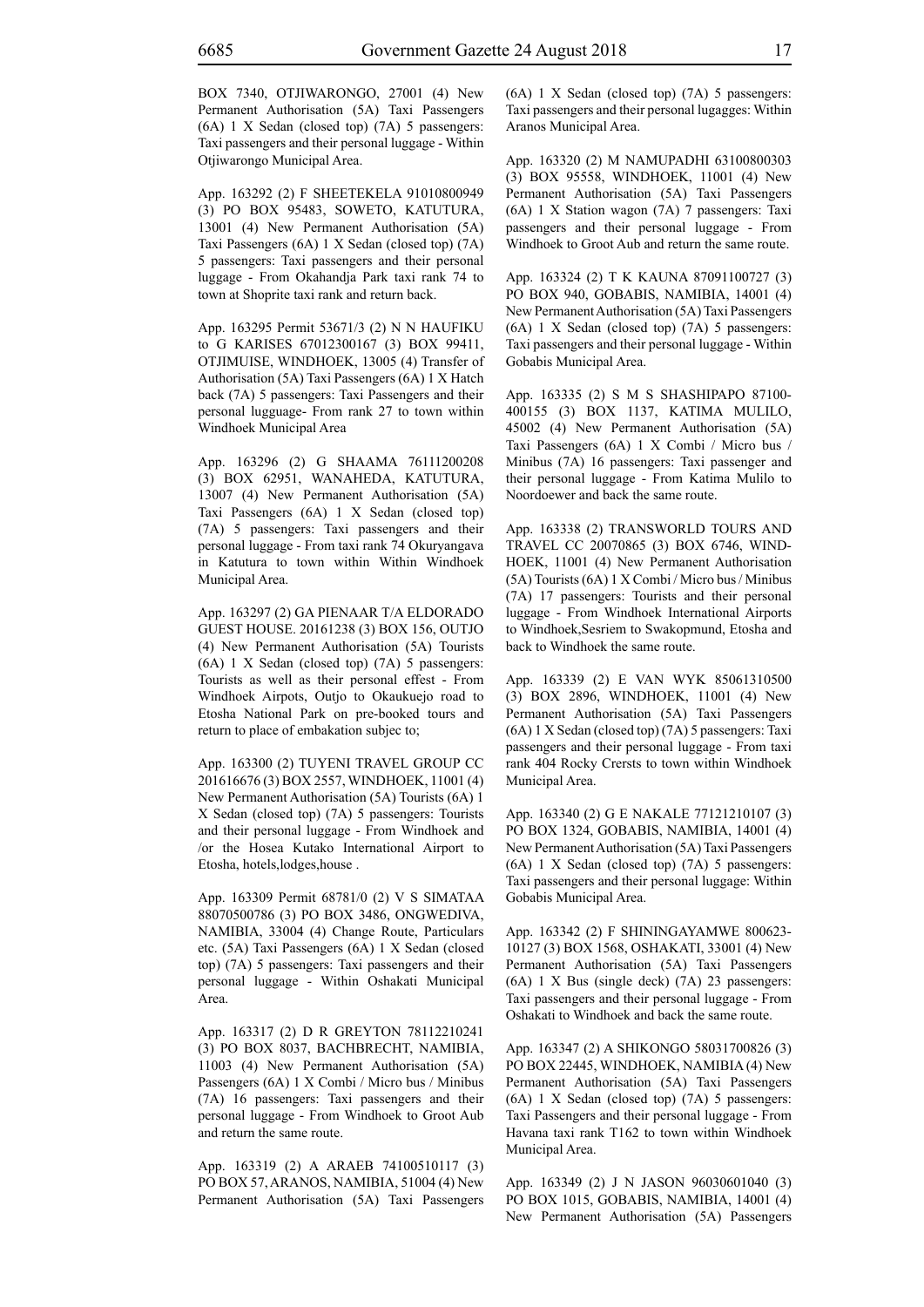(6A) 1 X Combi / Micro bus / Minibus (7A) 16 passengers: From Namibia, Khomas

App. 163351 (2) L S SHIPWE 72030810134 (3) BOX 6185, NKURENKURU (4) New Permanent Authorisation (5A) Passengers (6A) 1 X Bus (single deck) (7A) 28 passengers: Passenger and their personal luggage - From Katima Mulilo to Rosh - Pinah and back the same route.

App. 163353 (2) T E K IIPINGE 88080600279 (3) BOX 98538, HOCHOLANDPARK, WINDHOEK, 11001 (4) New Permanent Authorisation (5A) Taxi Passengers (6A) 1 X Sedan (closed top) (7A) 5 passengers: Passenger and their personal luggage - From taxi rank 451 Hochlandpark to town within Windlhoek Municipal Area.

App. 163354 (2) B K HAMUTENYA 73012400494 (3) PO BOX 2809, WINDHOEK, NAMIBIA, 11001 (4) New Permanent Authorisation (5A) Taxi Passengers (6A) 1 X Sedan (closed top) (7A) 5 passengers: Taxi passengers and their personal luggage - From taxi rank 028 Goreangab Dam in Katutura to town within Windhoek Municipal Area.

App. 163358 (2) P S SHILONGO 97050200158 (3) BOX 24197, WINDHOEK, 11001 (4) New Permanent Authorisation (5A) Passengers (6A) 1 X Combi / Micro bus / Minibus (7A) 16 passengers: Taxi passengers and their personal luggage - From Windhoek to Omahenene borders and back the same route.

App. 163359 (2) L H AMALWA 67091600851 (3) BOX 2485, OMUNGWELUME, 33006 (4) New Permanent Authorisation (5A) Taxi Passengers (6A) 1 X Sedan (closed top) (7A) 5 passengers: Taxi passengers and their personal luggage - From Oshakati to Omungwelume and back the same route.

App. 163365 (2) F SHININGAYAMWE 80062310127 (3) BOX 1568, OSHAKATI, 33001 (4) New Permanent Authorisation (5A) Taxi Passengers (6A) 1 X Combi / Micro bus / Minibus (7A) 16 passengers: Taxi passengers and their personal luggage - From Oshakati to Windhoek and back the same route.

App. 163366 Permit 61769/4 (2) P T SHIGWEDHA to S SHATIWA 79101900218 (3) PO BOX 4409, WINDHOEK, NAMIBIA (4) Transfer of Authorisation (5A) Taxi Passengers (6A) 1 X Combi / Micro bus / Minibus (7A) 5 passengers: Taxi passengers and their personal luggage - From rank 153 rocky cresta to town within Windhoek Municipal Area

App. 163373 (2) K AMADHILA 72021400530 (3) BOX 7931, KATUTURA, 00000 (4) New Permanent Authorisation (5A) Taxi Passengers (6A) 1 X Sedan (closed top) (7A) 5 passengers: Taxi passengers and their personal luggage - From taxi rank 751 Okuryangava to town within Windhoek Municipal Area.

App. 163382 (2) J AMBONDO 77052500477

(3) BOX 11006, OSHAKATI, 33001 (4) New Permanent Authorisation (5A) Taxi Passengers (6A) 1 X Sedan (closed top) (7A) 5 passengers: Taxi passengers and their personal luggage - From Oshakati to Ondangwa and back the same route.

App. 163383 (2) S N MHINGE 78081100229 (3) BOX 3762, ONGWEDIVA, 33004 (4) New Permanent Authorisation (5A) Taxi Passengers (6A) 1 X Sedan (closed top) (7A) 5 passengers: Taxi passengers and their personal luggage - From Oshakati to Ondangwa and back the same route.

App. 163384 (2) L AMBONSO 77060600469 (3) BOX 11006, OSHAKATI, 33001 (4) New Permanent Authorisation (5A) Taxi Passengers (6A) 1 X Sedan (closed top) (7A) 5 passengers: Taxi passengers and their personal luggage - From O shakati to Ondangwa and back the same route.

App. 163385 (2) J M HAKENYE 90070900469 (3) PO BOX 3392, WINDHOEK, NAMIBIA, 11001 (4) New Permanent Authorisation (5A) Taxi Passengers (6A) 1 X Sedan (closed top) (7A) 5 passengers: Taxi passengers and their personal luggage - From taxi rank 364 Otjomuise to town within Windhoek Municipal Area.

App. 163386 (2) CHILELA SAFARIS AND TOURS 201305449 (3) BOX 9439, EROS, WIND-HOEK, 11005 (4) New Permanent Authorisation (5A) Tourists (6A) 1 X Sedan (closed top) (7A) 5 passengers: Tourists and their personal luggage - From Windhoek Windhoek International Airpots to Etosha,Houses . Lodges. and back the same route.

App. 163388 (2) S M NELOMPO 76090610089 (3) PO BOX 63037, WANAHEDA, NAMIBIA, 11001 (4) New Permanent Authorisation (5A) Taxi Passengers (6A) 1 X Sedan (closed top) (7A) 5 passengers: Taxi passengers and their personal luggage - From taxi rank 63 Okuryangava to town within Windhoek Municipal Area.

App. 163389 (2) J J LIVINGI 9222501391 (3) BOX 7793, KATUTUTA, WINDHOEK, 13001 (4) New Permanent Authorisation (5A) Taxi Passengers (6A) 1 X Sedan (closed top) (7A) 5 passengers: Taxi passengers and their personal luggage - From Rundu to Sauyemwd and back the same route.

App. 163393 (2) A S CHIMWANDI 85061410367 (3) BOX 62941, WANAHEDA, 0000 (4) New Permanent Authorisation (5A) Taxi Passengers (6A) 1 X Sedan (closed top) (7A) 5 passengers: Taxi passengers and their personal lugguage - From Wanaheda taxi rank no 56 to UNAM (main campus) taxi rank and within Windhoek Municipal Areas and return the same route.

App. 163399 (2) NAMIBIA CAR RENTAL CC. 20127247 (3) BOX 90196, WINDHOEK, 0000 (4) New Permanent Authorisation (5A) Tourists (6A) 1 X Combi / Micro bus / Minibus (7A) 14 passengers: Tourist and their personal luggage-From Windhoek Hosea Kutako International Airport to places within Namibia: Namib Desert, Sossusvlei, Lüderitz,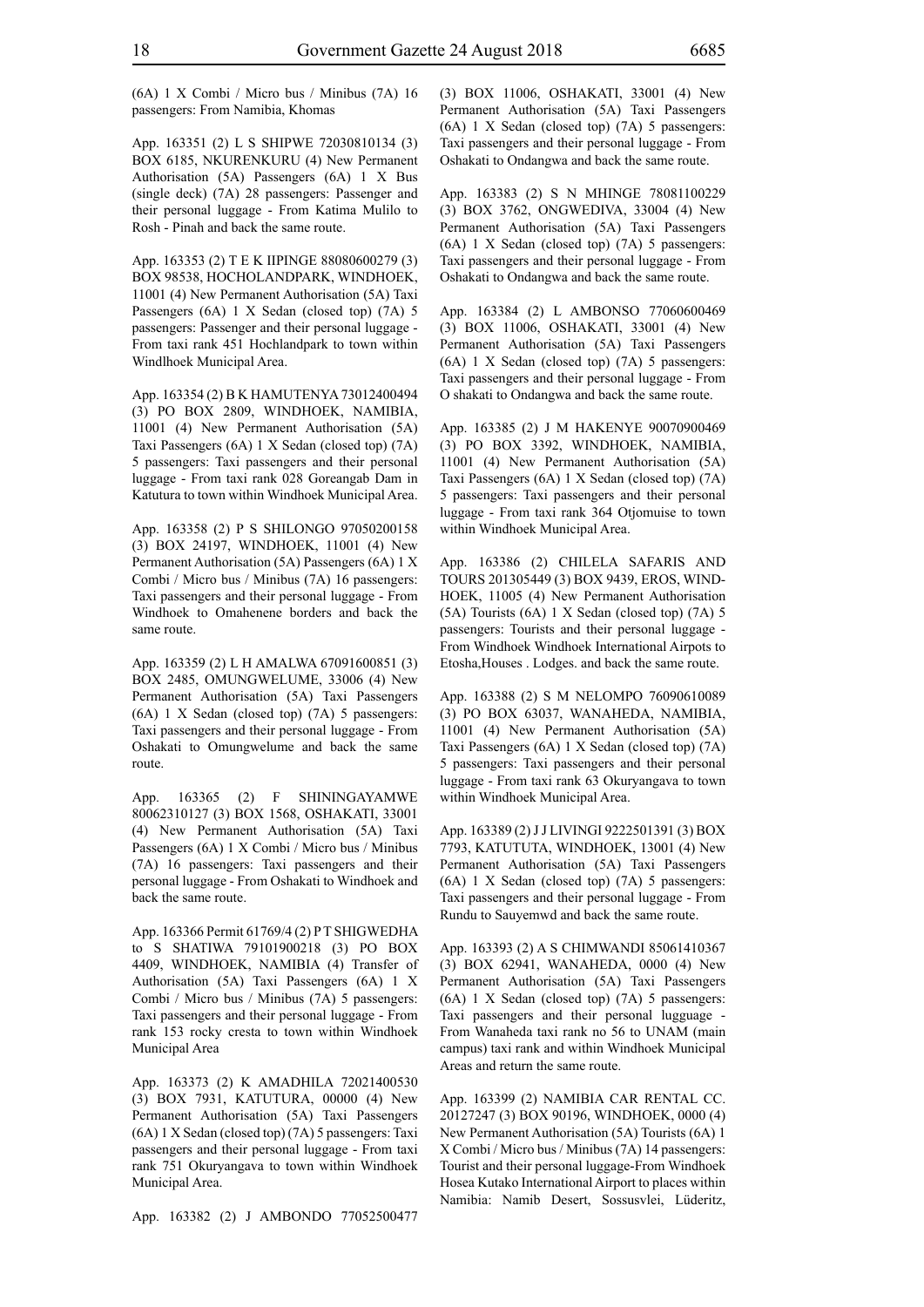Kalahari, Swakop, Damaraland, Etosha Nation Park, Zambezi Region, Waterberg on pre-booked tour longer than three days, and retun back via the same route.

App. 163420 (2) A B VAN SCHALKWYK 82110910647 (3) PO BOX 1423, OKAHANDJA, NAMIBIA, 15001 (4) New Permanent Authorisation (5A) Taxi Passengers (6A) 1 X Sedan (closed top) (7A) 5 passengers: Taxi passengers and their personal luggage -Within Okahandja Municipal Areas.

App. 163421 (2) ROHL'S TOURS AND SAFARIS CC. 21708803 (3) BOX 1910, WALVIS BAY, 21001 (4) New Permanent Authorisation (5A) Tourists (6A) 1 X Bus (single deck) (7A) 23 passengers: Tourists as well as their personal luggage - From Walvis Bay,Swakopmund,to Windhoek, Ongwediva, Oshakati on pre-booked tours to pick-up tourists within the Republic of Namibia and back the same route.

App. 163429 (2) J NDANGO 85050410894 (3) PO BOX 201, OKAHANDJA, NAMIBIA, 15001 (4) New Permanent Authorisation (5A) Taxi Passengers (6A) 1 X Sedan (closed top) (7A) 5 passengers: Taxi passengers and their personal luggage -Within Okahandja Municipal Areas.

App. 163431 (2) J N UUGWANGA 68091001274 (3) P.O.BOX 61010, KATUTURA, WINDHOEK (4) New Permanent Authorisation (5A) Taxi Passengers (6A) 1 X Sedan (closed top) (7A) 5 passengers: Taxi passengers and their personal luggage - Within Windhoek Municipal Areas.

App. 163435 (2) GAVA EXPLORATIONS CC. 99092 (3) PO BOX 5917, WALVIS BAY, 21001 (4) New Permanent Authorisation (5A) Tourists (6A) 4 X Combi / Micro bus / Minibus (5B) Tourists (6B) 4 X Combi / Micro bus / Minibus (5C) Tourists (6C) 4 X Station wagon (5D) Tourists (6D) 4 X Station wagon (7A) 15 passengers: TOURISTS as well as their personal luggage on pre-booked tours - From Walvis Bay/Rooikop Airport or the Hosea Kutako Interantional Airport to different Tourist destinations situated within the Republic of Namibia and return. (7B) 4 passengers: TOURISTS as well as their personal luggage on pre-booked tours - From Walvis Bay/Rooikop Airport or the Hosea Kutako Interantional Airport to different Tourist destinations situated within the Republic of Namibia and return.

App. 163436 (2) SANDY HORIZON TOURS CC. CC201804755 (3) BOX 2710, SWAKOPMUND, 22001 (4) New Permanent Authorisation (5A) Tourists (6A) 5 X Station wagon (7A) 7 passengers: TOURISTS as well as their personal luggage on pre-booked tours - From Walvis Bay/Rooikop Airport or the Hosea Kutako Interantional Airport to different Tourist destinations situated within the Republic of Namibia and return.

App. 163438 (2) T N EDWARD 84022010991 (3) P.O.BOX 50480, WINDHOEK, NAMIBIA, 11001 (4) New Permanent Authorisation (5A) Taxi Passengers (6A) 1 X Sedan (closed top) (7A) 5 passengers: Taxi passengers and their personal luggage - From taxi rank 104 Havana in Katutura to town within Windhoek Municipal Area.

App. 163441 (2) M V SMITH 92080100718 (3) BOX 1130, MARIENTAL, 51001 (4) New Permanent Authorisation (5A) Taxi Passengers (6A) 1 X Sedan (closed top) (7A) 5 passengers: Taxi passengers and their personal luggage - Within Mariental Municipal Area.

App. 163453 (2) D M ISAAK 84031410166 (3) BOX 1130, MARIENTAL, NAMIBIA, 51001 (4) New Permanent Authorisation (5A) Taxi Passengers (6A) 1 X Sedan (closed top) (7A) 5 passengers: Taxi passengers and their personal luggage: Within Mariental Municipal Area.

App. 163462 Permit 69813/0 (2) GOLDEN TOURS AND SAFARIS CC. 201705326 (3) PO BOX 535, SWAKOPMUND, NAMIBIA (4) Change Route, Particulars etc. (5A) Tourists (6A) 1 X Combi / Micro bus / Minibus (5B) Tourists (6B) 1 X Combi / Micro bus / Minibus (7A) 15 passengers: Tourists and their personal lugagges: From Walvis bay to Hosea Kutako International Airports, Swakopmund Airport, Walvisby Habour, Windhoek, Hotels, Lodges, Guest Houses, and any tourist attractive destinations to towns such as: Grootfontein, Tsumkwe, Rundu, Katima Mulilo, Ondangwa, Oshakati, Opuwo, Sesfontein, Khorixas, Tweynfotein,Etosha, Sossesvlei, Solitaire, Mariental, Keetmanshoop, Cape Cross, Henties Bay, Hemerghusen, Skeleton Coast, Epupa, Water Falls, Namib Nauklift Otjiwarongo,Tsumeb and return the same route. (7B) 14 passengers: Tourists and their personal lugagges: From Swakopmund Hotels, Lodges, Guest Houses, and any tourist attractive destinations to towns such as: Namport, Walvis Bay, Grootfontein, Tsumkwe, Rundu, Katima Mulilo, Ondangwa, Oshakati, Opuwo, Sesfontein, Khorixas, Tweynfotein,Etosha, Sossesvlei, Solitaire, Mariental, Keetmanshoop, Cape Cross, Henties Bay, Hemerghusen, Skeleton Coast, Epupa, Water Falls, Namib Nauklift Otjiwarongo, Windhoek, Tsumeb and return the same route.

App. 163465 Permit 70552/0 (2) GOLDEN TOURS AND SAFARIS CC. 201705326 (3) PO BOX 535, SWAKOPMUND, NAMIBIA (4) Change Route, Particulars etc. (5A) Tourists (6A) 1 X Station wagon (5B) Tourists (6B) 1 X Station wagon (7A) 7 passengers: Tourists and their personal lugagges: From Walvis bay to Hosea Kutako International Airports, Swakopmund Airport, Walvisby Habour, Windhoek, Hotels, Lodges, Guest Houses, and any tourist attractive destinations to towns such as: Grootfontein, Tsumkwe, Rundu, Katima Mulilo, Ondangwa, Oshakati, Opuwo, Sesfontein, Khorixas, Tweynfotein,Etosha, Sossesvlei, Solitaire, Mariental, Keetmanshoop, Cape Cross, Henties Bay, Hemerghusen, Skeleton Coast, Epupa, Water Falls, Namib Nauklift Otjiwarongo,Tsumeb and return the same route. 7B) 7 passengers: Tourists as well as their personal luggage - Operate from Swakopmund hotels, B&B's, lodges and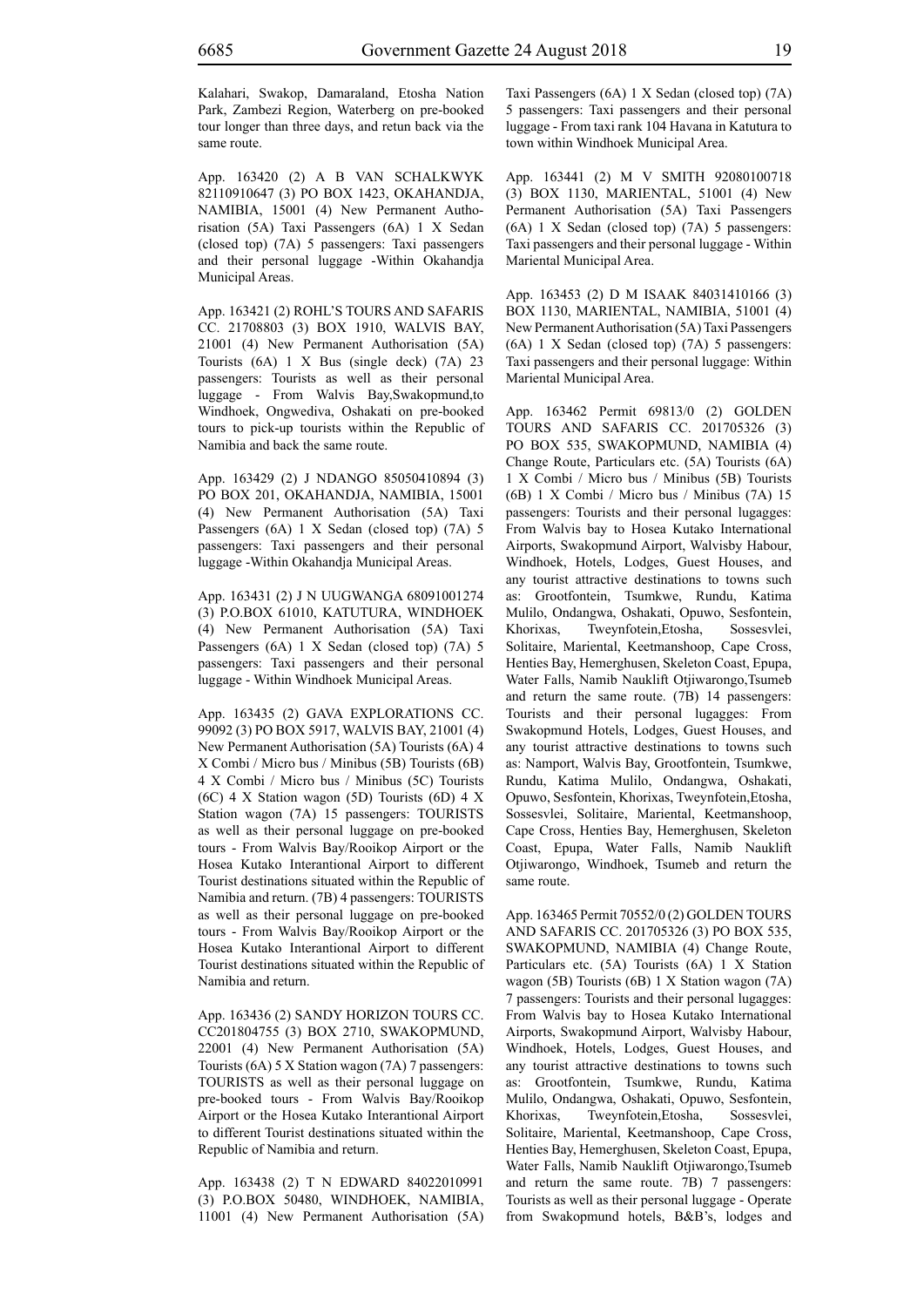guesthouses, on prebooked tours for a minimum of 3(three) days to tourists attraction places Windhoek, Walvis Bay, Spritzkoppe, Etosha national Park, Okaukuejo and return to place of embarkation

App. 163477 (2) J J KAHWEKWA 80100810087 (3) P.O. Box 96201, WINDHOEK, NAMIBIA, 11001 (4) New Permanent Authorisation (5A) Taxi Passengers (6A) 1 X Hatch back (5B) Taxi Passengers (6B) 1 X Hatch back (7A) 5 passengers: Taxi passengers their personal luggage - From Okulyangava to town within Windhoek Municipal Area. (7B) 5 passengers: From Namibia, Caprivi, Andara to

App. 163478 (2) E HAUNONGE 94112000103 (3) BOX 60, RUACANA, 314004 (4) New Permanent Authorisation (5A) Taxi Passengers (6A) 2 X Station wagon (7A) 7 passengers: Taxi passengers and their personal luggage - From Ruacana to Oshakati and back the same route.

App. 163479 (2) J K MWANGALA 94120200051 (3) BOX 21109, WINDHOEK, 11001 (4) New Permanent Authorisation (5A) Taxi Passengers (6A) 1 X Sedan (closed top) (7A) 5 passengers: Taxi passengers and their personal luggage - From taxi rank Dorado Park to town within Windhoek Municipal Area.

App. 163481 (2) G P T NUULE 95072400158 (3) BOX 95238, SOWETO, KATUTURA, 13001 (4) New Permanent Authorisation (5A) Taxi Passengers (6A) 1 X Sedan (closed top) (7A) 5 passengers: Taxi passengers and their personal luggage - From taxi rank 359 Otjomuise to town Windhoek Municipal Area.

App. 163482 (2) MBANGA SIMASIKU GARY 77121010461 (3) P.O BOX 70958, KHOMADAL, WINDHOEK, NAMIBIA, 11001 (4) New Permanent Authorisation (5A) Taxi Passengers (6A) 1 X Sedan (closed top) (7A) 5 passengers: From Namibia, Caprivi, Andara

App. 163483 (2) J M INDONGO 83021210047 (3) BOX 833, KATUTURA, WINDHOEK, 13001 (4) New Permanent Authorisation (5A) Taxi Passengers (6A) 1 X Combi / Micro bus / Minibus (7A) 15 passengers: Taxi passengers and their personal luggage - From Windhoek to Oshakati and back the same route.

App. 163485 (2) E KOCK 83050210478 (3) BOX 62944, WANAHEDA, WINDHOEK, 13007 (4) New Permanent Authorisation (5A) Taxi Passengers (6A) 1 X Sedan (closed top) (7A) 5 passengers: Taxi passengers and their personal luggage - Within Windhoek Municipal Area and operating from taxi rank No.T260 - Wanaheda to taxi rank No.720 - Town(CBD) and return.

App. 163486 (2) A Y MANYA 77121300303 (3) BOX 360, LÜDERTITZ, 56001 (4) New Permanent Authorisation (5A) Taxi Passengers (6A) 1 X Station wagon (7A) 7 passengers: Taxi passengers and their personal luggage - Within Lüderitz Municipal Area.

App. 163487 (2) J AMADHILA 85071910233 (3) BOX 6660, AUSSPANNPLATZ, WINDHOEK, 12201 (4) New Permanent Authorisation (5A) Taxi Passengers (6A) 1 X Hatch back (7A) 5 passengers: Taxi passengers and their personal luggage - Within Windhoek Municipal Area and operating from taxi rank No.82 - Havana situated within Katutura and return.

App. 163489 (2) E M E PIENAAR 78011000179 (3) P.O BOX 4028, KATUTURA, WINDHOEK, NAMIBIA, 11001 (4) New Permanent Authorisation (5A) Taxi Passengers (6A) 1 X Sedan (closed top) (7A) 5 passengers: Taxi passengers and their personal luggage - From taxi rank 357 Otjomuise to town within Windhoek Municipal Area.

App. 163491 (2) K E N SIKONGO 92111800600 (3) PO BOX 25158, WINDHOEK, NAMIBIA (4) New Permanent Authorisation (5A) Taxi Passengers (6A) 1 X Sedan (closed top) (7A) 5 passengers: Taxi passengers and their personal luggage: From taxi rank 690 Academia to Monte Christo within Windhoek Municipal Area.

App. 163515 (2) NAMIBIA TRACKS AND TRAILS 2005568 (3) PO BOX 339, SWAKOP-MUND, NAMIBIA (4) New Permanent Authorisation (5A) Tourists (6A) 1 X Station wagon (7A) 9 passengers: Tourists and their personal luggage - From Windhoek at Hosea International Airport to Okahandja - Otjiwarongo - Otavi - Grootfontein-Rundu - Katima Mulilo - Tsumeb - Opuwo - Sesfontein - Khorixas - Uis . Omaruru - Karibib - Usakos - Swakopmund - Swakopmund Airport - Henties Bay - Walvis Bay and Walvis Bay Harbour(Port) - Rehoboth - Marienta l-Keetmanshoop - Aus - Maltahohe - Solitaire and Rosh Pinah and return the same route.

App. 163537 (2) P M NDJAMBI 83120810312 (3) PO BOX 1740, OTJIWARONGO, NAMIBIA, 27001 (4) New Permanent Authorisation (5A) Taxi Passengers (6A) 2 X Sedan (closed top) (7A) 2 passengers: Taxi passengers and their personal lugguges: Within Otjiwaorongo Municipal Area.

App. 163538 (2) F ELAGO 8806100385 (3) P.O BOX 62993, WINDHOEK, KATUTURA, NAMIBIA (4) New Permanent Authorisation (5A) Taxi Passengers (6A) 1 X Sedan (closed top) (7A) 5 passengers: Taxi passengers luggage from OTJOMISE to town within Municipal Area.

App. 163579 (2) BERNIMA INVESTMENTS CC. 201604153 (3) BOX 8669, SWAKOPMUND, 22001 (4) New Permanent Authorisation (5A) Tourists (6A) 1 X Station wagon (7A) 7 passengers: Tourists and their personal luggage - From Lodges, Guesthouses, Hotels, & B&BS, Swakopmund, Walvisby to Soudwich harbour area for and 4 X4 tripen the Dunes and beach and retur.

App. 163585 (2) F A CLOETE 62030600250 (3) BOX 80011, OLYMPIA, 12005 (4) New Permanent Authorisation (5A) Passengers (6A) 1 X Combi / Micro bus / Minibus (7A) 14 passengers: Taxi passengers and their personal luggage - From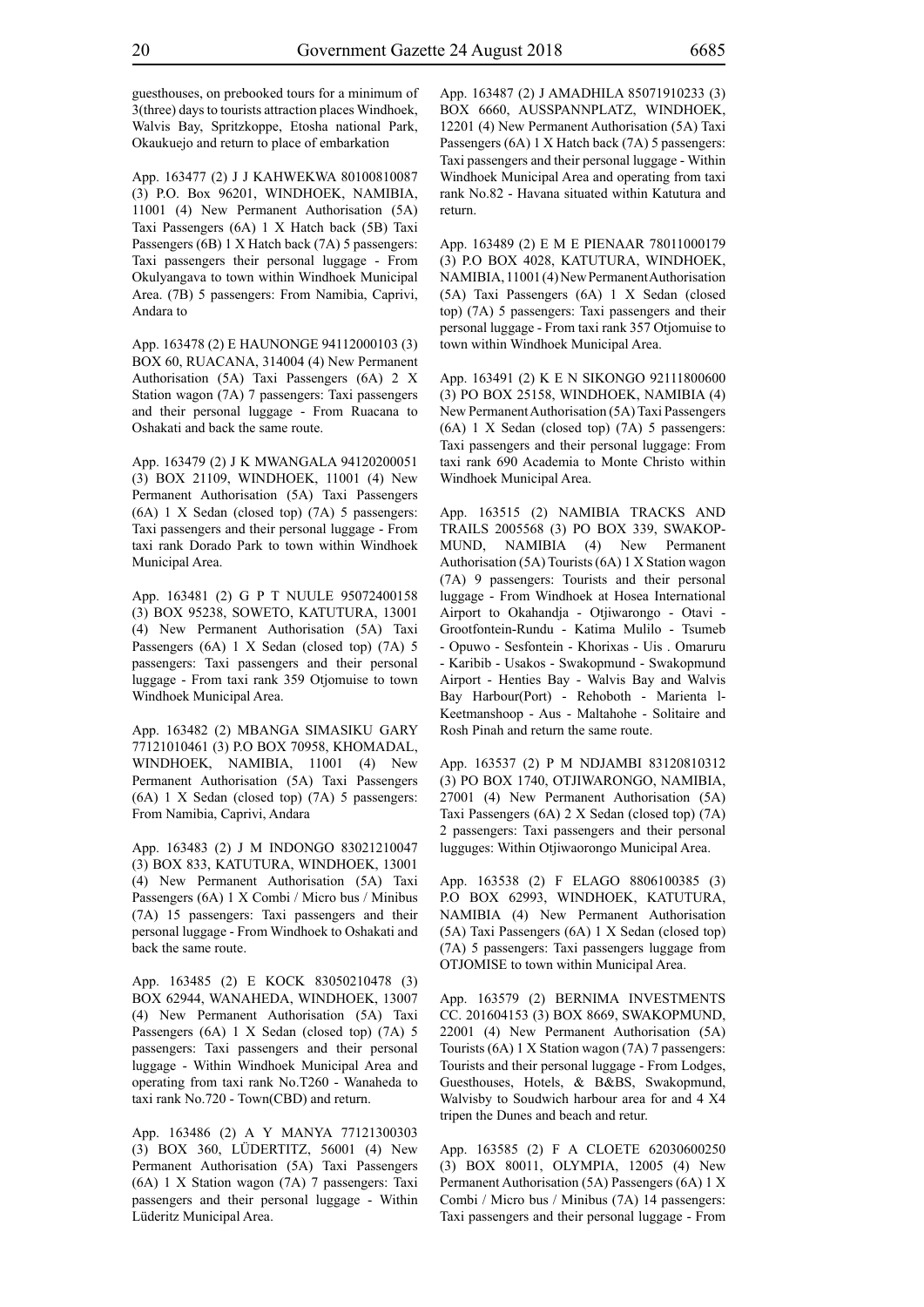Windlhoek to Dorababis via Witvlei, Gobabis and back the same route.

App. 163588 (2) H K MULYATA 68061800047 (3) BOX 966, RUNDU, 44001 (4) New Permanent Authorisation (5A) Taxi Passengers (6A) 1 X Sedan (closed top) (7A) 5 passengers: Taxi passengers and their personal luggage - Within Rundu Municipal Area.

App. 163591 (2) K KAMATI 750131300205 (3) BOX 2913, ONDANGWA, 31001 (4) New Permanent Authorisation (5A) Taxi Passengers (6A) 1 X Sedan (closed top) (7A) 5 passengers: Taxi passengers and their personal luggage - From Ondangwa to Oshikango via Eenhana and back the same route.

App. 163594 (2) M NDJODHI 65050300029 (3) BOX 661, ONDANGWA, 31001 (4) New Permanent Authorisation (5A) Taxi Passengers (6A) 1 X Station wagon (7A) 7 passengers: Taxi passengers and their personal luggage - From Ondangwa to Omuthiya and back the same route.

App. 163595 (2) E S GOWASEB 84072310147 (3) P.O BOX 61520, KATUTURA, WINDHOEK, NAMIBIA, 11001 (4) New Permanent Authorisation (5A) Taxi Passengers (6A) 1 X Station wagon (7A) 7 passengers: Taxi passengers and their personal luggage - Withi Tsumeb Municipal Area.

App. 163596 (2) K J KAVARI 67021000626 (3) PO BOX 131, OPUWO, NAMIBIA (4) New Permanent Authorisation (5A) Taxi Passengers (6A) 1 X Station wagon (7A) 8 passengers: Taxi Passengers and their personal luggage - From Opuwo to Kamanyamba and back the same route.

App. 163598 (2) K MUPYA 84031110111 (3) PO BOX 116O, OPUWO, NAMIBIA, 9000 (4) New Permanent Authorisation (5A) Taxi Passengers (6A) 1 X Bus (single deck) (7A) 20 passengers: Taxi passengers and their personal lugguage - From Opuwo (designated Bus Stop by the Municipality) to Windhoek (designated Bus Stop by the Municipality) and return.

App. 163600 (2) J S SANGANI 76011210031 (3) BOX 986, OTJIWARNGO, 27001 (4) New Permanent Authorisation (5A) Taxi Passengers (6A) 1 X Sedan (closed top) (7A) 5 passengers: Taxi passengers and their personal luggage - Within Otjiwarongo Municipal Areas.

App. 163602 (2) SUNDAY AIRPORT TRANSFER AND SHUTTLE SERVICES CC20124077 (3) PO BOX 27020, WINDHOEK, NAMIBIA, 9000 (4) New Permanent Authorisation (5A) Tourists (6A) 1 X Station wagon (7A) 7 passengers: Tourists as well as their personal lugguage - From Windhoek and/or the Hosea Kutako International Airport to hotels, lodges, Restaurant and/or boarding houses .

App. 163605 (2) B AMUUNYELA 78011800051 (3) PO BOX 2522, OSHAKATI, NAMIBIA, 33001 (4) New Permanent Authorisation (5A) Taxi Passengers (6A) 1 X Combi / Micro bus / Minibus (7A) 16 passengers: Taxi passengers and their personal luggage: From Opuwo to Oshakati via Okahao and return the same route.

App. 163609 (2) M N NAMUPALA 72022400399 (3) BOX 24482, WINDHOEK, 11001 (4) New Permanent Authorisation (5A) Taxi Passengers (6A) 1 X Sedan (closed top) (7A) 5 passengers: Taxi passengers and their personal luggage - From taxi rank 79 Havana in Katutura to town and return the same route.

App. 163621 (2) KODIAK ISLAND INVEST-MENTS (PTY) LTD 20120712 (3) BOX 2184, WINDHOEK, 11001, 11001 (4) New Permanent Authorisation (5A) Tourists (6A) 8 X Bus (single deck) (7A) 17 passengers: TOURISTS as well as their personal luggage on pre-booked tours - From Windhoek/Hosea Kutako Interantional Airport and/ or Walvis Bay/Rooikop Airport to different Tourist destinations situated within the Repulbc of Namibia and return to the place of embarkation.

App. 163629 (2) JASON VISTORINA 681212- 01039 (3) PO BOX 5177, OSHIKUKU, NAMIBIA (4) New Permanent Authorisation (5A) Taxi Passengers (6A) 1 X Sedan (closed top) (7A) 5 passengers: Taxi passengers and their personal lugguage - From Oshikuku to Ompumbu and return the same route.

App. 163630 (2) H NDJAMBULA 72040410740 (3) BOX 8850, WINDHOEK, 11001 (4) New Permanent Authorisation (5A) Taxi Passengers (6A) 1 X Station wagon (7A) 7 passengers: Taxi passengers and their personal lugguage - From taxi rank Ekusebghe to Acadenua and UNAM within Windhoek Municipal Area.

App. 163631 (2) W F NGHISHIHANGE 800323- 10048 (3) PO BOX 472, OKAHANDJA, NAMIBIA, 15001 (4) New Permanent Authorisation (5A) Taxi Passengers (6A) 1 X Sedan (closed top) (7A) 5 passengers: Taxi passengers luggage from Nau-aib ext 6 to town within Okahandja Municipal Area.

App. 163632 (2) S S SHAPI 9405230017 (3) PO BOX 62258, KATUTURA, WINDHOEK, NAMIBIA, 11001 (4) New Permanent Authorisation (5A) Taxi Passengers (6A) 1 X Sedan (closed top) (7A) 5 passengers: TAXI PASSENGERS LUGGAGE FROM 55 HAKAHANA KATUTURA AND WITHIN MUNICIPAL AREA.

App. 163633 (2) N T HOMATENI 84032910437 (3) PO BOX 472, OKAHANDJA, NAMIBIA, 15001 (4) New Permanent Authorisation (5A) Taxi Passengers (6A) 1 X Sedan (closed top) (7A) 5 passengers: Taxi passengers luggage from Veddersal to Town within Okahandja Municipal Area .

App. 163634 (2) J P MBAGO 75122500584 (3) PO BOX 6163, WALVIS BAY, 21001 (4) New Permanent Authorisation (5A) Taxi Passengers (6A) 1 X Sedan (closed top) (7A) 5 passengers: Taxi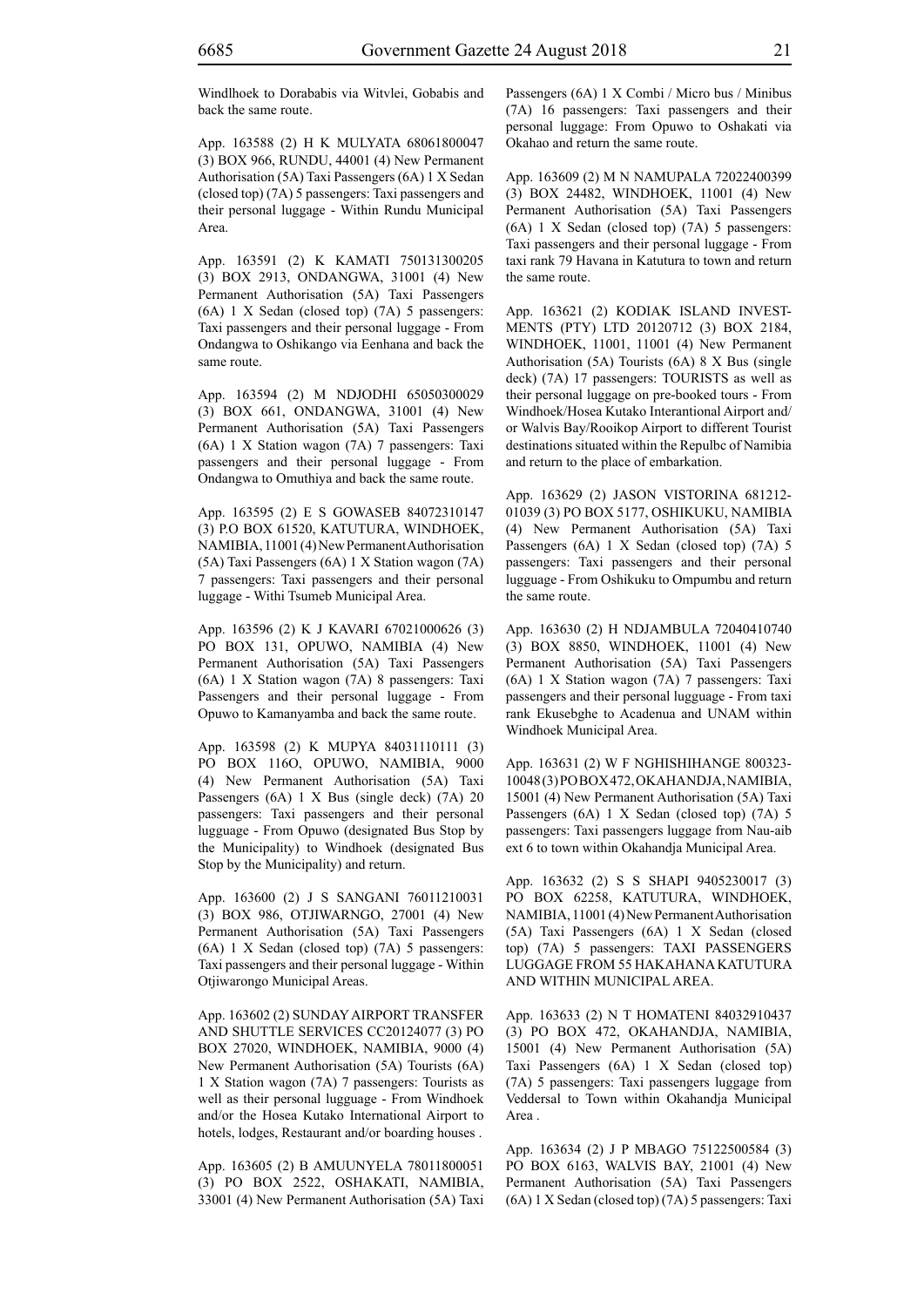passengers luggage from Walvis Bay to Omakange return back the same route .

App. 163635 (2) E HENDRICKS 92040600876 (3) P O.BOX 70958, FREEDOM SQUARE, KHOMASDAL, WINDHOEK, 11001 (4) New Permanent Authorisation (5A) Taxi Passengers (6A) 1 X Sedan (closed top) (7A) 5 passengers: Taxi passengers luggage from Khomasdal to Greenwell within - Windhoek Municipal Area.

App. 163636 (2) T P PETRUS 86071700191 (3) BOX 4239, WINDHOEK, 90000 (4) New Permanent Authorisation (5A) Taxi Passengers (6A) 1 X Sedan (closed top) (7A) 5 passengers: Taxi passengers luggage from Katutura to Otjomuise 7and 8de laan-- within Windhoek Municipal Area.

App. 163671 (2) P MURONGA 78040400368 (3) PO BOX 825, RUNDU, NAMIBIA, 44001 (4) New Permanent Authorisation (5A) Taxi Passengers (6A) 1 X Combi / Micro bus / Minibus (7A) 16 passengers: From Rundu to OMEGA 3 and Return same route.

App. 163674 (2) P MURONGA 78040400368 (3) PO BOX 825, RUNDU, NAMIBIA, 44001 (4) New Permanent Authorisation (5A) Taxi Passengers (6A) 1 X Sedan (closed top) (7A) 5 passengers: Taxi passengers and their personal luaggage-From Rundu municipal areas to Ndama informal settlements return back same route.

App. 163682 (2) G PAULUS 83092610776 (3) PO BOX 62836, KATUTURA, WINDHOEK, NAMIBIA (4) New Permanent Authorisation (5A) Taxi Passengers (6A) 1 X Sedan (closed top) (7A) 5 passengers: Taxi passenger with their personal luggage From Ext 24 Goreangab dam to Town within Windhoek Municipal Areas return the same route .

App. 163684 (2) G PAULUS 83092610776 (3) PO BOX 62836, KATUTURA, WINDHOEK, NAMIBIA (4) New Permanent Authorisation

App. 163801 (2) W F NGHISHIHANGE 80032310048 (3) PO BOX 472, OKAHANDJA, NAMIBIA, 15001 (4) New Permanent Authorisation (5A) Taxi Passengers (6A) 1 X Sedan (closed top) (7A) 5 passengers: Taxi passengers luggage from Nau-aib ext 6 to town within Okahandja Municipal Area.

App. 163803 (2) A N NGOLA 79102700212 (3) BOX 7881, KATUTURA, WINDHOEK, 13005 (4) New Permanent Authorisation (5A) Taxi Passengers (6A) 1 X Sedan (closed top) (7A) 5 passengers: Taxi passenger luggage from Otjomuise ext 8 & 9 to town within - Windhoek Municipal Area.

App. 163804 (2) M G W FREDERICKS 740- 51510158 (3) PO BOX 964, GROOTFONTEIN, NAMIBIA, 41001 (4) New Permanent Authorisation (5A) Taxi Passengers (6A) 1 X Sedan (closed top) (7A) 5 passengers: Taxi passengers and their personal luggage - Within Grootfontein Municipal Areas.

App. 163806 (2) H EMVULA 80101011288 (3) P.O.BOX 1008, OSHAKATI, NAMIBIA, 33001 (4) New Permanent Authorisation (5A) Taxi Passengers (6A) 1 X Sedan (closed top) (7A) 5 passengers: Taxi passengers and their personal luggage -- From Oshakati to Okahao and return the same route.

App. 163807 (2) G N NATANAEL 84112110596 (3) PO BOX 41211, AUSSPANNPLATZ, WIND-HOEK, 12001 (4) New Permanent Authorisation (5A) Passengers (6A) 1 X Combi / Micro bus / Minibus (7A) 14 passengers: Taxi passengers and their personal luggage - From Windhoek to Oshakati and return back.

App. 162522 Permit 64018/2 (2) P T NDJODHI to K A AMBUNDA 92050900201 (3) PO BOX 62533, KATUTURA, WINDHOEK, NAMIBIA, 13001 (4) Transfer of Authorisation (5A) Taxi Passengers (6A) 1 X Sedan (closed top) (7A) 5 passengers: Taxi passenger and their personal luggage - Operate from rank 32, Bonn street to UNAM, NUST, IUM and Central hospital to town within Windhoek Municipal Area

App. 162577 Permit 63143/2 (2) G S KAUEJAO to M J HERUNGA 840514 1051 7 (3) PO BOX 7442, WINDHOEK, NAMIBIA, 11001 (4) Transfer of Authorisation (5A) Taxi Passengers (6A) 1 X Hatch back (7A) 5 passengers: Passengers and their personal luggage - From taxi rank 80 Okuryangava in Katutura to town within Windhoek Municipal Area.

App. 162889 Permit 68707/0 (2) HOT AIR BALLOONING NAMIBIA CC CC20081448 (3) PO BOX 2204, SWAKOPMUND, NAMIBIA, 22001 (4) Change Route, Particulars etc. (5A) Tourists (6A) 5 X Station wagon (5B) Tourists (6B) 5 X Station wagon (5C) Tourists (6C) 5 X Station wagon (5D) Tourists (6D) 5 X Station wagon (5E) Tourists (6E) 5 X Station wagon (5F) Tourists (6F) 5 X Station wagon (7A) 7 passengers: Tourists and their personal luggage - From Swakopmund Airport, Walvis Bay to Windhoek Hosea Kutako International Airport to Places within Swakopmund Municipal Areas and Magisterial district, Lodges, Hotelss and Walvis Bay Harbour to various places and attractions within the republic of Namibia as pre-booked and return. (7B) 7 passengers: Tourists and their personal luggage - Tourists as well as their personal effects on pre-booked tours from hotels B&B's, lodges, guesthouses in the areas of Swakopmund, Arandis and Sandwich Harbour for the purpose of Hot Air Ballooning and return to the places of embarkation. (7C) 7 passengers: Tourists and their personal luggage - Tourists as well as their personal effects on pre-booked tours - From hotels, lodges, B&B's in Swakopmund and Walvis Bay for the purpose of Hot Air Ballooning in Andis, Swakopmund and Sandwich Harbour and return to the place of embarkation. (7D) 7 passengers: Tourists and their personal luggage - Tourists as well as their personal effects on prebooked tours From hotels, B&B's and guesthouses and lodges in Swakopmund and Walvis Bay for the purpose of Hot Air Ballooning in areas of Arandis,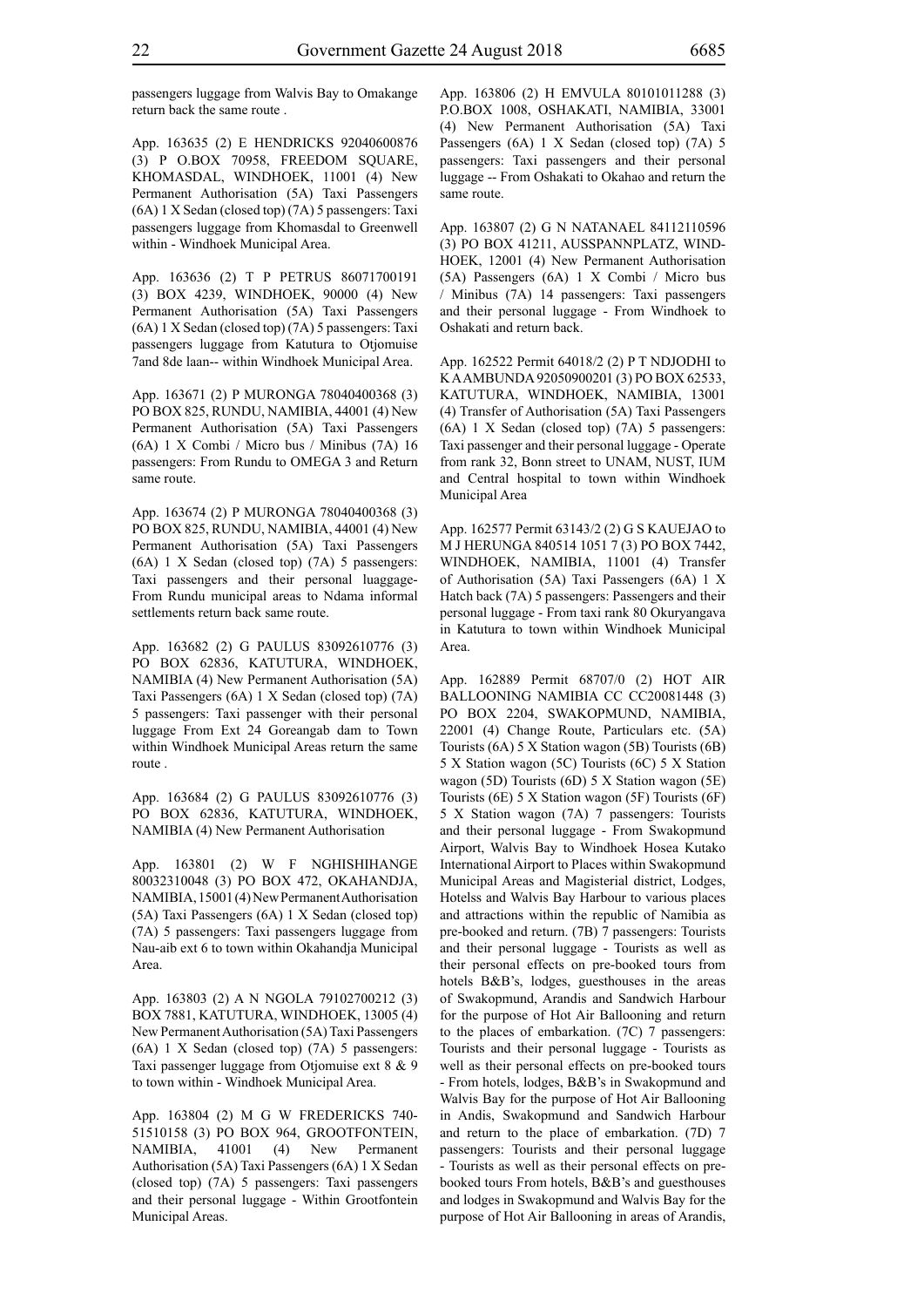Swkopmund & Sandwich Harbour and return to the places of embarkation. (7E) 7 passengers: Tourists and their personal luggage - Tourists as well as their personal effects on pre-booked - From lodges hotels, guesthouses, B&B's in Swakopmund and Walvis Bay for the purpose of Hot Air Ballooning in the areas of Arandis, Swakopmund and Sandwich harbour and return to the places of embarkation. (7F) 7 passengers: Tourists and their personal luggage - Tourists as well as their personal effects on pre-booked tours from hotels, B&B's lodges and guesthouses in Swakopmund, Arandis & Sandwich Harbour for the purpose of Hot Air Ballooning and return to the places of embarkation.

App. 162889 Permit 68704/0 (2) HOT AIR BALLOONING NAMIBIA CC CC20081448 (3) PO BOX 2204, SWAKOPMUND, NAMIBIA, 22001 (4) Change Route, Particulars etc. (5A) Tourists (6A) 5 X Station wagon (5B) Tourists (6B) 5 X Station wagon (5C) Tourists (6C) 5 X Station wagon (5D) Tourists (6D) 5 X Station wagon (5E) Tourists (6E) 5 X Station wagon (5F) Tourists (6F) 5 X Station wagon (7A) 7 passengers: Tourists and their personal luggage - From Swakopmund Airport, Walvis Bay to Windhoek Hosea Kutako International Airport to Places within Swakopmund Municipal Areas and Magisterial district, Lodges, Hotelss and Walvis Bay Harbour to various places and attractions within the republic of Namibia as pre-booked and return. (7B) 7 passengers: Tourists and their personal luggage - Tourists as well as their personal effects on pre-booked tours from hotels B&B's, lodges, guesthouses in the areas of Swakopmund, Arandis and Sandwich Harbour for the purpose of Hot Air Ballooning and return to the places of embarkation. (7C) 7 passengers: Tourists and their personal luggage - Tourists as well as their personal effects on pre-booked tours - From hotels, lodges, B&B's in Swakopmund and Walvis Bay for the purpose of Hot Air Ballooning in Andis, Swakopmund and Sandwich Harbour and return to the place of embarkation. (7D) 7 passengers: Tourists and their personal luggage - Tourists as well as their personal effects on prebooked tours From hotels, B&B's and guesthouses and lodges in Swakopmund and Walvis Bay for the purpose of Hot Air Ballooning in areas of Arandis, Swkopmund & Sandwich Harbour and return to the places of embarkation. (7E) 7 passengers: Tourists and their personal luggage - Tourists as well as their personal effects on pre-booked - From lodges hotels, guesthouses, B&B's in Swakopmund and Walvis Bay for the purpose of Hot Air Ballooning in the areas of Arandis, Swakopmund and Sandwich harbour and return to the places of embarkation. (7F) 7 passengers: Tourists and their personal luggage - Tourists as well as their personal effects on pre-booked tours from hotels, B&B's lodges and guesthouses in Swakopmund, Arandis & Sandwich Harbour for the purpose of Hot Air Ballooning and return to the places of embarkation.

App. 162889 Permit 68705/0 (2) HOT AIR BALLOONING NAMIBIA CC CC20081448 (3) PO BOX 2204, SWAKOPMUND, NAMIBIA, 22001 (4) Change Route, Particulars etc. (5A) Tourists (6A) 5 X Station wagon (5B) Tourists (6B) 5 X Station wagon (5C) Tourists (6C) 5 X Station wagon (5D) Tourists (6D) 5 X Station wagon (5E) Tourists (6E) 5 X Station wagon (5F) Tourists (6F) 5 X Station wagon (7A) 7 passengers: Tourists and their personal luggage - From Swakopmund Airport, Walvis Bay to Windhoek Hosea Kutako International Airport to Places within Swakopmund Municipal Areas and Magisterial district, Lodges, Hotelss and Walvis Bay Harbour to various places and attractions within the republic of Namibia as pre-booked and return. (7B) 7 passengers: Tourists and their personal luggage - Tourists as well as their personal effects on pre-booked tours from hotels B&B's, lodges, guesthouses in the areas of Swakopmund, Arandis and Sandwich Harbour for the purpose of Hot Air Ballooning and return to the places of embarkation. (7C) 7 passengers: Tourists and their personal luggage - Tourists as well as their personal effects on pre-booked tours - From hotels, lodges, B&B's in Swakopmund and Walvis Bay for the purpose of Hot Air Ballooning in Andis, Swakopmund and Sandwich Harbour and return to the place of embarkation. (7D) 7 passengers: Tourists and their personal luggage - Tourists as well as their personal effects on prebooked tours From hotels, B&B's and guesthouses and lodges in Swakopmund and Walvis Bay for the purpose of Hot Air Ballooning in areas of Arandis, Swkopmund & Sandwich Harbour and return to the places of embarkation. (7E) 7 passengers: Tourists and their personal luggage - Tourists as well as their personal effects on pre-booked - From lodges hotels, guesthouses, B&B's in Swakopmund and Walvis Bay for the purpose of Hot Air Ballooning in the areas of Arandis, Swakopmund and Sandwich harbour and return to the places of embarkation. (7F) 7 passengers: Tourists and their personal luggage - Tourists as well as their personal effects on pre-booked tours from hotels, B&B's lodges and guesthouses in Swakopmund, Arandis & Sandwich Harbour for the purpose of Hot Air Ballooning and return to the places of embarkation.

App. 162889 Permit 68703/0 (2) HOT AIR BALLOONING NAMIBIA CC CC20081448 (3) PO BOX 2204, SWAKOPMUND, NAMIBIA, 22001 (4) Change Route, Particulars etc. (5A) Tourists (6A) 5 X Station wagon (5B) Tourists (6B) 5 X Station wagon (5C) Tourists (6C) 5 X Station wagon (5D) Tourists (6D) 5 X Station wagon (5E) Tourists (6E) 5 X Station wagon (5F) Tourists (6F) 5 X Station wagon (7A) 7 passengers: Tourists and their personal luggage - From Swakopmund Airport, Walvis Bay to Windhoek Hosea Kutako International Airport to Places within Swakopmund Municipal Areas and Magisterial district, Lodges, Hotelss and Walvis Bay Harbour to various places and attractions within the republic of Namibia as pre-booked and return. (7B) 7 passengers: Tourists and their personal luggage - Tourists as well as their personal effects on pre-booked tours from hotels B&B's, lodges, guesthouses in the areas of Swakopmund, Arandis and Sandwich Harbour for the purpose of Hot Air Ballooning and return to the places of embarkation. (7C) 7 passengers: Tourists and their personal luggage - Tourists as well as their personal effects on pre-booked tours - From hotels, lodges, B&B's in Swakopmund and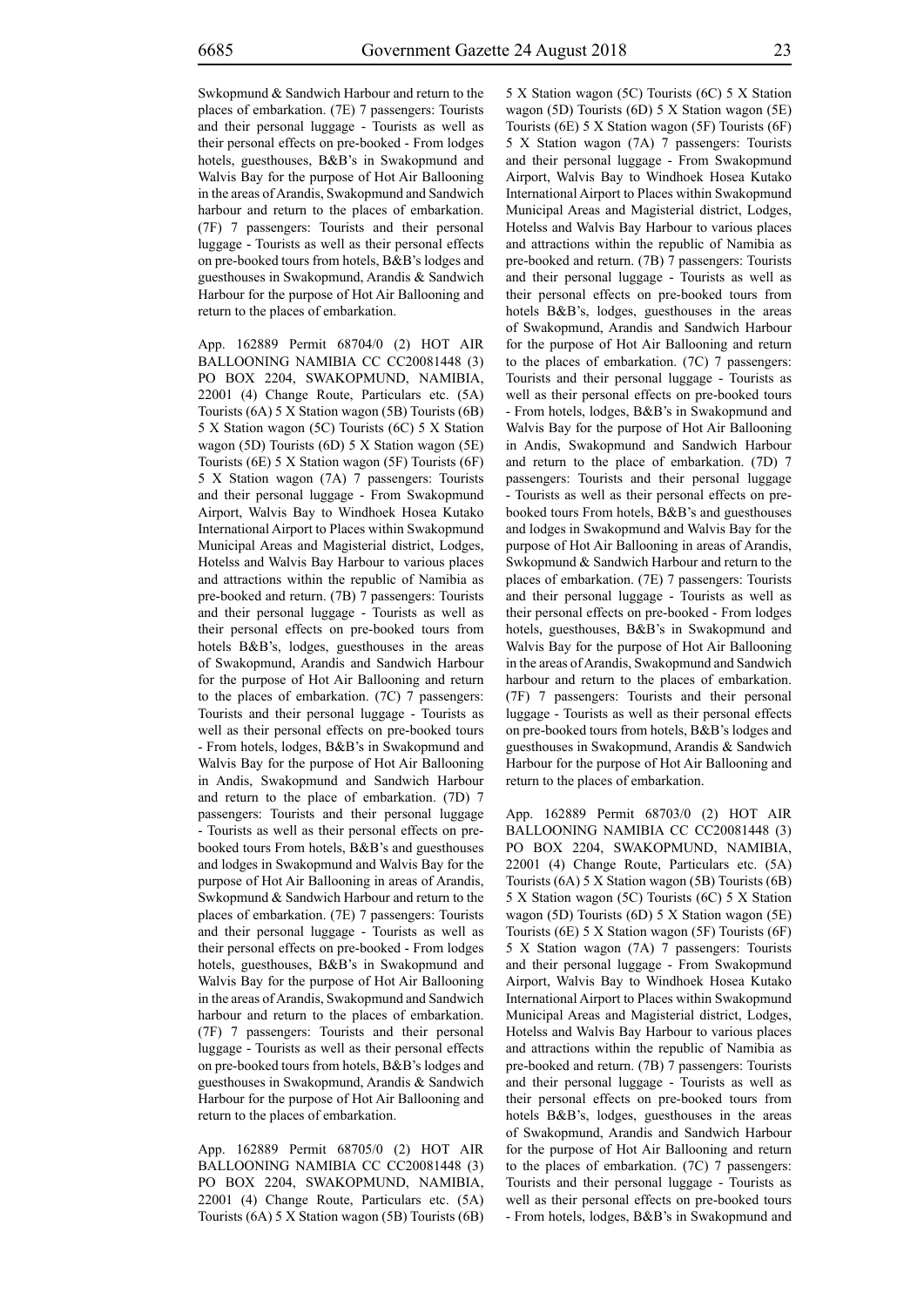Walvis Bay for the purpose of Hot Air Ballooning in Andis, Swakopmund and Sandwich Harbour and return to the place of embarkation. (7D) 7 passengers: Tourists and their personal luggage - Tourists as well as their personal effects on prebooked tours From hotels, B&B's and guesthouses and lodges in Swakopmund and Walvis Bay for the purpose of Hot Air Ballooning in areas of Arandis, Swkopmund & Sandwich Harbour and return to the places of embarkation. (7E) 7 passengers: Tourists and their personal luggage - Tourists as well as their personal effects on pre-booked - From lodges hotels, guesthouses, B&B's in Swakopmund and Walvis Bay for the purpose of Hot Air Ballooning in the areas of Arandis, Swakopmund and Sandwich harbour and return to the places of embarkation. (7F) 7 passengers: Tourists and their personal luggage - Tourists as well as their personal effects on pre-booked tours from hotels, B&B's lodges and guesthouses in Swakopmund, Arandis & Sandwich Harbour for the purpose of Hot Air Ballooning and return to the places of embarkation.

App. 162889 Permit 68706/0 (2) HOT AIR BALLOONING NAMIBIA CC CC20081448 (3) PO BOX 2204, SWAKOPMUND, NAMIBIA, 22001 (4) Change Route, Particulars etc. (5A) Tourists (6A) 5 X Station wagon (5B) Tourists (6B) 5 X Station wagon (5C) Tourists (6C) 5 X Station wagon (5D) Tourists (6D) 5 X Station wagon (5E) Tourists (6E) 5 X Station wagon (5F) Tourists (6F) 5 X Station wagon (7A) 7 passengers: Tourists and their personal luggage - From Swakopmund Airport, Walvis Bay to Windhoek Hosea Kutako International Airport to Places within Swakopmund Municipal Areas and Magisterial district, Lodges, Hotelss and Walvis Bay Harbour to various places and attractions within the republic of Namibia as pre-booked and return. (7B) 7 passengers: Tourists and their personal luggage - Tourists as well as their personal effects on pre-booked tours from hotels B&B's, lodges, guesthouses in the areas of Swakopmund, Arandis and Sandwich Harbour for the purpose of Hot Air Ballooning and return to the places of embarkation. (7C) 7 passengers: Tourists and their personal luggage - Tourists as well as their personal effects on pre-booked tours - From hotels, lodges, B&B's in Swakopmund and Walvis Bay for the purpose of Hot Air Ballooning in Andis, Swakopmund and Sandwich Harbour and return to the place of embarkation. (7D) 7 passengers: Tourists and their personal luggage - Tourists as well as their personal effects on prebooked tours From hotels, B&B's and guesthouses and lodges in Swakopmund and Walvis Bay for the purpose of Hot Air Ballooning in areas of Arandis, Swkopmund & Sandwich Harbour and return to the places of embarkation. (7E) 7 passengers: Tourists and their personal luggage - Tourists as well as their personal effects on pre-booked - From lodges hotels, guesthouses, B&B's in Swakopmund and Walvis Bay for the purpose of Hot Air Ballooning in the areas of Arandis, Swakopmund and Sandwich harbour and return to the places of embarkation. (7F) 7 passengers: Tourists and their personal luggage - Tourists as well as their personal effects on pre-booked tours from hotels, B&B's lodges and guesthouses in Swakopmund, Arandis & Sandwich Harbour for the purpose of Hot Air Ballooning and return to the places of embarkation.

App. 162917 Permit 60996/1 (2) HAFENI TOURS AND TRAVEL CC CC20120024 (3) BOX 2237, SWAKOPMUND, 0000 (4) Change Route, Particulars etc. (5A) Tourists (6A) 1 X Station wagon (5B) Tourists (6B) 1 X Station wagon (5C) Tourists (6C) 1 X Station wagon (5D) Tourists (6D) 1 X Station wagon (5E) Tourists (6E) 1 X Station wagon (5F) Tourists (6F) 1 X Combi / Micro bus / Minibus (5G) Tourists (6G) 1 X Combi / Micro bus / Minibus (5H) Tourists (6H) 1 X Combi / Micro bus / Minibus (5I) Tourists (6I) 1 X Combi / Micro bus / Minibus (5J) Tourists (6J) 1 X Combi / Micro bus / Minibus (7B) 16 passengers: Tourists and their personal luggage - From Swakopmund Airport, Walvis Bay to Windhoek Hosea Kutako International Airport to Places within Swakopmund Municipal Areas and Magisterial district, Lodges, Hotelss and Walvis Bay Harbour to various places and attractions within the republic of Namibia as pre-booked and return. (7C) 8 passengers: Tourists as well as their personal lugguage - From Swakopmund to hotels, lodges,Restaurant and/ or boarding houses and varrious places situated within the Republic of Namibia and return. (7D) 16 passengers: Tourists and their personal lugguage - From Swakopmund and/or Swakopmund Airport and/or Windhoek to varrious places within Namibia and return via the same route. (7E) 8 passengers: Tourists and their personal lugguage - From Swakopmund and/or Swakopmund Airport and/or Windhoek to varrious places within Namibia and return via the same route.

App. 162917 Permit 59123/1 (2) HAFENI TOURS AND TRAVEL CC CC20120024 (3) BOX 2237, SWAKOPMUND, 0000 (4) Change Route, Particulars etc. (5A) Tourists (6A) 1 X Station wagon (5B) Tourists (6B) 1 X Station wagon (5C) Tourists (6C) 1 X Station wagon (5D) Tourists (6D) 1 X Station wagon (5E) Tourists (6E) 1 X Station wagon (5F) Tourists (6F) 1 X Combi / Micro bus / Minibus (5G) Tourists (6G) 1 X Combi / Micro bus / Minibus (5H) Tourists (6H) 1 X Combi / Micro bus / Minibus (5I) Tourists (6I) 1 X Combi / Micro bus / Minibus (5J) Tourists (6J) 1 X Combi / Micro bus / Minibus (7B) 16 passengers: Tourists and their personal luggage - From Swakopmund Airport, Walvis Bay to Windhoek Hosea Kutako International Airport to Places within Swakopmund Municipal Areas and Magisterial district, Lodges, Hotelss and Walvis Bay Harbour to various places and attractions within the republic of Namibia as pre-booked and return. (7C) 8 passengers: Tourists as well as their personal lugguage - From Swakopmund to hotels, lodges,Restaurant and/ or boarding houses and varrious places situated within the Republic of Namibia and return. (7D) 16 passengers: Tourists and their personal lugguage - From Swakopmund and/or Swakopmund Airport and/or Windhoek to varrious places within Namibia and return via the same route. (7E) 8 passengers: Tourists and their personal lugguage - From Swakopmund and/or Swakopmund Airport and/or Windhoek to varrious places within Namibia and return via the same route.